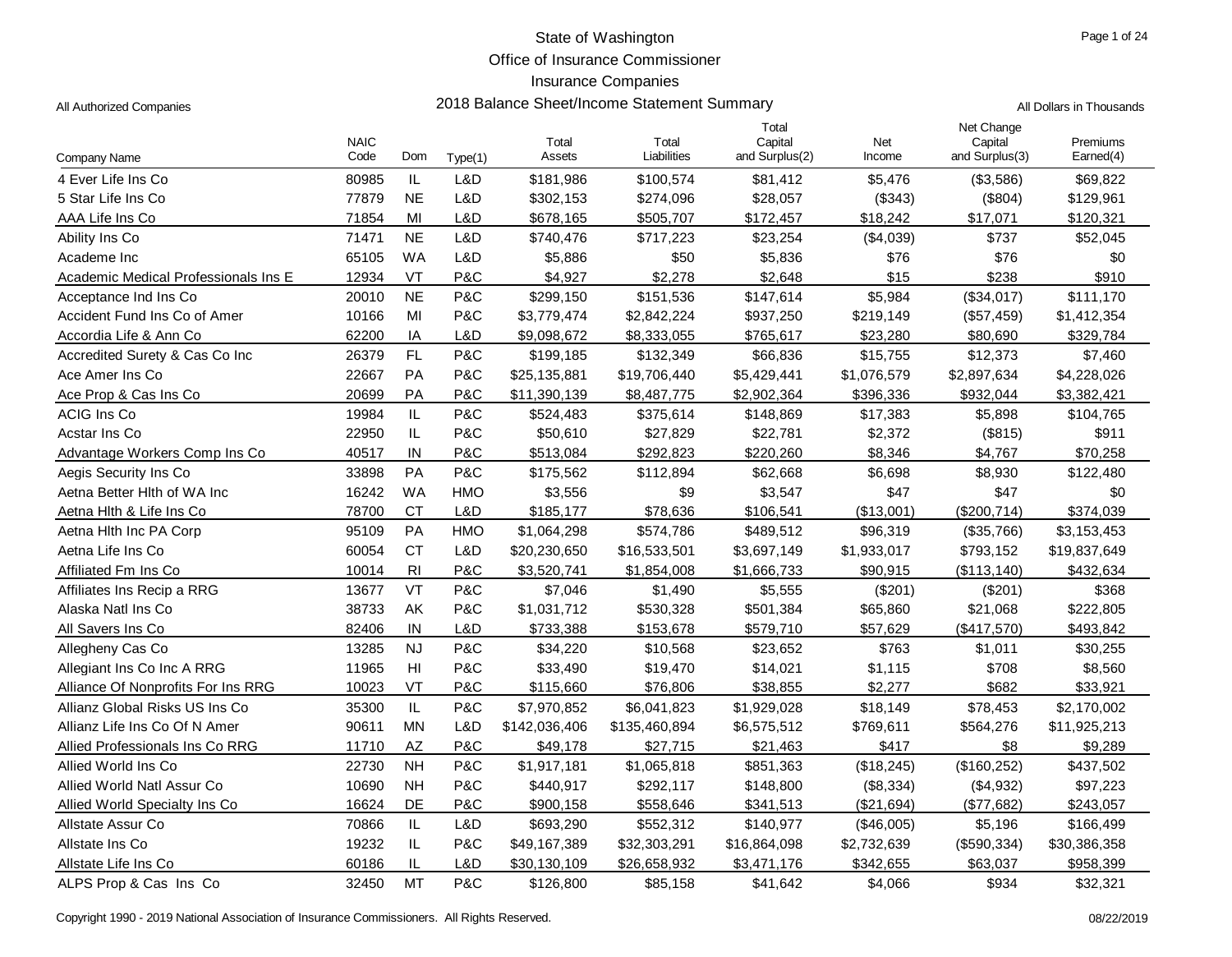Office of Insurance Commissioner

#### Insurance Companies

|                                      | <b>NAIC</b> |           |         | Total         | Total         | Total<br>Capital | Net         | Net Change<br>Capital | Premiums         |
|--------------------------------------|-------------|-----------|---------|---------------|---------------|------------------|-------------|-----------------------|------------------|
| <b>Company Name</b>                  | Code        | Dom       | Type(1) | Assets        | Liabilities   | and Surplus(2)   | Income      | and Surplus(3)        | Earned(4)        |
| Amalgamated Life Ins Co              | 60216       | <b>NY</b> | L&D     | \$146,540     | \$79,775      | \$66,765         | \$4,934     | \$5,053               | \$96,515         |
| Ambac Assur Corp                     | 18708       | WI        | P&C     | \$3,027,384   | \$1,875,038   | \$1,152,346      | \$57,012    | \$452,733             | \$112,204        |
| American Amicable Life Ins Co Of TX  | 68594       | <b>TX</b> | L&D     | \$313,100     | \$249,954     | \$63,146         | \$2,466     | \$16,689              | \$51,558         |
| American Assoc Of Othodontists RRG   | 10232       | AZ        | P&C     | \$48,038      | \$31,885      | \$16,153         | \$109       | (\$1,085)             | \$6,342          |
| American Bankers Ins Co Of FL        | 10111       | <b>FL</b> | P&C     | \$2,386,605   | \$1,749,454   | \$637,151        | \$169,158   | \$75,377              | \$1,098,501      |
| American Bankers Life Assur Co Of FL | 60275       | <b>FL</b> | L&D     | \$338,433     | \$290,533     | \$47,900         | \$22,990    | (\$5,071)             | \$95,121         |
| American Commerce Ins Co             | 19941       | OH        | P&C     | \$375,319     | \$268,316     | \$107,003        | (\$3,012)   | \$5,578               | \$226,167        |
| American Contractors Ind Co          | 10216       | CA        | P&C     | \$367,896     | \$241,437     | \$126,460        | \$11,211    | (\$2,093)             | \$17,728         |
| American Equity Invest Life Ins Co   | 92738       | IA        | L&D     | \$53,705,158  | \$50,453,277  | \$3,251,881      | \$210,049   | \$246,227             | \$3,520,849      |
| American Excess Ins Exch RRG         | 10903       | VT        | P&C     | \$260,767     | \$135,272     | \$125,495        | (\$9,947)   | (\$52,297)            | \$19,969         |
| American Family Home Ins Co          | 23450       | FL        | P&C     | \$374,142     | \$226,495     | \$147,646        | (\$9,778)   | (\$30,721)            | \$159,690        |
| American Family Life Assur Co of Col | 60380       | <b>NE</b> | L&D     | \$14,043,136  | \$11,443,496  | \$2,599,640      | \$1,330,882 | (\$8,403,966)         | \$8,431,590      |
| American Family Life Ins Co          | 60399       | WI        | L&D     | \$5,274,056   | \$4,627,202   | \$646,854        | \$102,873   | (\$412,895)           | \$369,322        |
| American Family Mut Ins Co SI        | 19275       | WI        | P&C     | \$17,182,310  | \$10,846,778  | \$6,335,532      | \$771,232   | (\$295,833)           | \$8,694,345      |
| American Fidelity Assur Co           | 60410       | OK        | L&D     | \$6,101,210   | \$5,595,984   | \$505,226        | \$98,889    | \$74,602              | \$1,091,657      |
| American Fidelity Life Ins Co        | 60429       | <b>FL</b> | L&D     | \$401,312     | \$332,751     | \$68,561         | \$3,621     | \$1,292               | \$10,192         |
| American Forest Cas Co RRG           | 11590       | VT        | P&C     | \$10,408      | \$6,292       | \$4,116          | \$0         | (\$456)               | \$2,418          |
| American Gen Life Ins Co             | 60488       | <b>TX</b> | L&D     | \$176,784,738 | \$170,434,483 | \$6,350,255      | \$564,883   | (\$1,633,330)         | (\$10, 118, 307) |
| American Hallmark Ins Co Of TX       | 43494       | <b>TX</b> | P&C     | \$408,344     | \$269,484     | \$138,859        | \$14,265    | \$7,056               | \$123,461        |
| American Heritage Life Ins Co        | 60534       | FL        | L&D     | \$2,003,066   | \$1,679,197   | \$323,869        | \$101,759   | \$17,896              | \$952,518        |
| American Hith & Life Ins Co          | 60518       | <b>TX</b> | L&D     | \$1,038,100   | \$909,560     | \$128,540        | \$32,147    | (\$1,734)             | \$377,611        |
| American Home Assur Co               | 19380       | <b>NY</b> | P&C     | \$24,665,924  | \$18,744,384  | \$5,921,540      | (\$278,552) | (\$316,280)           | \$5,008,685      |
| American Income Life Ins Co          | 60577       | IN        | L&D     | \$4,156,790   | \$3,813,820   | \$342,971        | \$190,696   | \$72,632              | \$800,680        |
| American Memorial Life Ins Co        | 67989       | SD        | L&D     | \$3,339,118   | \$3,191,768   | \$147,350        | \$39,119    | \$18,814              | \$562,096        |
| American Mercury Ins Co              | 16810       | OK        | P&C     | \$386,343     | \$218,582     | \$167,761        | \$10,357    | (\$7,673)             | \$174,303        |
| American Modern Home Ins Co          | 23469       | OH        | P&C     | \$977,415     | \$616,988     | \$360,426        | (\$17,016)  | (\$18,331)            | \$280,936        |
| American Modern Select Ins Co        | 38652       | OH        | P&C     | \$188,876     | \$130,229     | \$58,647         | (\$119)     | (\$815)               | \$29,572         |
| American Natl Gen Ins Co             | 39942       | <b>MO</b> | P&C     | \$115,000     | \$52,463      | \$62,537         | (\$2,263)   | (\$2,943)             | \$45,131         |
| American Natl Ins Co.                | 60739       | <b>TX</b> | L&D     | \$20,467,546  | \$17,304,738  | \$3,162,808      | \$42,366    | (\$130,666)           | \$1,949,886      |
| American Natl Life Ins Co Of TX      | 71773       | <b>TX</b> | L&D     | \$127,658     | \$94,683      | \$32,974         | (\$1,478)   | (\$1,205)             | \$39,194         |
| American Natl Prop & Cas Co          | 28401       | <b>MO</b> | P&C     | \$1,464,140   | \$824,644     | \$639,496        | \$15,892    | (\$16,965)            | \$662,832        |
| American Pet Ins Co                  | 12190       | <b>NY</b> | P&C     | \$108,700     | \$52,457      | \$56,244         | \$11,021    | \$19,054              | \$247,621        |
| American Public Life Ins Co          | 60801       | OK        | L&D     | \$100,822     | \$65,626      | \$35,196         | \$5,167     | \$4,390               | \$96,564         |
| American Reliable Ins Co             | 19615       | AZ        | P&C     | \$273,099     | \$199,155     | \$73,944         | (\$11,621)  | (\$10,505)            | \$82,987         |
| American Republic Ins Co.            | 60836       | ΙA        | L&D     | \$1,057,033   | \$575,208     | \$481,824        | \$26,347    | \$36,845              | \$675,924        |
| American Road Ins Co                 | 19631       | MI        | P&C     | \$794,020     | \$470,238     | \$323,782        | \$56,421    | \$53,387              | \$169,229        |
| American Security Ins Co             | 42978       | <b>DE</b> | P&C     | \$1,430,858   | \$896,042     | \$534,817        | \$16,131    | \$28,537              | \$858,553        |

Copyright 1990 - 2019 National Association of Insurance Commissioners. All Rights Reserved. 08/22/2019

2018 Balance Sheet/Income Statement Summary **Authorized Companies 2018** All Dollars in Thousands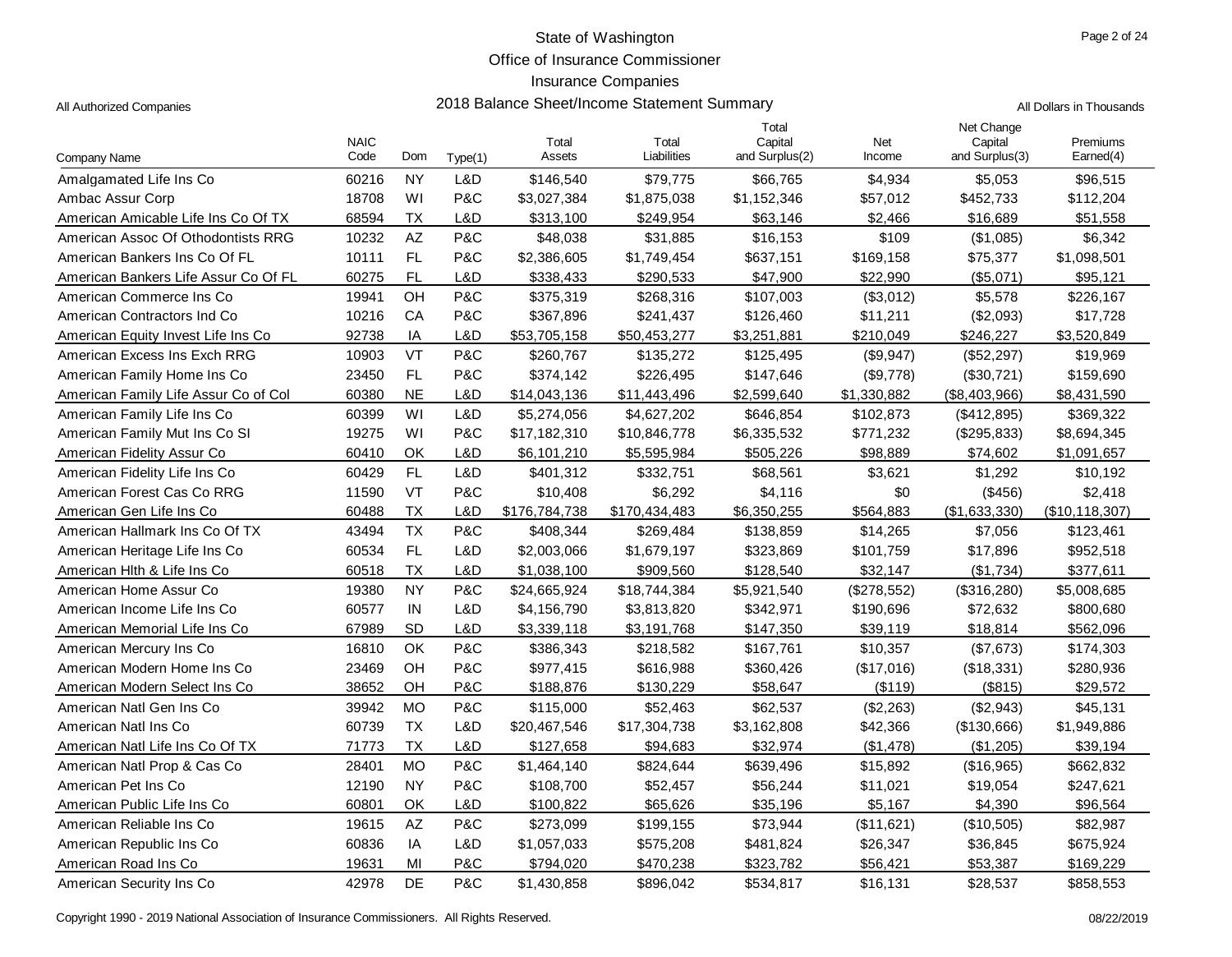Office of Insurance Commissioner

| All Dollars in Thousands |
|--------------------------|
|                          |

| Company Name                         | <b>NAIC</b><br>Code | Dom            | Type(1)     | Total<br>Assets | Total<br>Liabilities | Total<br>Capital<br>and Surplus(2) | Net<br>Income | Net Change<br>Capital<br>and Surplus(3) | Premiums<br>Earned(4) |
|--------------------------------------|---------------------|----------------|-------------|-----------------|----------------------|------------------------------------|---------------|-----------------------------------------|-----------------------|
| American Select Ins Co               | 19992               | OH             | P&C         | \$266,174       | \$146,669            | \$119,505                          | \$5,797       | (\$4,239)                               | \$91,960              |
| American Serv Ins Co Inc             | 42897               | $\mathsf{IL}$  | P&C         | \$157,413       | \$130,137            | \$27,276                           | (\$992)       | (\$2,448)                               | \$90,343              |
| American Southern Home Ins Co        | 41998               | FL             | P&C         | \$124,275       | \$81,188             | \$43,087                           | (\$1,532)     | (\$4,219)                               | \$23,658              |
| American Southern Ins Co             | 10235               | KS             | P&C         | \$115,941       | \$72,475             | \$43,467                           | \$5,218       | \$118                                   | \$53,807              |
| American Strategic Ins Corp          | 10872               | FL.            | P&C         | \$1,577,046     | \$940,920            | \$636,127                          | (\$47,465)    | \$127,979                               | \$909,025             |
| American Surety Co                   | 31380               | IN             | P&C         | \$12,386        | \$2,333              | \$10,053                           | \$856         | (\$401)                                 | \$9,477               |
| American T & T Ins Co RRG            | 11534               | <b>MT</b>      | P&C         | \$37,664        | \$30,416             | \$7,247                            | \$44          | \$4,862                                 | \$13,873              |
| American United Life Ins Co          | 60895               | IN             | L&D         | \$27,997,639    | \$26,945,076         | \$1,052,563                        | \$54,060      | \$27,010                                | \$3,902,363           |
| Americo Fin Life & Ann Ins Co        | 61999               | <b>TX</b>      | L&D         | \$4,570,254     | \$4,103,270          | \$466,984                          | \$86,598      | (\$38,166)                              | \$551,791             |
| Amerigroup Washington Inc            | 14073               | <b>WA</b>      | <b>HMO</b>  | \$280,493       | \$128,992            | \$151,502                          | \$22,571      | \$4,815                                 | \$491,088             |
| Amerisure Ins Co                     | 19488               | MI             | P&C         | \$929,586       | \$686,321            | \$243,264                          | \$4,351       | \$1,477                                 | \$244,175             |
| Amerisure Mut Ins Co                 | 23396               | MI             | P&C         | \$2,439,254     | \$1,455,113          | \$984,141                          | \$40,507      | \$1,630                                 | \$545,325             |
| Amerisure Partners Ins Co            | 11050               | MI             | P&C         | \$97,423        | \$73,704             | \$23,719                           | (\$43)        | (\$262)                                 | \$24,418              |
| Ameritas Life Ins Corp               | 61301               | <b>NE</b>      | L&D         | \$21,734,849    | \$20,224,223         | \$1,510,626                        | \$71,255      | (\$44,957)                              | \$2,781,653           |
| Amex Assur Co                        | 27928               | $\mathsf{IL}$  | P&C         | \$237,794       | \$45,602             | \$192,191                          | \$69,380      | \$16,361                                | \$186,484             |
| Amguard Ins Co                       | 42390               | PA             | P&C         | \$1,067,021     | \$879,585            | \$187,436                          | \$26,574      | \$18,772                                | \$223,168             |
| Amica Life Ins Co                    | 72222               | R <sub>l</sub> | L&D         | \$1,322,424     | \$994,162            | \$328,262                          | \$11,451      | \$18,099                                | \$69,796              |
| Amica Mut Ins Co                     | 19976               | R <sub>l</sub> | P&C         | \$5,429,814     | \$2,871,538          | \$2,558,277                        | \$134,769     | (\$111,214)                             | \$2,327,032           |
| Annuity Investors Life Ins Co        | 93661               | OH             | L&D         | \$3,133,029     | \$2,820,355          | \$312,674                          | \$35,764      | \$17,976                                | \$195,370             |
| Anthem Life Ins Co                   | 61069               | IN             | L&D         | \$732,294       | \$583,345            | \$148,949                          | \$21,851      | \$23,820                                | \$430,761             |
| Applied Medico Legal Solutions RRG   | 11598               | AZ             | P&C         | \$154,383       | \$110,260            | \$44,124                           | (\$1,663)     | (\$1,429)                               | \$36,596              |
| Arag Ins Co                          | 34738               | IA             | P&C         | \$92,321        | \$24,116             | \$68,205                           | \$19,095      | \$6,889                                 | \$95,219              |
| Arcadian Hlth Plan Inc               | 12151               | <b>WA</b>      | <b>HCSC</b> | \$834,259       | \$322,775            | \$511,485                          | \$59,729      | \$273,957                               | \$3,417,678           |
| Arch Ins Co                          | 11150               | <b>MO</b>      | P&C         | \$3,712,838     | \$2,800,146          | \$912,693                          | (\$99,763)    | (\$17,087)                              | \$1,692,856           |
| <b>ARCH Mortgage Assur Co</b>        | 29114               | WI             | P&C         | \$6,291         | \$407                | \$5,884                            | \$359         | (\$12,641)                              | \$39                  |
| Arch Mortgage Guar Co                | 18732               | WI             | P&C         | \$49,899        | \$2,202              | \$47,697                           | (\$1,480)     | (\$1,480)                               | \$205                 |
| ARCH Mortgage Ins Co                 | 40266               | WI             | P&C         | \$1,997,502     | \$1,688,653          | \$308,849                          | \$60,256      | (\$163,083)                             | \$353,729             |
| ARCOA RRG Inc                        | 13177               | <b>NV</b>      | P&C         | \$22,900        | \$13,510             | \$9,390                            | \$1,612       | \$1,399                                 | \$13,724              |
| Argonaut Ins Co                      | 19801               | IL             | P&C         | \$1,917,142     | \$1,021,464          | \$895,678                          | \$43,909      | \$22,901                                | \$330,554             |
| ARISE Boiler Inspection & Ins Co RRG | 13580               | KY             | P&C         | \$4,798         | \$1,192              | \$3,606                            | \$527         | \$426                                   | \$1,319               |
| Armed Forces Ins Exch                | 41459               | KS             | P&C         | \$131,054       | \$72,385             | \$58,668                           | (\$6,994)     | (\$8,872)                               | \$67,935              |
| Aspen Amer Ins Co                    | 43460               | <b>TX</b>      | P&C         | \$1,041,338     | \$496,025            | \$545,312                          | (\$20,627)    | \$39,036                                | \$307,510             |
| Assured Guar Municipal Corp          | 18287               | <b>NY</b>      | P&C         | \$5,512,471     | \$2,978,979          | \$2,533,492                        | \$172,207     | \$279,621                               | \$156,686             |
| Assured Life Assn                    | 56499               | CO             | F           | \$58,384        | \$45,047             | \$13,336                           | \$212         | \$290                                   | \$5,086               |
| Assurity Life Ins Co                 | 71439               | <b>NE</b>      | L&D         | \$2,626,829     | \$2,289,281          | \$337,548                          | \$11,071      | \$2,869                                 | \$198,736             |
| <b>Asuris NW Hlth</b>                | 47350               | <b>WA</b>      | <b>HCSC</b> | \$112,266       | \$30,048             | \$82,218                           | \$10,990      | \$13,674                                | \$168,656             |
| Atain Ins Co                         | 29033               | <b>TX</b>      | P&C         | \$84,467        | \$32,992             | \$51,475                           | \$2,297       | (\$684)                                 | \$11,276              |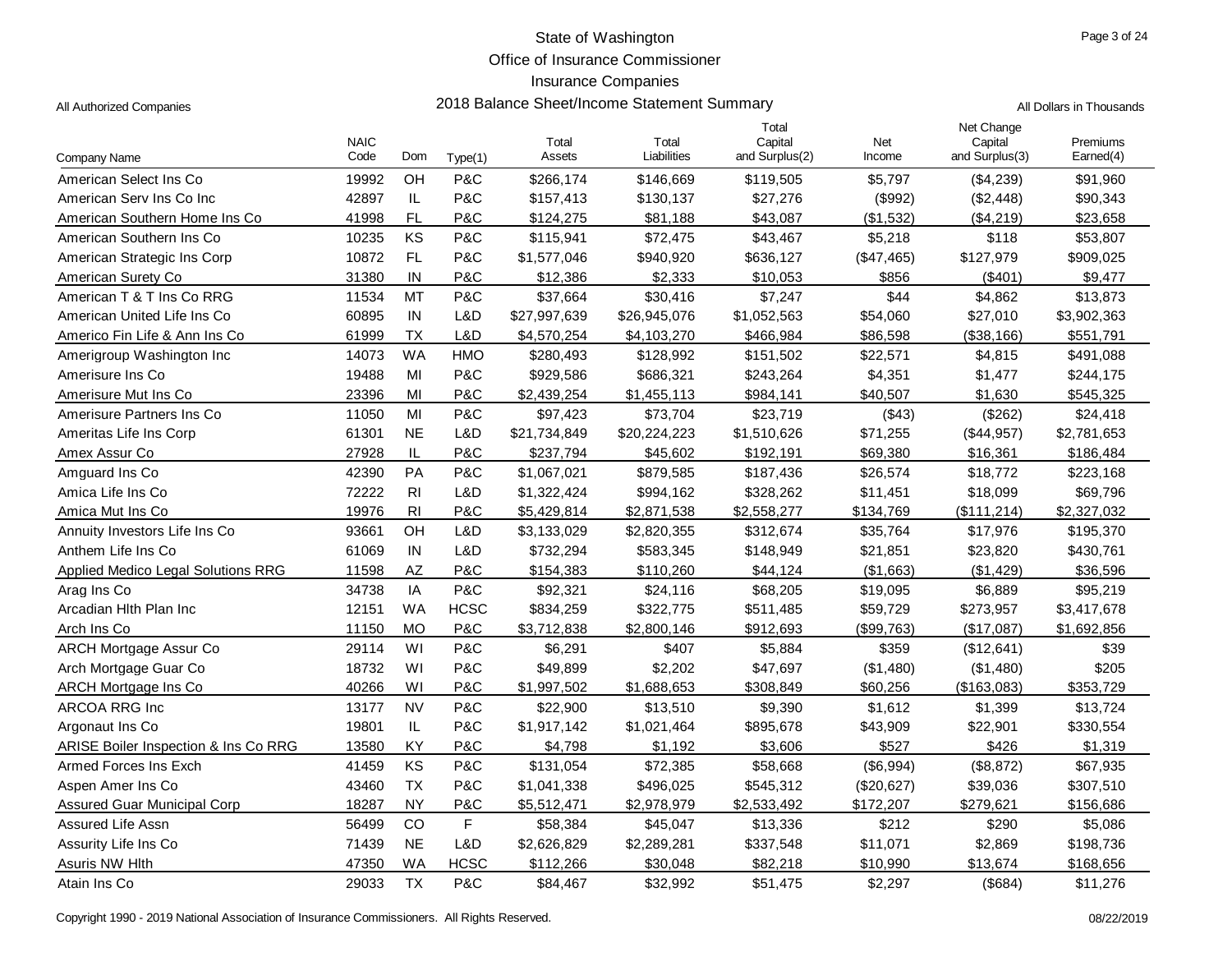Office of Insurance Commissioner

#### Insurance Companies

All Authorized Companies 2018 Balance Sheet/Income Statement Summary All Dollars in Thousands

Company Name NAIC<br>Code Dom Type(1) Total Assets Total Liabilities Total **Capital** and Surplus(2) Net Income Net Change **Capital** and Surplus(3) Premiums<br>Earned(4) Dom Type(1) Assets Liabilities and Surplus(2) Income and Surplus(3) Earned(4) Athene Ann & Life Assur Co of NY 68039 NY L&D \$3,148,068 \$2,865,973 \$282,095 \$6,257 \$14,568 \$20,661 Athene Ann & Life Co 61689 IA L&D \$57,996,952 \$56,762,788 \$1,234,164 \$80,635 \$69,955 \$1,272,542 Athene Annuity & Life Assur Co 61492 DE L&D \$21,930,114 \$20,386,053 \$1,544,061 \$18,187 \$196,404 \$4,544,540 Atlantic Coast Life Ins Co 61115 SC L&D \$531,890 \$503,160 \$28.730 \$5.221 \$5.022 (\$28.341) Atlantic Specialty Ins Co 27154 NY P&C \$2,401,978 \$1,782,783 \$619,195 \$57,314 \$1,143 \$1,085,271 Atradius Trade Credit Ins Co **25422 MD P&C** \$127,809 \$51,730 \$76,078 \$10,467 \$11,586 \$22,929 AttPro RRG Recip RRG 13795 DC P&C \$3,830 \$2,868 \$962 (\$8) (\$8) \$90 Aurora Natl Life Assur Co **61182** CA L&D \$3,067,159 \$2,919,946 \$147,214 \$10,428 \$6,985 \$502 Auto Club Life Ins Co 84522 MI L&D \$836,507 \$745,602 \$90,905 (\$2,703) \$14,475 \$181,583 Auto Owners Life Ins Co **61190** MI L&D \$3,997,129 \$3,507,723 \$489,406 \$29,168 \$38,421 (\$32,499) Automobile Ins Co Of Hartford CT **19062 CT** P&C \$1,047,629 \$743,251 \$304,379 \$26,448 (\$1,514) \$322,536 Avemco Ins Co 10367 MD P&C \$88,447 \$29,607 \$58,839 \$4,076 \$2,671 \$24,221 AXA Equitable Life & Ann Co 62880 CO L&D \$480,729 \$461,467 \$19,262 (\$6,343) \$7,306 (\$2,209) AXA Equitable Life Ins Co 62944 NY L&D \$190,005,188 \$182,430,086 \$7,575,103 \$3,120,214 (\$512,234) \$12,667,792 AXA Ins Co 33022 NY P&C \$251,753 \$110,553 \$141,200 \$9,136 \$5,766 \$54,608 Axis Ins Co 37273 IL P&C \$1,802,770 \$1,243,777 \$558,992 \$62,293 \$14,319 \$747,290 AXIS Reins Co 20370 NY P&C \$3,852,211 \$2,885,165 \$967,046 \$21,986 \$239 \$1,068,468 Balboa Ins Co 24813 CA P&C \$55,591 \$2,577 \$53,015 (\$73) (\$24,997) (\$20) Baltimore Life Ins Co 61212 MD L&D \$1,296,486 \$1,212,312 \$84,175 \$53 \$2,366 \$119,601 Bankers Fidelity Life Ins Co 61239 GA L&D \$152,453 \$118,238 \$34,214 (\$3,410) \$79 \$118,980 Bankers Ins Co 33162 FL P&C \$139,541 \$66,509 \$73,032 \$1,550 (\$4,882) \$39,472 Bankers Life & Cas Co 61263 IL L&D \$15,514,556 \$14,404,313 \$1,110,244 (\$299,881) (\$226,530) \$2,556,390 Bankers Life Ins Co 81043 NC L&D \$397,403 \$364,824 \$32,579 (\$13,900) (\$3,149) \$267,922 Banner Life Ins Co 94250 MD L&D \$4,385,538 \$3,649,686 \$735,852 (\$512,843) (\$15,729) \$1,298,309 BCS Ins Co 38245 OH P&C \$336,650 \$194,735 \$141,915 \$11,253 (\$5,058) \$96,360 Beazley Ins Co Inc 37540 CT P&C \$597,225 \$424,312 \$172,913 (\$34,333) \$52,817 \$259,970 Benchmark Ins Co 41394 KS P&C \$425,966 \$313,213 \$112,752 \$13,087 \$13,996 \$62,562 Beneficial Life Ins Co 61395 UT L&D \$2,132,394 \$1,947,498 \$184,896 \$13,122 (\$20,775) \$28,244 Berkley Ins Co 32603 DE P&C \$18,700,266 \$13,112,336 \$5,587,930 \$1,099,953 \$108,327 \$5,698,251 Berkley Life & Hlth Ins Co **64890** IA L&D \$324,157 \$157,546 \$166,611 \$16,505 \$15,886 \$267,991 Berkshire Hathaway Homestate Ins Co 20044 NE P&C \$2,879,948 \$1,384,638 \$1,495,309 \$171,543 (\$165,419) \$551,244 Berkshire Hathaway Specialty Ins Co 22276 NE P&C \$4,755,965 \$1,275,567 \$3,480,398 \$125,361 (\$269,240) \$451,755 Berkshire Life Ins Co of Amer 71714 MA L&D \$3,927,638 \$3,734,980 \$192,659 (\$13,253) \$3,562 \$131,399 Best Life & Hlth Ins Co 90638 TX L&D \$23,571 \$5,802 \$17,769 \$1,471 \$1,111 \$42,794 BITCO Gen Ins Corp 20095 IL P&C \$974,286 \$707,600 \$266,686 \$11,372 (\$26,950) \$325,010 BITCO Natl Ins Co 20109 IL P&C \$361,762 \$219,445 \$142,317 \$15,673 (\$13,493) \$31,514 Bond Safeguard Ins Co 27081 SD P&C \$90,028 \$48,476 \$41,551 \$763 \$2,173 \$39,663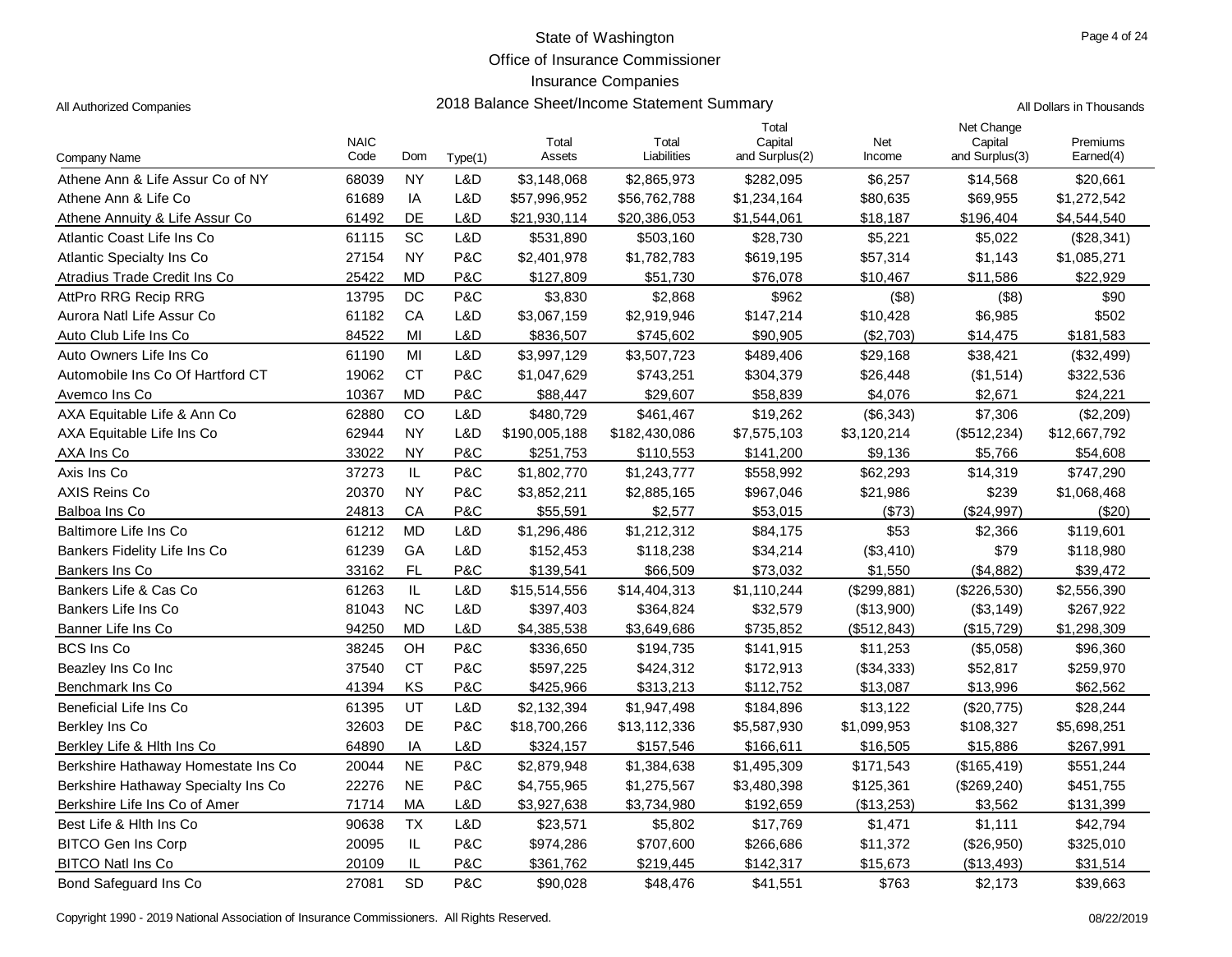Office of Insurance Commissioner

2018 Balance Sheet/Income Statement Summary **Authorized Companies 2018** All Dollars in Thousands

## Insurance Companies

|  |  |  | All Authorized Companies |
|--|--|--|--------------------------|
|--|--|--|--------------------------|

|                                     | <b>NAIC</b><br>Code | Dom       |            | Total<br>Assets | Total<br>Liabilities | Total<br>Capital<br>and Surplus(2) | Net<br>Income | Net Change<br>Capital<br>and Surplus(3) | Premiums<br>Earned(4) |
|-------------------------------------|---------------------|-----------|------------|-----------------|----------------------|------------------------------------|---------------|-----------------------------------------|-----------------------|
| Company Name                        |                     |           | Type(1)    |                 |                      |                                    |               |                                         |                       |
| <b>Bonded Builders Ins Co RRG</b>   | 13010               | <b>NV</b> | P&C        | \$3,795         | \$1,580              | \$2,215                            | \$286         | \$261                                   | \$839                 |
| Boston Mut Life Ins Co              | 61476               | МA        | L&D        | \$1,465,057     | \$1,245,973          | \$219,084                          | \$13,935      | \$9,717                                 | \$202,301             |
| BridgeSpan Hlth Co                  | 95303               | UT        | <b>HMO</b> | \$42,867        | \$5,582              | \$37,285                           | \$9,106       | \$9,969                                 | \$16,155              |
| Brighthouse Life Ins Co             | 87726               | DE        | L&D        | \$163,589,475   | \$156,858,648        | \$6,730,827                        | (\$1,104,028) | \$1,136,538                             | \$6,127,863           |
| Brotherhood Mut Ins Co              | 13528               | IN        | P&C        | \$699,714       | \$459,129            | \$240,585                          | (\$14, 119)   | (\$25,606)                              | \$393,810             |
| <b>Build Amer Mut Assur Co</b>      | 14380               | <b>NY</b> | P&C        | \$526,304       | \$112,570            | \$413,734                          | $($ \$34,557) | (\$13,581)                              | \$1,620               |
| California Cas Gen Ins Co of OR     | 35955               | <b>OR</b> | P&C        | \$108,947       | \$95,246             | \$13,701                           | (\$5,423)     | (\$5,433)                               | \$43,996              |
| California Hithcare Ins Co Inc RRG  | 44504               | HI        | P&C        | \$127,734       | \$69,737             | \$57,997                           | \$3,302       | (\$342)                                 | \$17,655              |
| California Ins Co                   | 38865               | CA        | P&C        | \$1.094.729     | \$536,238            | \$558,491                          | \$45,644      | (\$64, 107)                             | \$262,844             |
| Camico Mut Ins Co                   | 36340               | CA        | P&C        | \$94,109        | \$51,465             | \$42,644                           | \$2,121       | \$1,652                                 | \$31,824              |
| Canal Ins Co                        | 10464               | SC        | P&C        | \$817,825       | \$378,100            | \$439,725                          | \$36,645      | (\$13,882)                              | \$233,583             |
| Capitol Ind Corp                    | 10472               | WI        | P&C        | \$632,914       | \$364,511            | \$268,403                          | \$5,750       | \$3,135                                 | \$202,897             |
| <b>Caring Communities Recip RRG</b> | 12373               | DC        | P&C        | \$97,021        | \$41,533             | \$55,488                           | \$1,969       | \$806                                   | \$11,435              |
| Caterpillar Ins Co                  | 11255               | <b>MO</b> | P&C        | \$858,206       | \$504,694            | \$353,512                          | \$9,076       | \$5,642                                 | \$196,960             |
| Catholic Financial Life             | 56030               | WI        | F          | \$1,653,316     | \$1,553,959          | \$99,357                           | \$14,308      | \$11,305                                | \$70,355              |
| <b>Catholic Order Of Foresters</b>  | 57487               | IL.       | F          | \$1,202,048     | \$1,119,689          | \$82,359                           | (\$5,433)     | (\$6,318)                               | \$59,376              |
| Catlin Ind Co                       | 24503               | DE        | P&C        | \$101,103       | \$39,595             | \$61,507                           | (\$816)       | (\$5,605)                               | \$8,171               |
| Catlin Ins Co                       | 19518               | <b>TX</b> | P&C        | \$209,726       | \$158,968            | \$50,758                           | (\$2,685)     | (\$5,119)                               | \$57,194              |
| Censtat Cas Co                      | 11499               | <b>NE</b> | P&C        | \$26,700        | \$7,039              | \$19,662                           | \$1,436       | \$1,445                                 | \$2,130               |
| Central Security Life Ins Co        | 61735               | <b>TX</b> | L&D        | \$86,975        | \$81,314             | \$5,661                            | \$1,037       | \$489                                   | \$1,948               |
| Central States H & L Co Of Omaha    | 61751               | <b>NE</b> | L&D        | \$383,803       | \$246,691            | \$137,113                          | (\$457)       | (\$14,808)                              | \$111,291             |
| Central States Ind Co Of Omaha      | 34274               | <b>NE</b> | P&C        | \$521,055       | \$56,396             | \$464,658                          | \$24,310      | (\$1,331)                               | \$11,836              |
| Centre Life Ins Co                  | 80896               | MA        | L&D        | \$1,680,204     | \$1,586,292          | \$93,913                           | \$548         | \$306                                   | \$1,323               |
| Charter Oak Fire Ins Co             | 25615               | <b>CT</b> | P&C        | \$942,775       | \$714,042            | \$228,733                          | \$25,370      | \$1,379                                 | \$298,993             |
| Cherokee Guar Co Inc a RRG          | 14388               | <b>AZ</b> | P&C        | \$24,722        | \$19,398             | \$5,324                            | \$2,093       | \$1,563                                 | \$9,329               |
| Chesapeake Life Ins Co              | 61832               | OK        | L&D        | \$197,675       | \$76,395             | \$121,281                          | \$28,886      | \$34,546                                | \$213,447             |
| Chicago Title Ins Co                | 50229               | <b>FL</b> | T.         | \$1,728,158     | \$811,948            | \$916,210                          | \$371,717     | (\$55,302)                              | \$2,154,996           |
| Christian Fidelity Life Ins Co      | 61859               | <b>TX</b> | L&D        | \$58,172        | \$30,940             | \$27,232                           | \$8,735       | \$578                                   | \$26,921              |
| Church Life Ins Corp                | 61875               | <b>NY</b> | L&D        | \$301,046       | \$249,433            | \$51,613                           | (\$12,412)    | (\$13,098)                              | \$44,854              |
| Church Mut Ins Co                   | 18767               | WI        | P&C        | \$1,831,626     | \$1,211,768          | \$619,858                          | (\$85,211)    | (\$83,832)                              | \$750,708             |
| CICA Life Ins Co of Amer            | 71463               | CO        | L&D        | \$159,405       | \$112,131            | \$47,274                           | \$21,569      | \$12,144                                | (\$722,462)           |
| Cigna Hlth & Life Ins Co            | 67369               | <b>CT</b> | L&D        | \$10,489,168    | \$5,688,031          | \$4,801,137                        | \$2,197,281   | \$1,120,495                             | \$16,629,769          |
| Citizens Ins Co Of Amer             | 31534               | MI        | P&C        | \$1,622,184     | \$918,924            | \$703,260                          | \$110,355     | \$3,804                                 | \$802,395             |
| Claim Professionals Liab ins Co RRG | 12172               | VT        | P&C        | \$4,779         | \$1,824              | \$2,955                            | \$85          | \$98                                    | \$732                 |
| Clear Spring Prop & Cas Co          | 15563               | <b>TX</b> | P&C        | \$97,505        | \$45,301             | \$52,204                           | (\$421)       | \$1,706                                 | \$22,140              |
| Clover Ins Co                       | 86371               | <b>NJ</b> | L&D        | \$107,665       | \$72,606             | \$35,059                           | (\$40,924)    | (\$13,298)                              | \$290,080             |
| CM Life Ins Co                      | 93432               | <b>CT</b> | L&D        | \$8,312,671     | \$6,675,353          | \$1,637,318                        | \$87,054      | \$64,158                                | \$330,684             |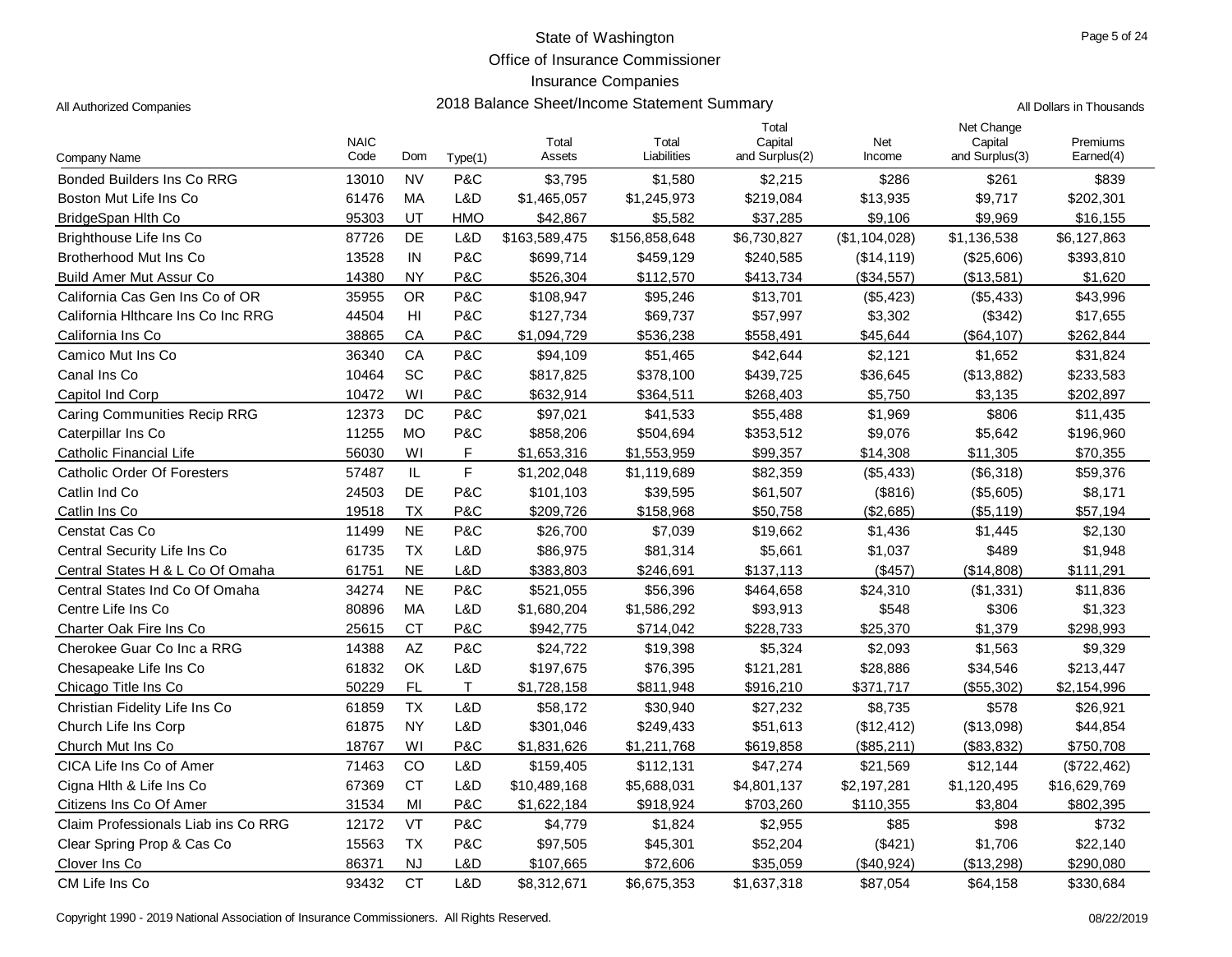Office of Insurance Commissioner

2018 Balance Sheet/Income Statement Summary **Authorized Companies 2018** All Dollars in Thousands

| All Authorized Companies |  |
|--------------------------|--|
|                          |  |

| Company Name                         | <b>NAIC</b><br>Code | Dom             | Type(1)      | Total<br>Assets | Total<br>Liabilities | Total<br>Capital<br>and Surplus(2) | Net<br>Income | Net Change<br>Capital<br>and Surplus(3) | Premiums<br>Earned(4) |
|--------------------------------------|---------------------|-----------------|--------------|-----------------|----------------------|------------------------------------|---------------|-----------------------------------------|-----------------------|
| CMFG Life Ins Co                     | 62626               | IA              | L&D          | \$18,292,077    | \$16,037,257         | \$2,254,820                        | \$127,743     | \$147,653                               | \$3,474,206           |
| Coface N Amer Ins Co                 | 31887               | MA              | P&C          | \$148,546       | \$100,490            | \$48,056                           | \$3,318       | \$988                                   | \$48,204              |
| College Liab Ins Co Recip RRG        | 44598               | H <sub>II</sub> | P&C          | \$16,385        | \$9,467              | \$6,918                            | \$3,168       | \$1,697                                 | \$4,574               |
| College RRG Inc                      | 13613               | VT              | P&C          | \$30,331        | \$18,930             | \$11,401                           | \$1,282       | \$1,214                                 | \$5,969               |
| Colonial Life & Accident Ins Co      | 62049               | SC              | L&D          | \$3,421,890     | \$2,893,892          | \$527,998                          | \$200,370     | \$37,646                                | \$1,589,623           |
| Colonial Penn Life Ins Co            | 62065               | <b>PA</b>       | L&D          | \$869,945       | \$777,515            | \$92,430                           | (\$21,128)    | (\$7,261)                               | \$378,991             |
| Colonial Surety Co                   | 10758               | <b>PA</b>       | P&C          | \$68,020        | \$21,777             | \$46,243                           | \$5,556       | \$5,727                                 | \$10,339              |
| Colorado Bankers Life Ins Co         | 84786               | <b>NC</b>       | L&D          | \$2,677,105     | \$2,482,521          | \$194,584                          | (\$52,418)    | \$72,846                                | \$1,333,935           |
| Columbia Ins Co                      | 27812               | <b>NE</b>       | P&C          | \$24,010,720    | \$4,788,666          | \$19,222,054                       | \$899,374     | (\$432, 814)                            | \$590,880             |
| Columbia Natl RRG Inc                | 10803               | VT              | P&C          | \$1,941         | \$731                | \$1,210                            | \$118         | (\$82)                                  | \$248                 |
| Columbian Life Ins Co                | 76023               | $\mathsf{IL}$   | L&D          | \$340,686       | \$308,358            | \$32,328                           | (\$5,179)     | \$6,031                                 | \$58,762              |
| Columbian Mut Life Ins Co            | 62103               | <b>NY</b>       | L&D          | \$1,454,253     | \$1,358,335          | \$95,918                           | \$3,156       | (\$10,813)                              | \$179,665             |
| Columbus Life Ins Co                 | 99937               | OH              | L&D          | \$4,100,171     | \$3,817,907          | \$282,263                          | (\$48,003)    | (\$12,183)                              | \$325,578             |
| Combined Ins Co Of Amer              | 62146               | IL.             | L&D          | \$2,364,178     | \$2,189,814          | \$174,364                          | (\$158,695)   | (\$4,337)                               | \$646,474             |
| Commencement Bay Risk Mgmt Ins Co    | 78879               | <b>WA</b>       | L&D          | \$32,043        | \$619                | \$31,425                           | \$1,425       | \$3,618                                 | \$1,600               |
| Commerce W Ins Co                    | 13161               | CA              | P&C          | \$186,858       | \$132,741            | \$54,117                           | \$3,954       | (\$113)                                 | \$113,084             |
| Commercial Travelers Life Ins Co     | 81426               | <b>NY</b>       | L&D          | \$32,537        | \$18,582             | \$13,955                           | (\$170)       | (\$2)                                   | \$4,052               |
| Commonwealth Ann & Life Ins Co       | 84824               | MA              | L&D          | \$19,255,382    | \$16,467,380         | \$2,788,002                        | (\$22,947)    | \$299,754                               | \$1,372,616           |
| Commonwealth Land Title Ins Co       | 50083               | FL              | $\mathsf{T}$ | \$632,820       | \$269,985            | \$362,836                          | \$68,189      | \$2,072                                 | \$675,430             |
| <b>Community Blood Cntr Exch RRG</b> | 13893               | IN              | P&C          | \$17,728        | \$3,357              | \$14,371                           | \$812         | (\$1,218)                               | \$1,758               |
| Community Hlth Plan of WA            | 47049               | <b>WA</b>       | <b>HCSC</b>  | \$458,483       | \$287,336            | \$171,148                          | \$20,476      | (\$17,623)                              | \$864,026             |
| Companion Life Ins Co                | 77828               | SC              | L&D          | \$395,684       | \$167,536            | \$228,148                          | \$18,750      | \$15,717                                | \$279,850             |
| Compbenefits Ins Co                  | 60984               | <b>TX</b>       | L&D          | \$29,755        | \$8,279              | \$21,476                           | (\$45)        | (\$8,283)                               | \$38,757              |
| Connecticut Gen Life Ins Co          | 62308               | <b>CT</b>       | L&D          | \$19,056,658    | \$13,562,175         | \$5,494,483                        | \$1,239,398   | \$1,082,254                             | \$333,740             |
| Constitution Life Ins Co             | 62359               | <b>TX</b>       | L&D          | \$390,724       | \$351,166            | \$39,558                           | \$5,156       | \$4,416                                 | \$42,494              |
| <b>Continental Amer Ins Co</b>       | 71730               | <b>NE</b>       | L&D          | \$665,079       | \$507,736            | \$157,343                          | \$5,868       | \$3,978                                 | \$587,578             |
| Continental Cas Co                   | 20443               | IL              | P&C          | \$42,862,391    | \$32,451,049         | \$10,411,342                       | \$1,383,461   | (\$456,522)                             | \$5,930,576           |
| Continental Gen Ins Co               | 71404               | <b>TX</b>       | L&D          | \$4,206,872     | \$3,951,364          | \$255,508                          | (\$99,836)    | \$43,166                                | \$126,201             |
| Continental Ind Co                   | 28258               | IA              | P&C          | \$262,146       | \$162,946            | \$99,200                           | (\$1,679)     | (\$15,992)                              | \$69,634              |
| Continental Life Ins Co Brentwood    | 68500               | <b>TN</b>       | L&D          | \$366,653       | \$162,608            | \$204,045                          | (\$13,498)    | \$9,655                                 | \$508,458             |
| Contractors Bonding & Ins Co         | 37206               | $\mathsf{IL}$   | P&C          | \$220,199       | \$106,066            | \$114,133                          | \$9,957       | (\$767)                                 | \$71,015              |
| Contractors Ins Co of N Amer Inc RRG | 11603               | H <sub>l</sub>  | P&C          | \$34,507        | \$16,264             | \$18,243                           | (\$1,887)     | (\$1,814)                               | \$1,999               |
| <b>Coordinated Care Corp</b>         | 95831               | IN              | <b>HMO</b>   | \$460,269       | \$256,687            | \$203,582                          | \$37,410      | \$55,249                                | \$1,723,826           |
| Coordinated Care of WA Inc           | 15352               | <b>WA</b>       | <b>HCSC</b>  | \$229,904       | \$145,445            | \$84,459                           | (\$19,862)    | (\$3,508)                               | \$596,606             |
| Copic RRG                            | 14906               | DC              | P&C          | \$1,101         | \$413                | \$688                              | \$91          | \$1                                     | \$32                  |
| CorePointe Ins Co                    | 10499               | DE              | P&C          | \$16,746        | \$2,622              | \$14,124                           | \$319         | \$706                                   | \$38                  |
| Country Life Ins Co                  | 62553               | IL              | L&D          | \$9,656,258     | \$8,448,697          | \$1,207,561                        | \$60,115      | \$22,232                                | \$603,697             |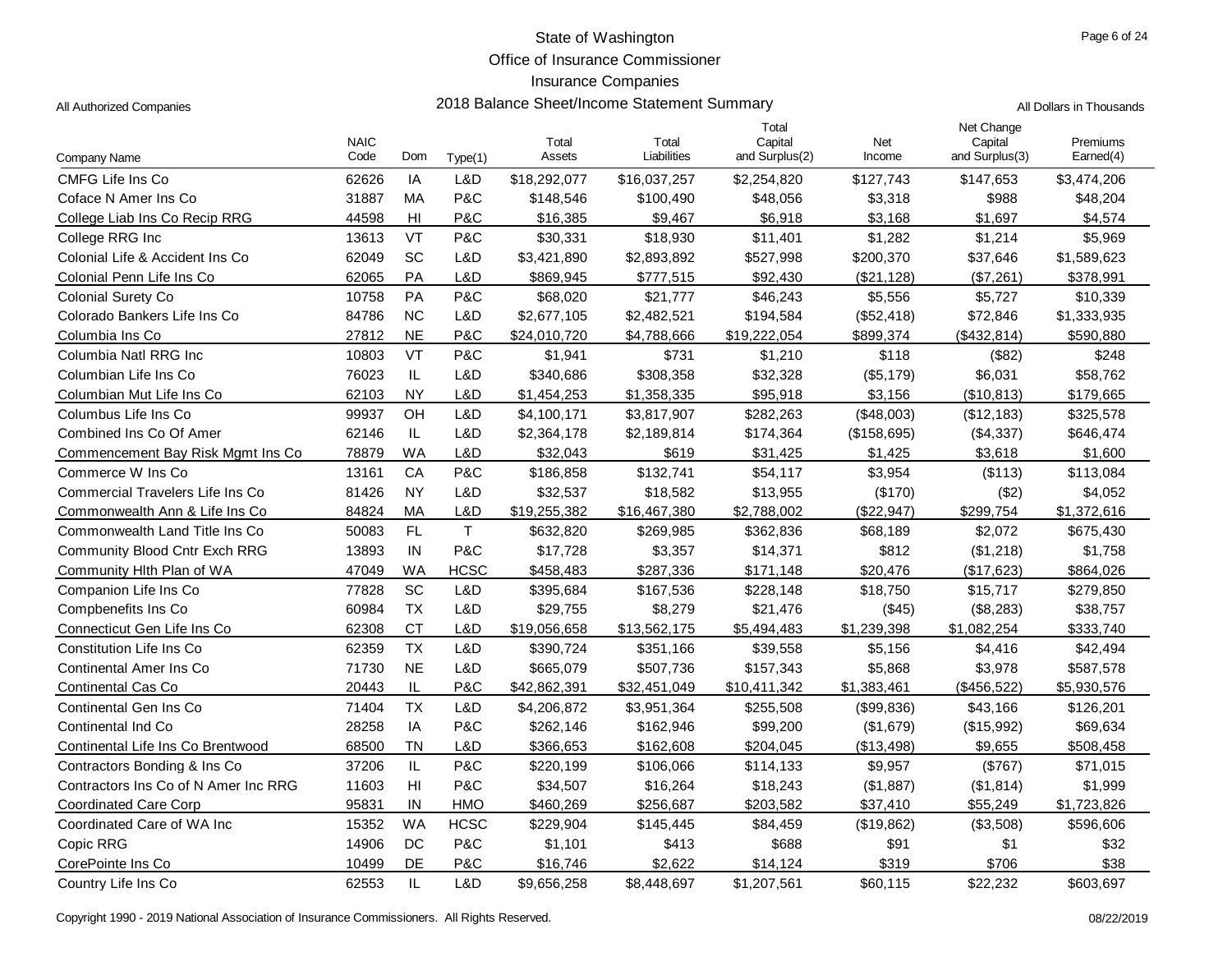Office of Insurance Commissioner

| 2018 Balance Sheet/Income Statement Summary<br>All Authorized Companies | All Dollars in Thousands |
|-------------------------------------------------------------------------|--------------------------|
|-------------------------------------------------------------------------|--------------------------|

| Company Name                               | <b>NAIC</b><br>Code | Dom       | Type(1)      | Total<br>Assets | Total<br>Liabilities | Total<br>Capital<br>and Surplus(2) | Net<br>Income | Net Change<br>Capital<br>and Surplus(3) | Premiums<br>Earned(4) |
|--------------------------------------------|---------------------|-----------|--------------|-----------------|----------------------|------------------------------------|---------------|-----------------------------------------|-----------------------|
| Country Mut Ins Co                         | 20990               | IL        | P&C          | \$5,018,274     | \$2,389,748          | \$2,628,526                        | \$144,853     | \$60,967                                | \$2,356,635           |
| County Hall Ins Co Inc A RRG               | 15947               | <b>NC</b> | P&C          | \$67,960        | \$51,308             | \$16,651                           | (\$1,782)     | \$10,767                                | \$22,186              |
| Courtesy Ins Co                            | 26492               | FL        | P&C          | \$962,162       | \$535,749            | \$426,413                          | \$51,558      | \$24,743                                | \$189,533             |
| Cpa Mut Ins Co Of Amer RRG                 | 10164               | VT        | P&C          | \$15,160        | \$10,014             | \$5,146                            | (\$734)       | (\$720)                                 | \$3,952               |
| Croatian Fraternal Union Of Amer           | 56634               | PA        | F            | \$488,322       | \$437,806            | \$50,516                           | \$3,618       | \$3,091                                 | \$31,365              |
| CrossFit RRG Inc                           | 13720               | MT        | P&C          | \$7,209         | \$5,617              | \$1,592                            | (\$543)       | \$2                                     | \$1,973               |
| Crum & Forster Ind Co                      | 31348               | <b>DE</b> | P&C          | \$55,929        | \$35,801             | \$20,128                           | \$3,245       | \$2,607                                 | \$19,609              |
| Crusader Ins Co                            | 14010               | CA        | P&C          | \$108,671       | \$58,523             | \$50,148                           | (\$454)       | (\$299)                                 | \$28,755              |
| CSI Life Ins Co                            | 82880               | <b>NE</b> | L&D          | \$24,285        | \$6,402              | \$17,883                           | \$971         | \$594                                   | \$1,826               |
| <b>Cumis Ins Society Inc.</b>              | 10847               | IA        | P&C          | \$2,050,041     | \$1,107,686          | \$942,355                          | \$123,859     | \$31,348                                | \$889,051             |
| Dairyland Ins Co                           | 21164               | WI        | P&C          | \$1,422,404     | \$951,772            | \$470,631                          | \$22,478      | (\$6,374)                               | \$389,611             |
| DAN RRG Inc                                | 15928               | SC        | P&C          | \$3,417         | \$2,349              | \$1,069                            | \$106         | \$108                                   | \$103                 |
| Dealers Assur Co                           | 16705               | OH        | P&C          | \$133,667       | \$58,944             | \$74,723                           | \$9,968       | \$7,464                                 | \$11,739              |
| Dearborn Natl Life Ins Co                  | 71129               | IL        | L&D          | \$1,676,469     | \$1,223,444          | \$453,025                          | \$25,711      | (\$21,235)                              | \$461,977             |
| Delaware Amer Life Ins Co                  | 62634               | DE        | L&D          | \$116,978       | \$51,850             | \$65,128                           | \$12,537      | \$3,300                                 | \$92,951              |
| Delaware Life Ins Co                       | 79065               | DE        | L&D          | \$36,852,571    | \$35,297,286         | \$1,555,285                        | \$198,789     | \$91,895                                | (\$10,314,071)        |
| Delta Dental of WA                         | 47341               | <b>WA</b> | <b>HCSC</b>  | \$218,135       | \$61,802             | \$156,333                          | \$18,974      | (\$20,139)                              | \$497,653             |
| Dental Hith Serv                           | 47490               | WA        | <b>LHCSC</b> | \$11,144        | \$1,549              | \$9,595                            | (\$667)       | (\$1,503)                               | \$10,748              |
| Dentegra Ins Co                            | 73474               | DE        | L&D          | \$82,706        | \$35,728             | \$46,978                           | (\$3,067)     | (\$2,858)                               | \$86,534              |
| Dentists Ins Co                            | 40975               | CA        | P&C          | \$346,560       | \$181,338            | \$165,222                          | \$8,100       | (\$17,874)                              | \$81,998              |
| Developers Surety & Ind Co.                | 12718               | CA        | P&C          | \$676,140       | \$560,747            | \$115,393                          | (\$6,700)     | \$13,308                                | \$253,440             |
| Diamond State Ins Co                       | 42048               | IN        | P&C          | \$104,033       | \$75,352             | \$28,681                           | (\$6,516)     | (\$9,850)                               | \$39,834              |
| Doctors Co An Interins Exch                | 34495               | CA        | P&C          | \$4,130,318     | \$2,115,378          | \$2,014,941                        | \$58,915      | (\$123,835)                             | \$620,336             |
| Doctors Professional Liabity RRG Inc       | 15893               | <b>NC</b> | P&C          | \$6,518         | \$4,752              | \$1,766                            | (\$345)       | (\$158)                                 | \$2,645               |
| Eagle Builders Ins Co RRG Inc              | 16104               | <b>NC</b> | P&C          | \$2,715         | \$1,176              | \$1,538                            | (\$8)         | \$32                                    | \$136                 |
| Eagle Life Ins Co                          | 13183               | IA        | L&D          | \$1,151,375     | \$968,786            | \$182,589                          | \$10,263      | \$10,217                                | \$342,525             |
| Eagle W Ins Co                             | 12890               | CA        | P&C          | \$116,616       | \$95,476             | \$21,140                           | (\$12,877)    | (\$14, 104)                             | \$58,839              |
| ELCO Mut Life & Ann                        | 84174               | IL.       | L&D          | \$878,437       | \$810,124            | \$68,313                           | \$9,763       | \$9,765                                 | \$256,195             |
| Electric Ins Co                            | 21261               | МA        | P&C          | \$1,308,443     | \$903,892            | \$404,551                          | \$28,720      | (\$86,917)                              | \$283,082             |
| Elips Life Ins Co                          | 85561               | <b>MO</b> | L&D          | \$40,512        | \$6,232              | \$34,281                           | (\$6,009)     | \$13,886                                | \$85                  |
| <b>EMC Natl Life Co</b>                    | 62928               | IA        | L&D          | \$909,549       | \$793,927            | \$115,622                          | \$14,992      | \$10,046                                | \$54,356              |
| Emcasco Ins Co                             | 21407               | IA        | P&C          | \$508,061       | \$361,981            | \$146,080                          | \$3,557       | (\$10,446)                              | \$222,951             |
| <b>Emergency Medicine Professional Asr</b> | 12003               | <b>NV</b> | P&C          | \$15,863        | \$7,745              | \$8,119                            | \$409         | (\$210)                                 | \$5,375               |
| Emergency Physicians Ins Exchange RR       | 11714               | VT        | P&C          | \$18,643        | \$13,204             | \$5,439                            | $(\$2,159)$   | (\$2,614)                               | \$4,427               |
| Employers Ins Co of Wausau                 | 21458               | WI        | P&C          | \$6,383,404     | \$4,727,418          | \$1,655,986                        | \$167,452     | \$134,471                               | \$2,486,142           |
| Employers Mut Cas Co                       | 21415               | ΙA        | P&C          | \$3,456,849     | \$2,023,107          | \$1,433,742                        | \$65,170      | (\$37,678)                              | \$1,185,758           |
| Endurance Amer Ins Co                      | 10641               | DE        | P&C          | \$2,152,783     | \$1,605,883          | \$546,900                          | (S7, 129)     | \$120,013                               | \$459,268             |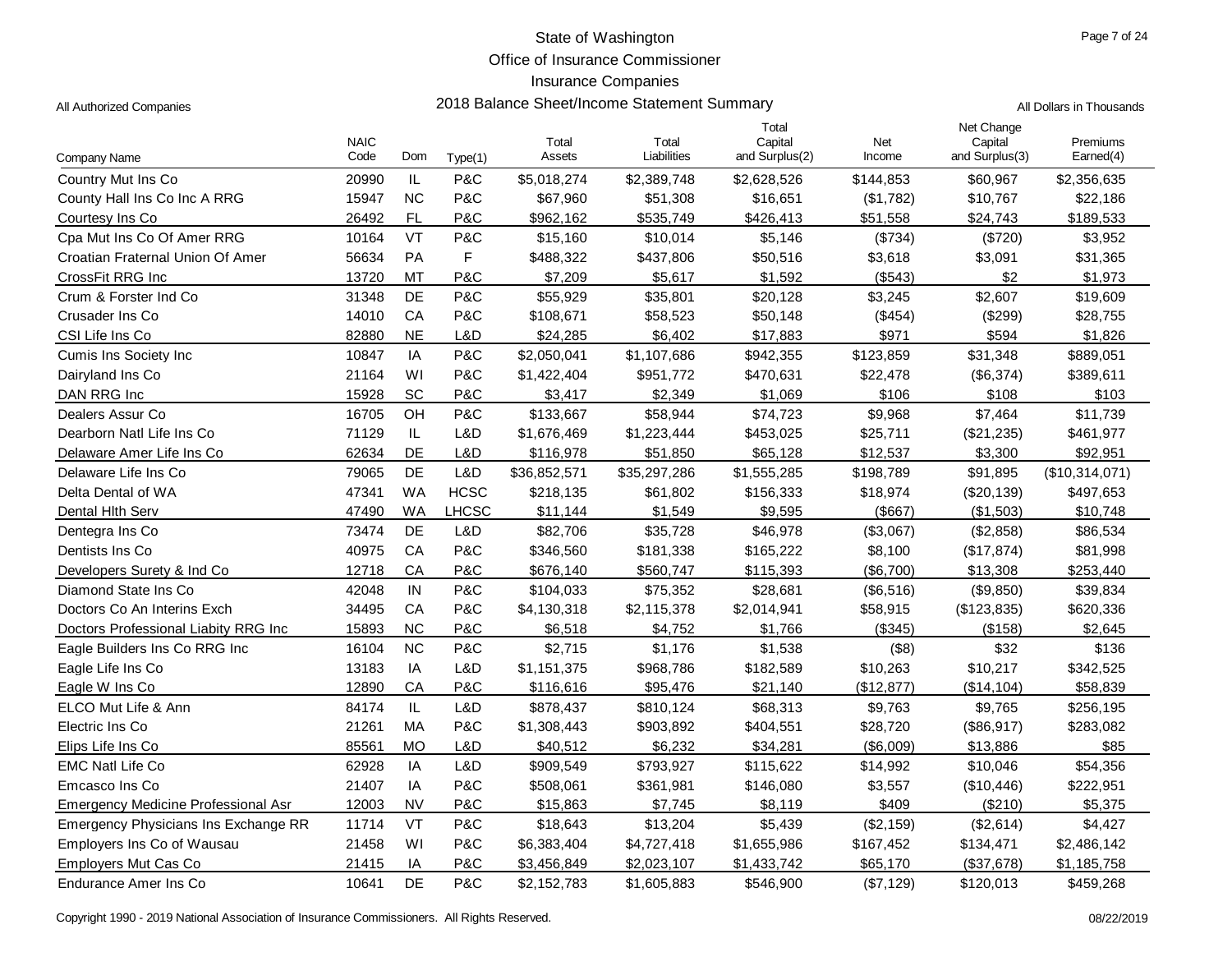Office of Insurance Commissioner

## Insurance Companies

All Authorized Companies **2018 Balance Sheet/Income Statement Summary** All Dollars in Thousands

|                                          | <b>NAIC</b> |                |             | Total        | Total        | Total<br>Capital | Net           | Net Change<br>Capital | Premiums      |
|------------------------------------------|-------------|----------------|-------------|--------------|--------------|------------------|---------------|-----------------------|---------------|
| Company Name                             | Code        | Dom            | Type(1)     | Assets       | Liabilities  | and Surplus(2)   | Income        | and Surplus(3)        | Earned(4)     |
| <b>Endurance Assur Corp</b>              | 11551       | DE             | P&C         | \$2,731,240  | \$1,622,502  | \$1,108,738      | (\$2,012)     | \$217,260             | \$740,446     |
| EnTitle Ins Co                           | 51632       | OH             | $\top$      | \$30,243     | \$3,282      | \$26,960         | ( \$1,885)    | \$21,610              | \$9,192       |
| Envision Ins Co                          | 12747       | OH             | L&D         | \$496,667    | \$444,846    | \$51,821         | \$1,582       | \$4,362               | \$393,702     |
| Equitable Life & Cas Ins Co              | 62952       | UT             | L&D         | \$485,294    | \$427,557    | \$57,737         | (\$4,226)     | \$14,480              | \$100,287     |
| Equitable Natl Life Ins Co Inc           | 91785       | UT             | L&D         | \$10,264     | \$1,832      | \$8,432          | \$358         | \$174                 | \$218         |
| Equitrust Life Ins Co                    | 62510       | IL             | L&D         | \$18,595,267 | \$17,755,306 | \$839,961        | \$215,247     | (\$32,779)            | \$1,556,593   |
| <b>Essent Guar Inc</b>                   | 13634       | PA             | P&C         | \$2,128,453  | \$1,256,347  | \$872,105        | \$379,119     | \$111,100             | \$475,735     |
| Euler Hermes N Amer Ins Co               | 20516       | <b>MD</b>      | P&C         | \$508,850    | \$330,428    | \$178,422        | \$24,072      | \$20,786              | \$103,654     |
| Everence Assn Inc                        | 57991       | IN             | F.          | \$432,307    | \$320,947    | \$111,360        | \$2,518       | (\$1,477)             | \$56,908      |
| Everest Reins Co                         | 26921       | DE             | P&C         | \$11,819,171 | \$8,168,577  | \$3,650,594      | (\$1,317,991) | \$258,742             | \$4,854,782   |
| Evergreen Natl Ind Co                    | 12750       | OH             | P&C         | \$48,970     | \$14,542     | \$34,428         | \$3,451       | (\$24)                | \$11,426      |
| <b>Excess Share Ins Corp</b>             | 10003       | OH             | P&C         | \$55,163     | \$32,674     | \$22,489         | \$711         | \$711                 | \$1,968       |
| Executive Risk Ind Inc                   | 35181       | DE             | P&C         | \$5,520,871  | \$3,936,610  | \$1,584,261      | \$254,575     | \$94,612              | \$1,691,211   |
| Factory Mut Ins Co                       | 21482       | R <sub>l</sub> | P&C         | \$18,464,022 | \$7,222,756  | \$11,241,267     | (\$176,795)   | (\$1,260,510)         | \$2,952,882   |
| Fair Amer Ins & Reins Co                 | 35157       | <b>NY</b>      | P&C         | \$229,732    | \$30,288     | \$199,445        | \$5,495       | \$5,541               | \$7,702       |
| Falls Lake Natl Ins Co                   | 31925       | OH             | P&C         | \$405,957    | \$311,926    | \$94,031         | \$721         | \$35,953              | \$9,170       |
| Family Heritage Life Ins Co Of Amer      | 77968       | OH             | L&D         | \$1,196,816  | \$1,071,374  | \$125,442        | \$31,493      | \$25,119              | \$170,049     |
| Family Life Ins Co                       | 63053       | <b>TX</b>      | L&D         | \$146,752    | \$118,352    | \$28,400         | \$1,583       | (\$2,703)             | \$25,615      |
| Farm Bureau Life Ins Co                  | 63088       | IA             | L&D         | \$9,120,814  | \$8,483,610  | \$637,205        | \$103,923     | \$21,231              | \$641,793     |
| Farmers Ins Co Of WA                     | 21644       | <b>WA</b>      | P&C         | \$540,423    | \$323,681    | \$216,742        | \$11,659      | \$10,989              | \$274,510     |
| Farmers Ins Exch                         | 21652       | CA             | P&C         | \$17,016,312 | \$12,919,967 | \$4,096,344      | (\$70,476)    | (\$106,761)           | \$7,102,945   |
| Farmers New World Life Ins Co            | 63177       | <b>WA</b>      | L&D         | \$5,046,710  | \$4,598,549  | \$448,161        | \$159,556     | (\$20,698)            | \$540,052     |
| <b>Farmington Cas Co</b>                 | 41483       | <b>CT</b>      | P&C         | \$1,076,888  | \$790,654    | \$286,234        | \$28,905      | \$11,761              | \$348,434     |
| Farmland Mut Ins Co                      | 13838       | IA             | P&C         | \$531,082    | \$368,209    | \$162,874        | (\$136)       | (\$774)               | \$183,689     |
| Federal Ins Co                           | 20281       | $\sf IN$       | P&C         | \$15,689,631 | \$10,899,790 | \$4,789,842      | \$2,866,769   | (\$2,506,836)         | \$4,228,026   |
| Federal Life Ins Co                      | 63223       | IL             | L&D         | \$247,838    | \$222,974    | \$24,864         | (\$2,358)     | \$9,930               | \$20,674      |
| Federated Life Ins Co                    | 63258       | <b>MN</b>      | L&D         | \$2,007,384  | \$1,581,931  | \$425,453        | \$43,758      | \$43,013              | \$198,998     |
| Federated Mut Ins Co                     | 13935       | <b>MN</b>      | P&C         | \$6,185,790  | \$2,731,965  | \$3,453,825      | \$157,937     | \$91,313              | \$1,250,985   |
| <b>Federated Rural Electric Ins Exch</b> | 11118       | KS             | P&C         | \$573,189    | \$364,036    | \$209,153        | \$21,443      | \$6,075               | \$126,283     |
| Federated Serv Ins Co                    | 28304       | <b>MN</b>      | P&C         | \$438,027    | \$180,593    | \$257,435        | \$14,324      | \$12,946              | \$83,399      |
| Fidelity & Guar Life Ins Co              | 63274       | IA             | L&D         | \$24,714,470 | \$23,169,292 | \$1,545,178      | (\$151, 113)  | \$626,179             | (\$1,613,187) |
| Fidelity Investments Life Ins Co         | 93696       | UT             | L&D         | \$27,887,632 | \$26,930,105 | \$957,527        | \$91,296      | \$81,474              | \$1,400,415   |
| Fidelity Life Assn A Legal Reserve L     | 63290       | IL             | L&D         | \$407,036    | \$285,170    | \$121,866        | \$2,295       | (\$5,738)             | \$61,547      |
| Fidelity Natl Title Ins Co.              | 51586       | FL             | $\mathsf T$ | \$1,114,334  | \$669,782    | \$444,553        | \$174,564     | \$51,565              | \$1,938,621   |
| Fidelity Security Life Ins Co            | 71870       | <b>MO</b>      | L&D         | \$999,352    | \$757,004    | \$242,348        | \$39,158      | \$37,959              | \$119,401     |
| Financial Amer Prop & Cas Ins Co         | 21075       | <b>TX</b>      | P&C         | \$9,455      | \$1,374      | \$8,081          | (\$53)        | \$36                  | \$553         |
| Financial Cas & Surety Inc               | 35009       | <b>TX</b>      | P&C         | \$22,502     | \$9,270      | \$13,232         | \$137         | (\$3,273)             | \$14,627      |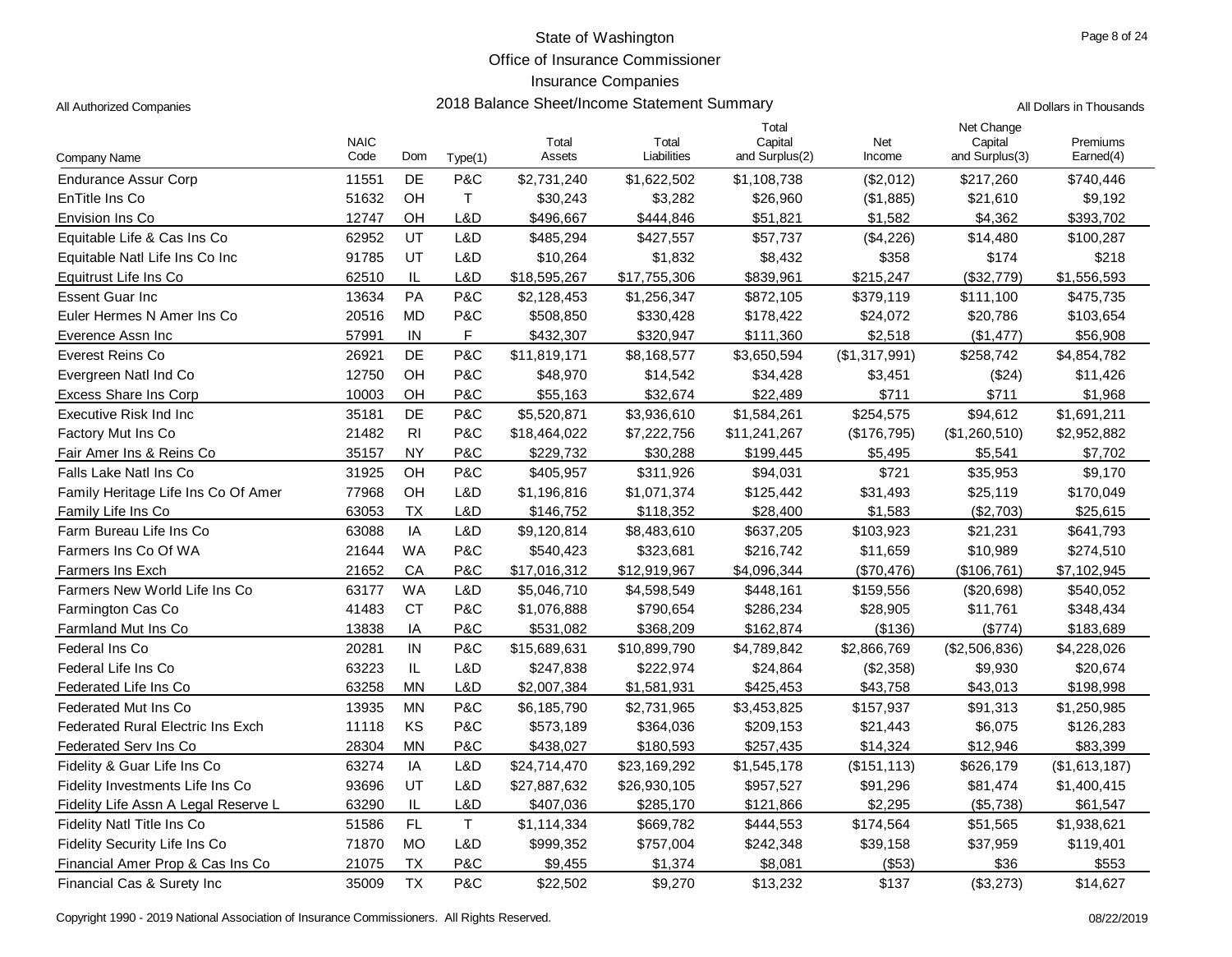Office of Insurance Commissioner

# Insurance Companies

| All Authorized Companies |  |
|--------------------------|--|
|                          |  |

| Company Name                            | <b>NAIC</b><br>Code | Dom                    | Type(1)     | Total<br>Assets | Total<br>Liabilities | Total<br>Capital<br>and Surplus(2) | Net<br>Income | Net Change<br>Capital<br>and Surplus(3) | Premiums<br>Earned(4) |
|-----------------------------------------|---------------------|------------------------|-------------|-----------------|----------------------|------------------------------------|---------------|-----------------------------------------|-----------------------|
| Fire Ins Exch                           | 21660               | CA                     | P&C         | \$2,875,921     | \$2,046,176          | \$829,746                          | \$29,797      | \$42,566                                | \$1,029,412           |
| First Allmerica Fin Life Ins Co         | 69140               | MA                     | L&D         | \$3,264,606     | \$3,040,579          | \$224,026                          | \$9,210       | (\$16,278)                              | \$23,483              |
| First Amer Prop & Cas Ins Co            | 37710               | CA                     | P&C         | \$90,620        | \$56,066             | \$34,554                           | (\$2,312)     | (\$5,829)                               | \$52,312              |
| First Amer Title Ins Co                 | 50814               | <b>NE</b>              | $\mathsf T$ | \$2,827,804     | \$1,595,927          | \$1,231,876                        | \$258,434     | \$58,087                                | \$3,436,322           |
| First Cath Slovak Ladies Assn USA       | 56332               | OH                     | F           | \$990,544       | \$886,161            | \$104,383                          | \$2,116       | \$754                                   | \$37,981              |
| First Colonial Ins Co                   | 29980               | <b>FL</b>              | P&C         | \$289,760       | \$161,744            | \$128,016                          | (\$5,990)     | (\$5,560)                               | \$38,542              |
| <b>First Guard Ins Co</b>               | 10676               | $\mathsf{A}\mathsf{Z}$ | P&C         | \$36,632        | \$3,027              | \$33,604                           | \$4,908       | \$4,866                                 | \$26,465              |
| First Hith Life & Hith Ins Co           | 90328               | <b>TX</b>              | L&D         | \$371,054       | \$178,260            | \$192,794                          | \$53,266      | (\$35,045)                              | \$559,287             |
| First Penn Pacific Life Ins Co          | 67652               | IN                     | L&D         | \$1,442,408     | \$1,262,505          | \$179,903                          | \$6,034       | $(\$9,055)$                             | \$126,612             |
| Florists Mut Ins Co                     | 13978               | IL                     | P&C         | \$133,814       | \$106,167            | \$27,647                           | \$862         | \$537                                   | \$22,264              |
| Foresters Life Ins Ann Co               | 63495               | <b>NY</b>              | L&D         | \$2,468,155     | \$2,400,335          | \$67,820                           | \$7,616       | \$4,378                                 | \$278,010             |
| Forethought Life Ins Co                 | 91642               | IN                     | L&D         | \$31,172,859    | \$29,484,218         | \$1,688,641                        | \$111,991     | \$92,756                                | \$4,820,381           |
| Fortress Ins Co                         | 10801               | IL                     | P&C         | \$141,663       | \$74,144             | \$67,520                           | \$6,305       | \$2,798                                 | \$21,749              |
| Frankenmuth Mut Ins Co                  | 13986               | M <sub>l</sub>         | P&C         | \$1,440,141     | \$799,240            | \$640,901                          | \$39,183      | \$34,208                                | \$518,063             |
| Franklin Cas Ins Co RRG                 | 10842               | VT                     | P&C         | \$34,726        | \$29,661             | \$5,065                            | \$520         | \$520                                   | \$3,526               |
| <b>Fraternal Beneficial Association</b> | 29360               | <b>WA</b>              | P&C         | \$3,106         | \$4                  | \$3,103                            | \$16          | \$113                                   | \$59                  |
| Freedom Life Ins Co Of Amer             | 62324               | <b>TX</b>              | L&D         | \$211,474       | \$88,701             | \$122,774                          | \$37,635      | \$46,388                                | \$422,331             |
| Garden State Life Ins Co                | 63657               | TX                     | L&D         | \$136,297       | \$54,849             | \$81,448                           | \$9,157       | \$8,079                                 | \$21,945              |
| Garrison Prop & Cas Ins Co              | 21253               | <b>TX</b>              | P&C         | \$2,588,112     | \$1,679,295          | \$908,818                          | \$76,700      | \$57,417                                | \$1,875,161           |
| Gateway Ins Co                          | 28339               | <b>MO</b>              | P&C         | \$67,285        | \$57,050             | \$10,235                           | (\$496)       | (\$1,968)                               | \$36,137              |
| GEICO Advantage Ins Co                  | 14138               | <b>NE</b>              | P&C         | \$3,138,555     | \$1,607,943          | \$1,530,613                        | (\$78,457)    | (\$102,761)                             | \$1,538,495           |
| Geico Cas Co                            | 41491               | <b>MD</b>              | P&C         | \$3,932,362     | \$2,702,064          | \$1,230,298                        | \$54,933      | \$122,137                               | \$2,408,681           |
| GEICO Choice Ins Co                     | 14139               | <b>NE</b>              | P&C         | \$1,280,282     | \$766,495            | \$513,787                          | \$29,709      | \$30,703                                | \$777,241             |
| Geico Ind Co                            | 22055               | <b>MD</b>              | P&C         | \$10,106,133    | \$4,077,266          | \$6,028,866                        | \$357,327     | (\$227,410)                             | \$2,966,958           |
| <b>GEICO Marine Ins Co</b>              | 37923               | <b>MD</b>              | P&C         | \$161.897       | \$91,366             | \$70,531                           | (\$4,856)     | \$16,188                                | \$63,814              |
| <b>GEICO Secure Ins Co</b>              | 14137               | <b>NE</b>              | P&C         | \$714,234       | \$345,515            | \$368,719                          | \$19,747      | \$33,754                                | \$328,164             |
| General Cas Co Of WI                    | 24414               | WI                     | P&C         | \$889,335       | \$634,833            | \$254,502                          | \$11,724      | \$3,522                                 | \$406,049             |
| General Fidelity Life Ins Co            | 93521               | SC                     | L&D         | \$21,913        | \$6,170              | \$15,743                           | (\$573)       | (\$630)                                 | \$193                 |
| <b>General Reins Corp</b>               | 22039               | DE                     | P&C         | \$16,067,172    | \$5,517,028          | \$10,550,144                       | \$507,857     | (\$842,404)                             | \$1,173,124           |
| General Security Natl Ins Co            | 39322               | <b>NY</b>              | P&C         | \$439,099       | \$329,213            | \$109,885                          | (\$6,854)     | (\$11,788)                              | \$93,616              |
| General Star Natl Ins Co                | 11967               | <b>DE</b>              | P&C         | \$231,163       | \$48,208             | \$182,954                          | \$4,953       | (\$2,184)                               | \$12,180              |
| Generali Us Branch                      | 11231               | <b>NY</b>              | P&C         | \$71,411        | \$36,109             | \$35,302                           | \$1,984       | \$1,223                                 | \$575                 |
| Genesis Ins Co                          | 38962               | DE                     | P&C         | \$178,515       | \$64,340             | \$114,174                          | (\$5,244)     | (\$12,779)                              | \$10,006              |
| Genworth Life & Ann Ins Co              | 65536               | VA                     | L&D         | \$21,184,052    | \$20,030,147         | \$1,153,905                        | (\$209,538)   | (\$134,853)                             | \$6,369               |
| Genworth Life Ins Co                    | 70025               | <b>DE</b>              | L&D         | \$39,995,411    | \$38,124,403         | \$1,871,008                        | (\$624,961)   | (\$856,728)                             | \$2,287,798           |
| Genworth Mortgage Ins Corp              | 38458               | <b>NC</b>              | P&C         | \$3,573,525     | \$2,192,965          | \$1,380,560                        | \$608,614     | \$14,086                                | \$667,609             |
| Geovera Ins Co                          | 10799               | CA                     | P&C         | \$110,202       | \$83,913             | \$26,289                           | \$4,521       | \$2,234                                 | \$37,111              |

Copyright 1990 - 2019 National Association of Insurance Commissioners. All Rights Reserved. 08/22/2019 Commissioners and Rights Reserved.

s and the Companies 2018 Balance Sheet/Income Statement Summary and the Companies of the Dollars in Thousands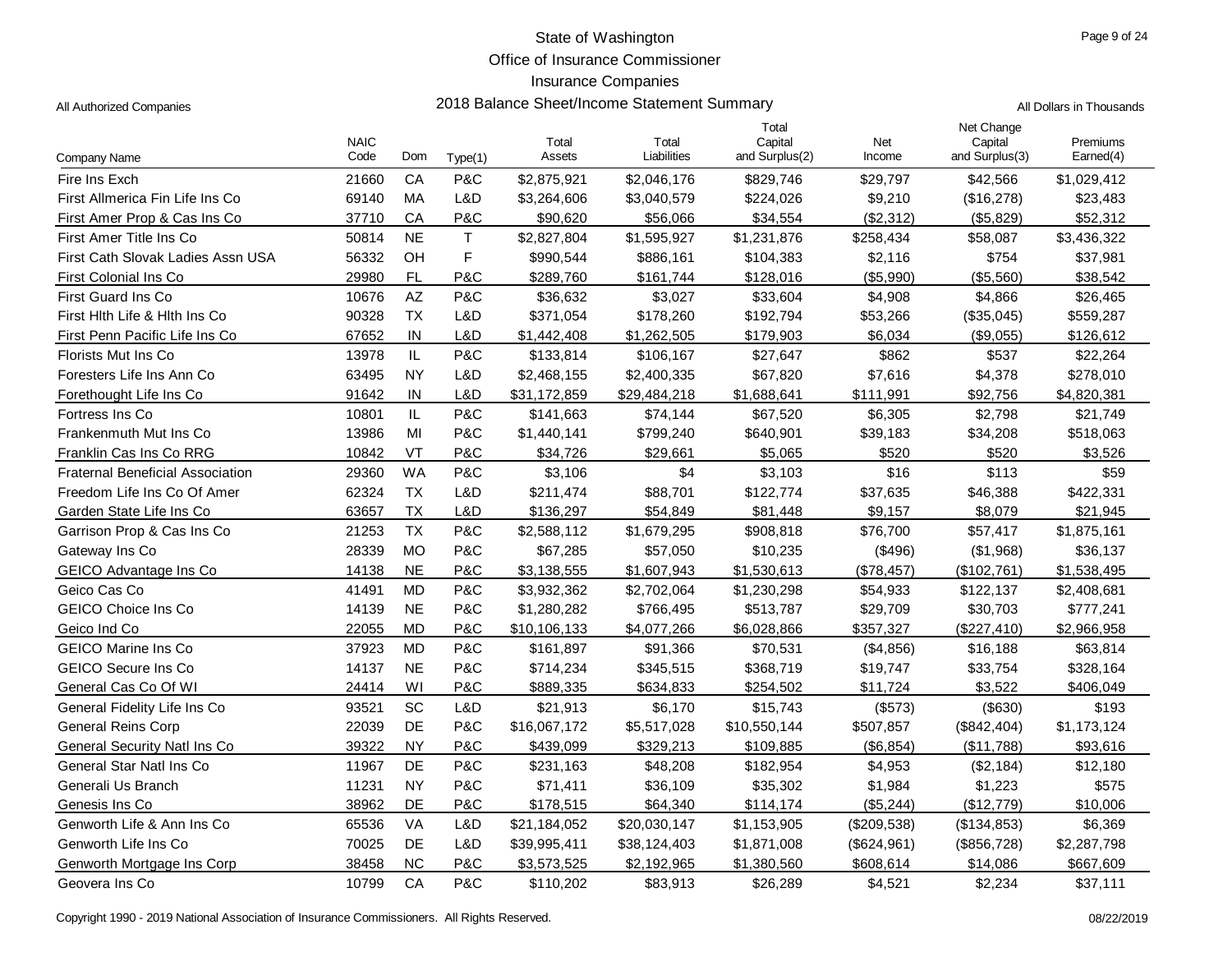Office of Insurance Commissioner

| All Dollars in Thousands |
|--------------------------|
|                          |

| Company Name                         | <b>NAIC</b><br>Code | Dom                    | Type(1) | Total<br>Assets | Total<br>Liabilities | Total<br>Capital<br>and Surplus(2) | Net<br>Income | Net Change<br>Capital<br>and Surplus(3) | Premiums<br>Earned(4) |
|--------------------------------------|---------------------|------------------------|---------|-----------------|----------------------|------------------------------------|---------------|-----------------------------------------|-----------------------|
| Gerber Life Ins Co                   | 70939               | <b>NY</b>              | L&D     | \$3,992,206     | \$3,680,480          | \$311,727                          | (\$1, 124)    | \$11,004                                | \$745,062             |
| Global Hawk Ins Co RRG               | 11948               | VT                     | P&C     | \$49,341        | \$43,115             | \$6,226                            | (\$5,768)     | (\$884)                                 | \$14,738              |
| Globe Life & Accident Ins Co         | 91472               | <b>NE</b>              | L&D     | \$4,726,225     | \$4,354,426          | \$371,798                          | \$98,440      | \$91,586                                | \$713,381             |
| Golden Ins Co RRG                    | 11145               | <b>NC</b>              | P&C     | \$13,543        | \$11,613             | \$1,930                            | (\$395)       | (\$253)                                 | \$3,656               |
| Golden Rule Ins Co                   | 62286               | IN                     | L&D     | \$522,610       | \$280,576            | \$242,034                          | \$130,571     | \$43,407                                | \$1,264,009           |
| Government Employees Ins Co          | 22063               | <b>MD</b>              | P&C     | \$32,565,318    | \$12,799,246         | \$19,766,072                       | \$1,635,314   | (\$658, 128)                            | \$8,252,816           |
| Government Personnel Mut Life Ins Co | 63967               | <b>TX</b>              | L&D     | \$820,201       | \$705,450            | \$114,751                          | (\$884)       | (\$2,002)                               | \$46,082              |
| GPM Hith & Life Ins Co.              | 67059               | <b>WA</b>              | L&D     | \$144,455       | \$130,190            | \$14,265                           | \$604         | (\$342)                                 | \$6,892               |
| Grange Ins Assn                      | 22101               | <b>WA</b>              | P&C     | \$295,536       | \$171,790            | \$123,746                          | (\$8,717)     | (\$13,079)                              | \$169,218             |
| Granwest Prop & Cas                  | 22128               | <b>WA</b>              | P&C     | \$24,668        | \$3,349              | \$21,318                           | \$467         | \$457                                   | \$0                   |
| Gray Ins Co                          | 36307               | LA                     | P&C     | \$318,688       | \$190,942            | \$127,746                          | \$4,412       | \$8,743                                 | \$88,157              |
| Great Amer Ins Co                    | 16691               | OH                     | P&C     | \$8,026,095     | \$6,120,178          | \$1,905,917                        | \$282,078     | \$237,544                               | \$2,853,888           |
| Great Amer Life Ins Co               | 63312               | OH                     | L&D     | \$35,802,366    | \$33,100,973         | \$2,701,392                        | \$767,973     | \$569,879                               | \$5,216,367           |
| Great Midwest Ins Co                 | 18694               | <b>TX</b>              | P&C     | \$220,482       | \$91,293             | \$129,189                          | \$3,520       | \$22,218                                | \$69,163              |
| Great Southern Life Ins Co           | 90212               | <b>TX</b>              | L&D     | \$212,872       | \$159,355            | \$53,518                           | \$2,371       | \$2,049                                 | \$189                 |
| Great W Life & Ann Ins Co            | 68322               | CO                     | L&D     | \$55,785,511    | \$54,458,591         | \$1,326,919                        | \$315,500     | \$197,410                               | \$7,592,609           |
| Great West Cas Co                    | 11371               | <b>NE</b>              | P&C     | \$2,196,963     | \$1,583,931          | \$613,033                          | \$76,525      | (\$12,986)                              | \$924,496             |
| Great Western Ins Co                 | 71480               | UT                     | L&D     | \$1,394,248     | \$1,370,832          | \$23,417                           | ( \$4,012)    | (\$8,981)                               | (\$9,731)             |
| Green Hills Ins Co RRG               | 11941               | VT                     | P&C     | \$11,769        | \$6,859              | \$4,910                            | \$2,298       | \$32                                    | \$4,097               |
| Greenwich Ins Co                     | 22322               | DE                     | P&C     | \$1,462,748     | \$1,029,240          | \$433,508                          | (\$10,677)    | \$73,623                                | \$381,337             |
| Guarantee Co Of N Amer USA           | 36650               | MI                     | P&C     | \$249,549       | \$49,627             | \$199,922                          | \$17,610      | \$9,972                                 | \$60,531              |
| Guarantee Trust Life Ins Co          | 64211               | IL                     | L&D     | \$638,858       | \$546,587            | \$92,271                           | \$20,314      | \$13,083                                | \$229,609             |
| Guaranty Income Life Ins Co          | 64238               | IA                     | L&D     | \$902,368       | \$829,416            | \$72,952                           | \$9,767       | \$16,343                                | \$231,710             |
| Guardian Ins & Ann Co Inc            | 78778               | DE                     | L&D     | \$13,308,149    | \$12,852,836         | \$455,313                          | \$147,889     | \$145,091                               | \$2,154,013           |
| Guardian Life Ins Co Of Amer         | 64246               | <b>NY</b>              | L&D     | \$58,488,697    | \$51,316,943         | \$7,171,753                        | \$310,421     | \$488,076                               | \$8,387,470           |
| Guggenheim Life & Ann Co             | 83607               | DE                     | L&D     | \$13,820,077    | \$13,121,233         | \$698,845                          | \$99,065      | (\$17, 126)                             | \$680,596             |
| Guideone Mut Ins Co                  | 15032               | IA                     | P&C     | \$1,027,263     | \$673,306            | \$353,957                          | (\$6,031)     | (\$9,101)                               | \$273,074             |
| Guideone Specialty Mut Ins Co        | 14559               | IA                     | P&C     | \$226,678       | \$148,088            | \$78,590                           | \$2,147       | (\$727)                                 | \$68,269              |
| Hallmark Ins Co                      | 34037               | $\mathsf{A}\mathsf{Z}$ | P&C     | \$291,558       | \$188,951            | \$102,607                          | \$10,496      | \$6,590                                 | \$116,199             |
| Hanover Ins Co                       | 22292               | <b>NH</b>              | P&C     | \$8,092,251     | \$5,925,188          | \$2,167,063                        | \$269,914     | \$95,329                                | \$3,458,145           |
| Harco Natl Ins Co                    | 26433               | IL                     | P&C     | \$524,557       | \$370,003            | \$154,554                          | (\$4,522)     | (\$49,506)                              | \$195,144             |
| Hartford Accident & Ind Co           | 22357               | <b>CT</b>              | P&C     | \$11,860,206    | \$9,007,699          | \$2,852,506                        | \$585,559     | \$19,129                                | \$3,415,808           |
| Hartford Cas Ins Co                  | 29424               | IN                     | P&C     | \$2,391,612     | \$1,497,757          | \$893,854                          | \$91,537      | \$7,348                                 | \$574,700             |
| <b>Hartford Fire Ins Co</b>          | 19682               | <b>CT</b>              | P&C     | \$21,732,044    | \$13,076,832         | \$8,655,212                        | \$1,058,147   | (\$1,260,813)                           | \$4,336,373           |
| Hartford Ins Co Of The Midwest       | 37478               | IN                     | P&C     | \$658,482       | \$131,130            | \$527,352                          | \$19,453      | \$19,583                                | \$52,245              |
| Hartford Life & Accident Ins Co      | 70815               | <b>CT</b>              | L&D     | \$12,909,480    | \$10,502,056         | \$2,407,424                        | \$398,089     | \$378,911                               | \$4,130,847           |
| Hartford Steam Boil Inspec & Ins Co  | 11452               | <b>CT</b>              | P&C     | \$1,456,830     | \$874,748            | \$582,082                          | \$104,803     | \$78.493                                | \$946,218             |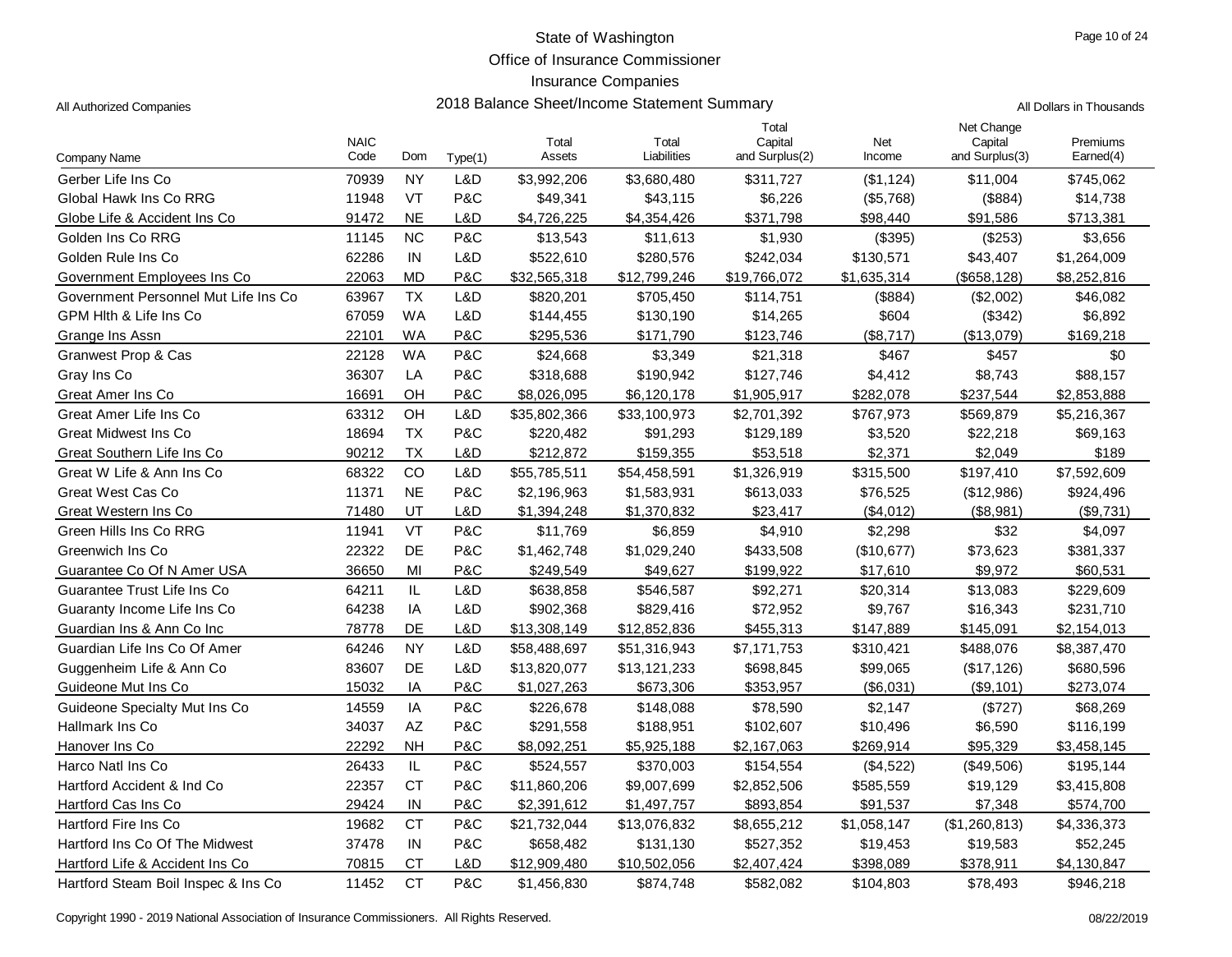Office of Insurance Commissioner

## Insurance Companies

| All Authorized Companies             | 2018 Balance Sheet/Income Statement Summary |               |             |                 |                      |                                    | All Dollars in Thousands |                                         |                       |
|--------------------------------------|---------------------------------------------|---------------|-------------|-----------------|----------------------|------------------------------------|--------------------------|-----------------------------------------|-----------------------|
| Company Name                         | <b>NAIC</b><br>Code                         | Dom           | Type(1)     | Total<br>Assets | Total<br>Liabilities | Total<br>Capital<br>and Surplus(2) | Net<br>Income            | Net Change<br>Capital<br>and Surplus(3) | Premiums<br>Earned(4) |
| <b>Hartford Underwriters Ins Co</b>  | 30104                                       | <b>CT</b>     | P&C         | \$1,682,545     | \$1,094,612          | \$587,933                          | \$63,903                 | \$6,373                                 | \$417,964             |
| <b>HCC Life Ins Co</b>               | 92711                                       | IN            | L&D         | \$1,096,984     | \$535,435            | \$561,549                          | \$121,364                | \$155,391                               | \$1,365,756           |
| <b>HDI Global Ins Co</b>             | 41343                                       | IL            | P&C         | \$479,771       | \$326,008            | \$153,763                          | (\$1,225)                | (\$12,644)                              | \$42,099              |
| Health Alliance NW Hith Plan         | 15082                                       | <b>WA</b>     | <b>HCSC</b> | \$15,589        | \$4,093              | \$11,496                           | \$764                    | \$722                                   | \$64,709              |
| Health Care Industry Liab Recip Ins  | 11832                                       | <b>DC</b>     | P&C         | \$54,704        | \$37,213             | \$17,491                           | \$361                    | \$259                                   | \$4,137               |
| Health Net Hith Plan of OR Inc       | 95800                                       | 0R            | <b>HMO</b>  | \$155,551       | \$81,821             | \$73,730                           | (\$137)                  | \$671                                   | \$498,953             |
| Health Net Life Ins Co               | 66141                                       | CA            | L&D         | \$704,656       | \$341,648            | \$363,008                          | (\$53,078)               | (\$36,911)                              | \$752,618             |
| Highmark Cas Ins Co                  | 35599                                       | PA            | P&C         | \$293,134       | \$103,865            | \$189,269                          | \$15,547                 | \$3,947                                 | \$244,860             |
| Hiscox Ins Co Inc                    | 10200                                       | IL            | P&C         | \$577,623       | \$399,335            | \$178,289                          | (\$27,238)               | \$82,453                                | \$218,441             |
| HM Life Ins Co                       | 93440                                       | PA            | L&D         | \$677,752       | \$286,435            | \$391,318                          | \$56,116                 | \$31,188                                | \$421,890             |
| Homesteaders Life Co                 | 64505                                       | IA            | L&D         | \$3,068,849     | \$2,861,847          | \$207,001                          | \$16,510                 | \$13,759                                | \$492,162             |
| Horace Mann Ins Co                   | 22578                                       | IL            | P&C         | \$541,820       | \$366,836            | \$174,984                          | (\$9,735)                | (\$15,595)                              | \$271,736             |
| Horace Mann Life Ins Co              | 64513                                       | $\mathsf{IL}$ | L&D         | \$9,285,650     | \$8,819,547          | \$466,103                          | \$63,112                 | (\$7,052)                               | \$551,947             |
| Horace Mann Prop & Cas Ins Co        | 22756                                       | $\sf IL$      | P&C         | \$297,794       | \$184,869            | \$112,925                          | \$60                     | (\$13,013)                              | \$174,971             |
| Housing Authority Prop A Mut Co      | 10069                                       | VT            | P&C         | \$190,070       | \$65,862             | \$124,207                          | \$5,700                  | \$5,705                                 | \$51,064              |
| Housing Authority RRG Inc            | 26797                                       | VT            | P&C         | \$318,350       | \$128,251            | \$190,100                          | \$5,962                  | \$3,201                                 | \$34,406              |
| Housing Enterprise Ins Co Inc        | 11206                                       | VT            | P&C         | \$84,832        | \$47,414             | \$37,418                           | \$2,655                  | \$3,779                                 | \$25,822              |
| Hudson Ins Co                        | 25054                                       | <b>DE</b>     | P&C         | \$1,363,033     | \$921,539            | \$441,493                          | \$25,289                 | \$13,109                                | \$226,006             |
| Humana Hith Plan Inc                 | 95885                                       | KY            | <b>HMO</b>  | \$1,430,697     | \$672,774            | \$757,922                          | \$125,698                | (\$240,963)                             | \$3,931,859           |
| Humana Ins Co                        | 73288                                       | WI            | L&D         | \$7,233,381     | \$3,512,708          | \$3,720,673                        | \$1,140,037              | (\$463,840)                             | \$24,820,039          |
| Humanadental Ins Co                  | 70580                                       | WI            | L&D         | \$101,009       | \$45,392             | \$55,617                           | \$17,608                 | (\$6,651)                               | \$205,507             |
| IA Amer Life Ins Co                  | 91693                                       | <b>TX</b>     | L&D         | \$159,668       | \$97,268             | \$62,400                           | \$1,253                  | \$12,323                                | \$16,222              |
| ICI Mut Ins Co RRG                   | 11268                                       | VT            | P&C         | \$360,198       | \$88,032             | \$272,165                          | \$8,927                  | (\$977)                                 | \$28,116              |
| Idealife Ins Co                      | 97764                                       | <b>CT</b>     | L&D         | \$21,680        | \$6,398              | \$15,281                           | (\$122)                  | (\$119)                                 | \$1,393               |
| <b>IDS Prop Cas Ins Co</b>           | 29068                                       | WI            | P&C         | \$1,798,131     | \$1,008,849          | \$789,281                          | \$8,881                  | \$8,644                                 | \$1,042,386           |
| Illinois Mut Life Ins Co             | 64580                                       | $\mathsf{IL}$ | L&D         | \$1,460,460     | \$1,220,353          | \$240,107                          | \$27,444                 | \$10,326                                | \$101,453             |
| Imperium Ins Co                      | 35408                                       | <b>TX</b>     | P&C         | \$407,957       | \$226,655            | \$181,302                          | (\$265)                  | \$14,765                                | \$120,893             |
| Independence Amer Ins Co             | 26581                                       | DE            | P&C         | \$126,510       | \$43,524             | \$82,986                           | \$18,015                 | \$10,903                                | \$137,432             |
| Independent Order Of Foresters Us Br | 58068                                       | <b>NY</b>     | F           | \$3,355,744     | \$3,207,638          | \$148,106                          | (\$21,756)               | (\$21,508)                              | \$462,867             |
| Individual Assur Co Life Hith & Acc  | 81779                                       | OK            | L&D         | \$28,201        | \$18,464             | \$9,737                            | \$1,428                  | (\$85)                                  | \$7,864               |
| Industrial Alliance Ins & Fin Serv I | 14406                                       | <b>TX</b>     | L&D         | \$260,995       | \$190,695            | \$70,299                           | \$19,015                 | \$18,282                                | \$43,021              |
| Infinity Ins Co                      | 22268                                       | IN            | P&C         | \$933,743       | \$724,682            | \$209,061                          | \$131,442                | (\$454,736)                             | \$1,324,714           |
| Insurance Co Of The West             | 27847                                       | CA            | P&C         | \$2,788,144     | \$1,678,797          | \$1,109,346                        | \$114,900                | \$75,139                                | \$832,176             |
| Integon Natl Ins Co                  | 29742                                       | NC            | P&C         | \$4,183,412     | \$3,163,366          | \$1,020,046                        | \$15,974                 | \$49,661                                | \$1,940,933           |
| Integrity Life Ins Co                | 74780                                       | OH            | L&D         | \$9,415,090     | \$8,283,823          | \$1,131,267                        | \$59,221                 | \$255,508                               | \$660,978             |
| International Fidelity Ins Co        | 11592                                       | <b>NJ</b>     | P&C         | \$228,150       | \$132,274            | \$95,875                           | \$7,455                  | \$1,626                                 | \$100,309             |
| Investors Life Ins Co N Amer         | 63487                                       | <b>TX</b>     | L&D         | \$569,009       | \$512,508            | \$56,502                           | \$284                    | \$423                                   | (\$80)                |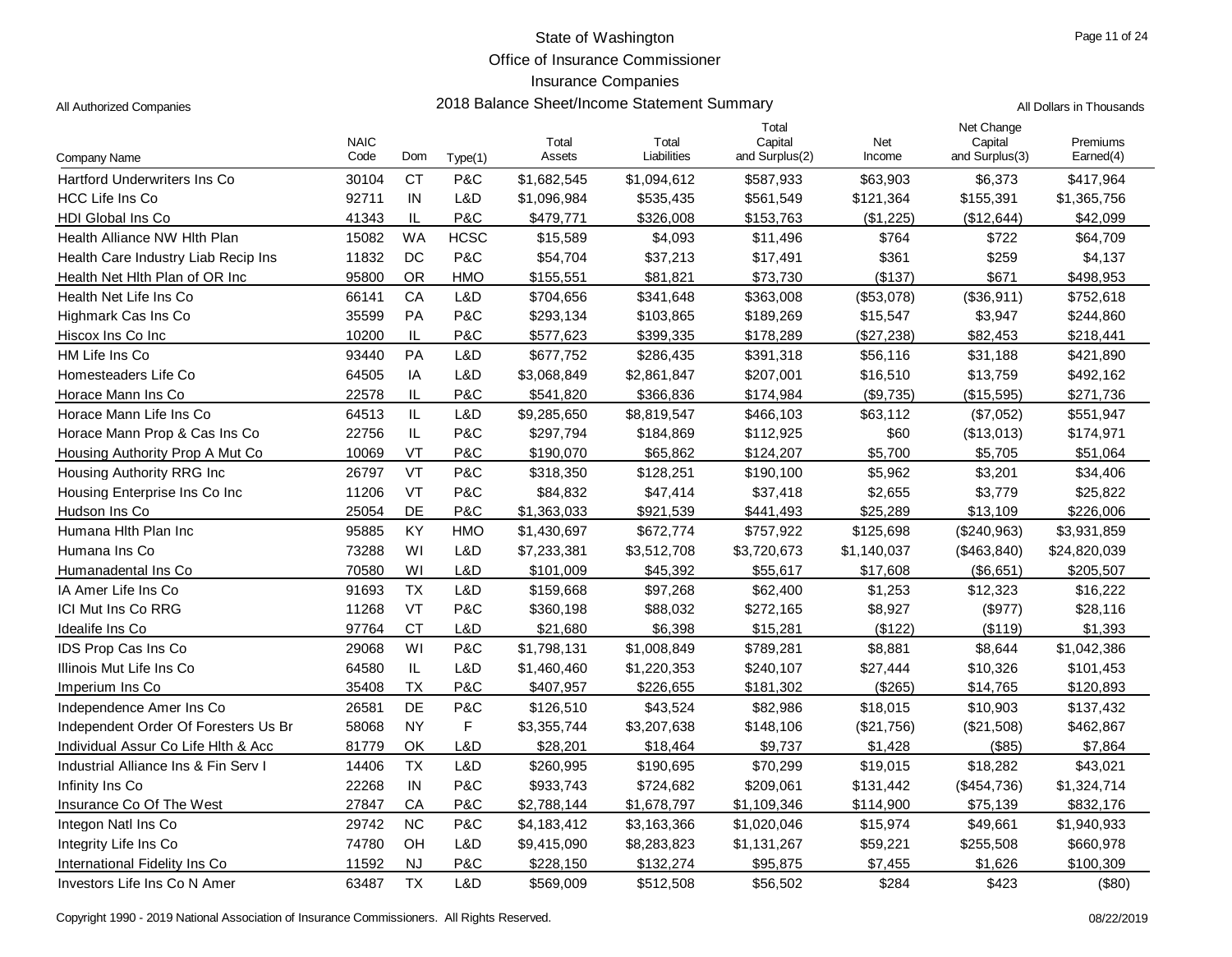Office of Insurance Commissioner

## Insurance Companies

| All Dollars in Thousands |
|--------------------------|
|                          |

| Company Name                         | <b>NAIC</b><br>Code | Dom       | Type(1)     | Total<br>Assets | Total<br>Liabilities | Total<br>Capital<br>and Surplus(2) | Net<br>Income | Net Change<br>Capital<br>and Surplus(3) | Premiums<br>Earned(4) |
|--------------------------------------|---------------------|-----------|-------------|-----------------|----------------------|------------------------------------|---------------|-----------------------------------------|-----------------------|
| Jackson Natl Life Ins Co             | 65056               | MI        | L&D         | \$224,874,558   | \$220,086,117        | \$4,788,440                        | \$1,896,325   | \$904,332                               | \$22,986,427          |
| Jefferson Ins Co                     | 11630               | <b>NY</b> | P&C         | \$521,744       | \$156,836            | \$364,908                          | (\$18,648)    | \$299,145                               | \$547,511             |
| Jefferson Natl Life Ins Co           | 64017               | <b>TX</b> | L&D         | \$6,172,235     | \$6,129,574          | \$42,661                           | \$6,809       | \$7,958                                 | \$1,145,796           |
| Jewelers Mut Ins Co                  | 14354               | WI        | P&C         | \$463,994       | \$168,816            | \$295,178                          | \$34,998      | \$12,683                                | \$205,921             |
| John Alden Life Ins Co               | 65080               | WI        | L&D         | \$208,762       | \$190,847            | \$17,916                           | \$1,403       | \$1,360                                 | \$104                 |
| John Hancock Life & Hith Ins Co      | 93610               | MA        | L&D         | \$13,819,769    | \$12,826,976         | \$992,792                          | \$144,748     | \$100,872                               | \$690,312             |
| John Hancock Life Ins Co USA         | 65838               | MI        | L&D         | \$219,955,899   | \$211,086,594        | \$8,869,305                        | \$1,033,654   | \$759,944                               | \$5,815,599           |
| Kaiser Found Hith Plan of the NW     | 95540               | <b>OR</b> | <b>HMO</b>  | \$1,254,529     | \$791,445            | \$463,084                          | (\$6,991)     | \$109,921                               | \$4,027,081           |
| Kaiser Found Hith Plan of WA Options | 47055               | <b>WA</b> | <b>HCSC</b> | \$289,888       | \$170,177            | \$119,711                          | (\$7,320)     | (\$5,707)                               | \$935,569             |
| Kaiser Foundation Hith Plan of WA    | 95672               | <b>WA</b> | <b>HMO</b>  | \$1,631,026     | \$808,377            | \$822,649                          | (\$24,508)    | \$19,036                                | \$2,924,202           |
| Kansas City Life Ins Co              | 65129               | <b>MO</b> | L&D         | \$3,333,231     | \$3,055,074          | \$278,157                          | \$15,510      | (\$29,343)                              | \$286,894             |
| Knightbrook Ins Co                   | 13722               | DE        | P&C         | \$144,066       | \$71,591             | \$72,475                           | \$10,234      | \$1,412                                 | \$33,693              |
| Knights Of Columbus                  | 58033               | <b>CT</b> | F           | \$25,428,135    | \$23,284,007         | \$2,144,127                        | \$80,653      | \$8,260                                 | \$1,230,034           |
| Lafayette Life Ins Co                | 65242               | OH        | L&D         | \$5,493,454     | \$5,159,068          | \$334,385                          | \$28,249      | \$16,406                                | \$575,557             |
| Lancer Ins Co                        | 26077               | IL        | P&C         | \$717,181       | \$502,405            | \$214,777                          | \$6,257       | \$5,400                                 | \$262,679             |
| Landcar Cas Co                       | 37109               | UT        | P&C         | \$49,204        | \$30,931             | \$18,273                           | \$2,430       | \$1,328                                 | \$10,577              |
| Langhorne Reins AZ Ltd               | 71323               | <b>AZ</b> | L&D         | \$9,128         | \$1,303              | \$7,825                            | \$515         | (\$2,618)                               | (\$384)               |
| Lexington Natl Ins Corp              | 37940               | FL        | P&C         | \$66,734        | \$46,982             | \$19,751                           | \$1,624       | \$453                                   | \$14,151              |
| Lexon Ins Co                         | 13307               | <b>TX</b> | P&C         | \$273,323       | \$204,504            | \$68,819                           | \$1,903       | \$772                                   | \$53,812              |
| Liberty Bankers Life Ins Co          | 68543               | OK        | L&D         | \$1,846,871     | \$1,615,169          | \$231,702                          | \$10,783      | \$29,762                                | \$315,930             |
| Liberty Life Assur Co Of Boston      | 65315               | <b>NH</b> | L&D         | \$3,866,339     | \$3,490,937          | \$375,402                          | \$158,460     | (\$961,316)                             | (\$14,181,302)        |
| Liberty Mut Fire Ins Co              | 23035               | WI        | P&C         | \$6,545,646     | \$4,860,609          | \$1,685,038                        | \$407,405     | \$272,250                               | \$2,486,142           |
| Liberty Mut Ins Co                   | 23043               | MA        | P&C         | \$48,830,565    | \$32,465,234         | \$16,365,330                       | \$2,893,647   | \$1,834,007                             | \$15,538,385          |
| Liberty Natl Life Ins Co             | 65331               | <b>NE</b> | L&D         | \$7,793,016     | \$7,222,952          | \$570,064                          | \$107,927     | \$27,774                                | \$982,454             |
| Life Ins Co Of N Amer                | 65498               | PA        | L&D         | \$8,667,897     | \$6,891,720          | \$1,776,176                        | \$298,987     | (\$22,059)                              | \$3,730,747           |
| Life Ins Co Of The Southwest         | 65528               | <b>TX</b> | L&D         | \$19,775,619    | \$18,534,514         | \$1,241,105                        | (\$193,785)   | \$33,480                                | \$2,103,391           |
| Life Of The South Ins Co             | 97691               | GA        | L&D         | \$111,033       | \$88,279             | \$22,754                           | \$2,316       | \$3,499                                 | \$65,206              |
| LifeMap Assur Co                     | 97985               | <b>OR</b> | L&D         | \$94,179        | \$46,138             | \$48,041                           | (\$561)       | \$414                                   | \$80,069              |
| LifeSecure Ins Co                    | 77720               | MI        | L&D         | \$415,984       | \$369,089            | \$46,896                           | \$921         | \$551                                   | \$81,480              |
| LifeShield Natl Ins Co               | 99724               | OK        | L&D         | \$92,361        | \$62,006             | \$30,356                           | \$3,394       | \$4,126                                 | \$63,818              |
| Lifewise Assur Co                    | 94188               | <b>WA</b> | L&D         | \$194,731       | \$41,145             | \$153,586                          | \$25,434      | \$25,380                                | \$146,327             |
| LifeWise Hith Plan of WA             | 52633               | <b>WA</b> | <b>HCSC</b> | \$108,332       | \$25,180             | \$83,152                           | \$13,229      | \$13,198                                | \$139,786             |
| Lincoln Benefit Life Co              | 65595               | <b>NE</b> | L&D         | \$10,462,538    | \$10,082,608         | \$379,930                          | \$35,723      | (\$45,871)                              | \$80,113              |
| Lincoln Heritage Life Ins Co         | 65927               | IL        | L&D         | \$1,033,901     | \$944,324            | \$89,578                           | \$4,039       | \$1,625                                 | \$348,697             |
| Lincoln Life & Ann Co of NY          | 62057               | <b>NY</b> | L&D         | \$14,482,182    | \$13,364,614         | \$1,117,568                        | \$80,160      | (\$69,777)                              | \$738,558             |
| Lincoln Natl Life Ins Co             | 65676               | IN        | L&D         | \$238,248,101   | \$230,168,393        | \$8,079,708                        | \$1,019,643   | \$234,319                               | \$25,384,270          |
| Lombard Intl Life Assur Co           | 60232               | PA        | L&D         | \$6,783,882     | \$6,757,714          | \$26,168                           | (\$1,428)     | (\$4,491)                               | \$767,264             |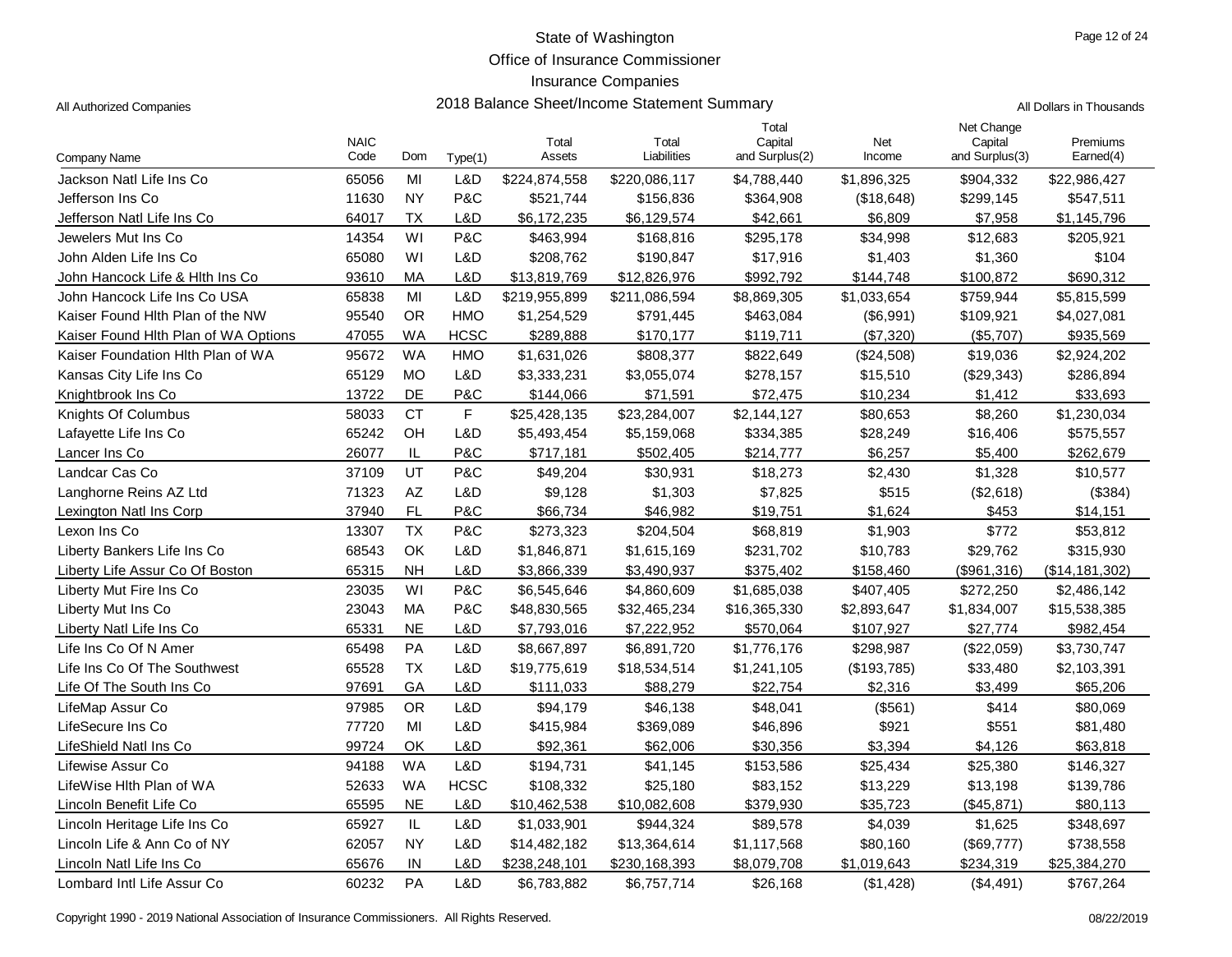Office of Insurance Commissioner

## Insurance Companies

| All Authorized Companies | 2018 Balance Sheet/Income Statement Summary | All Dollars in Thousands |
|--------------------------|---------------------------------------------|--------------------------|
|--------------------------|---------------------------------------------|--------------------------|

| Company Name                    | <b>NAIC</b><br>Code | Dom            | Type(1) | Total<br>Assets | Total<br>Liabilities | Total<br>Capital<br>and Surplus(2) | Net<br>Income | Net Change<br>Capital<br>and Surplus(3) | Premiums<br>Earned(4) |
|---------------------------------|---------------------|----------------|---------|-----------------|----------------------|------------------------------------|---------------|-----------------------------------------|-----------------------|
| Lone Star Alliance RRG          | 15211               | DC             | P&C     | \$19,214        | \$15,751             | \$3,463                            | \$900         | \$701                                   | \$1,149               |
| Loval Amer Life Ins Co          | 65722               | OH             | L&D     | \$338,740       | \$221,899            | \$116,841                          | \$8,526       | \$20,234                                | \$345,271             |
| Loyal Christian Benefit Assn    | 56758               | PA             | F.      | \$191,646       | \$187,992            | \$3,653                            | (\$774)       | (S703)                                  | \$22,956              |
| Lumico Life Ins Co              | 73504               | <b>MO</b>      | L&D     | \$60,297        | \$14,149             | \$46,147                           | (\$140)       | \$3,977                                 | \$5,525               |
| Lyndon Southern Ins Co          | 10051               | DE             | P&C     | \$237,185       | \$176,018            | \$61,167                           | \$7,184       | \$9,711                                 | \$117,596             |
| Madison Natl Life Ins Co Inc    | 65781               | WI             | L&D     | \$337,362       | \$141,332            | \$196,031                          | \$16,050      | \$16,382                                | \$93,853              |
| Manhattan Life Ins Co           | 65870               | <b>NY</b>      | L&D     | \$633,256       | \$574,211            | \$59,046                           | \$12,322      | \$4,935                                 | \$79,768              |
| Manhattan Natl Life Ins Co      | 67083               | OH             | L&D     | \$149,754       | \$140,808            | \$8,946                            | (\$1,271)     | (\$1,582)                               | \$5,708               |
| ManhattanLife Assur Co of Amer  | 61883               | <b>AR</b>      | L&D     | \$700,472       | \$546,799            | \$153,672                          | \$19,327      | \$51,279                                | \$251,437             |
| Manufacturers Alliance Ins Co   | 36897               | PA             | P&C     | \$235,437       | \$163,232            | \$72,205                           | \$1,720       | (\$3,632)                               | \$62,529              |
| Markel Amer Ins Co              | 28932               | <b>VA</b>      | P&C     | \$838,217       | \$656,773            | \$181,444                          | \$287         | \$1,513                                 | \$344,260             |
| Markel Ins Co                   | 38970               | IL             | P&C     | \$2,465,082     | \$1,272,681          | \$1,192,401                        | \$98,777      | \$783,157                               | \$592,154             |
| Massachusetts Mut Life Ins Co   | 65935               | MA             | L&D     | \$243,646,847   | \$228,037,060        | \$15,609,787                       | (\$821,347)   | (\$95,430)                              | \$22,905,685          |
| <b>MD RRG Inc</b>               | 12355               | MT             | P&C     | \$26,485        | \$9,444              | \$17,041                           | \$1,304       | \$13                                    | \$4,255               |
| Medamerica Ins Co               | 69515               | PA             | L&D     | \$1,199,753     | \$1,168,747          | \$31,006                           | (\$134,575)   | (\$152)                                 | \$57,274              |
| MedChoice RRG Inc               | 15738               | VT             | P&C     | \$6,923         | \$5,060              | \$1,863                            | (\$75)        | (\$75)                                  | \$324                 |
| Medco Containment Life Ins Co   | 63762               | PA             | L&D     | \$1,163,620     | \$775,264            | \$388,356                          | \$11,630      | (\$30,068)                              | \$896,137             |
| Medical Ins Exch Of CA          | 32433               | CA             | P&C     | \$397,171       | \$226,679            | \$170,491                          | \$1,026       | (\$13,368)                              | \$48,172              |
| <b>Medical Protective Co</b>    | 11843               | IN             | P&C     | \$3,204,063     | \$1,265,588          | \$1,938,475                        | \$163,328     | (\$82,483)                              | \$260,308             |
| Medico Ins Co                   | 31119               | IA             | L&D     | \$83,686        | \$45,962             | \$37,725                           | \$7,086       | \$2,904                                 | \$477                 |
| Medmarc Cas Ins Co              | 22241               | <b>VT</b>      | P&C     | \$261,996       | \$90,164             | \$171,832                          | \$27,264      | (\$31,686)                              | \$33,434              |
| <b>Mental Hith RRG</b>          | 44237               | <b>VT</b>      | P&C     | \$31,280        | \$14,454             | \$16,826                           | \$12          | (\$948)                                 | \$4,221               |
| Merchants Bonding Co a Mut      | 14494               | IA             | P&C     | \$226,034       | \$91,292             | \$134,742                          | \$14,515      | \$13,548                                | \$93,635              |
| Merchants Natl Bonding Inc      | 11595               | IA             | P&C     | \$39,520        | \$22,298             | \$17,221                           | \$2,135       | \$1,648                                 | \$12,768              |
| Merit Life Ins Co               | 65951               | IN             | L&D     | \$351,436       | \$257,335            | \$94,101                           | \$53,334      | \$15,015                                | $(\$20,507)$          |
| Meritplan Ins Co                | 24821               | CA             | P&C     | \$13,628        | \$170                | \$13,458                           | \$53          | \$54                                    | ( \$1)                |
| Metromile Ins Co                | 16187               | DE             | P&C     | \$63,824        | \$46,250             | \$17,573                           | (\$2,518)     | \$4,685                                 | \$34,965              |
| Metropolitan Life Ins Co        | 65978               | <b>NY</b>      | L&D     | \$378,079,610   | \$366,981,531        | \$11,098,080                       | \$3,656,680   | \$713,611                               | \$31,708,569          |
| Metropolitan Prop & Cas Ins Co  | 26298               | R <sub>l</sub> | P&C     | \$6,842,387     | \$4,520,345          | \$2,322,042                        | \$340,552     | \$56,515                                | \$3,661,332           |
| Metropolitan Tower Life Ins Co  | 97136               | <b>NE</b>      | L&D     | \$20,617,233    | \$19,067,797         | \$1,549,436                        | \$76,322      | (\$201,643)                             | \$1,868,569           |
| MGIC Ind Corp                   | 18740               | WI             | P&C     | \$151,895       | \$54,951             | \$96,944                           | \$4,237       | \$4,074                                 | \$6,418               |
| Mid Century Ins Co              | 21687               | CA             | P&C     | \$7,003,469     | \$3,218,365          | \$3,785,104                        | \$284,339     | \$2,707,524                             | \$2,196,080           |
| Mid Continent Cas Co            | 23418               | OH             | P&C     | \$540,751       | \$363,874            | \$176,876                          | \$16,211      | (\$1,904)                               | \$127,208             |
| Mid West Natl Life Ins Co Of TN | 66087               | <b>TX</b>      | L&D     | \$62,704        | \$33,845             | \$28,859                           | \$3,222       | \$1,958                                 | \$6,366               |
| Middlesex Ins Co                | 23434               | WI             | P&C     | \$791,313       | \$548,025            | \$243,288                          | \$10,857      | (\$1,032)                               | \$222,635             |
| Midland Natl Life Ins Co        | 66044               | IA             | L&D     | \$57,914,703    | \$54,343,495         | \$3,571,208                        | \$401,605     | \$157,145                               | \$3,681,072           |
| Midwestern United Life Ins Co   | 66109               | IN             | L&D     | \$231,588       | \$103,417            | \$128,171                          | \$3,877       | \$3,977                                 | \$2,755               |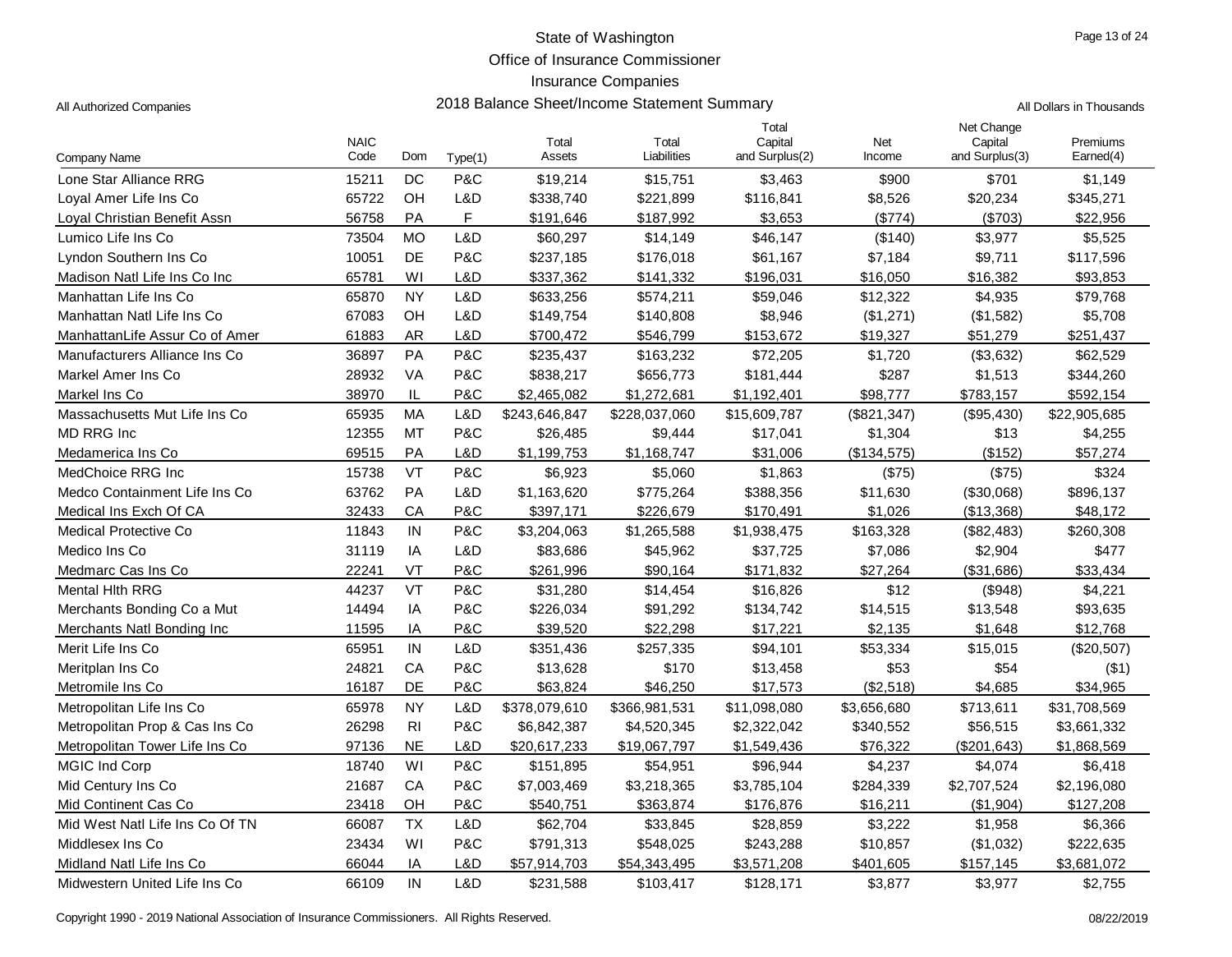Office of Insurance Commissioner

## Insurance Companies

All Authorized Companies **2018 Balance Sheet/Income Statement Summary** All Dollars in Thousands

|                                      | <b>NAIC</b> |                        |              | Total         | Total         | Total<br>Capital | Net          | Net Change<br>Capital | Premiums     |
|--------------------------------------|-------------|------------------------|--------------|---------------|---------------|------------------|--------------|-----------------------|--------------|
| Company Name                         | Code        | Dom                    | Type(1)      | Assets        | Liabilities   | and Surplus(2)   | Income       | and Surplus(3)        | Earned(4)    |
| Minnesota Life Ins Co                | 66168       | <b>MN</b>              | L&D          | \$46,519,385  | \$43,670,418  | \$2,848,967      | \$74,726     | (\$210,958)           | \$7,546,637  |
| Mitsui Sumitomo Ins Co of Amer       | 20362       | <b>NY</b>              | P&C          | \$1,013,787   | \$636,114     | \$377,672        | \$42,781     | \$5,811               | \$199,938    |
| Mitsui Sumitomo Ins USA Inc          | 22551       | <b>NY</b>              | P&C          | \$145,498     | \$77,470      | \$68,028         | \$2,362      | \$3,563               | \$24,992     |
| MML Bay State Life Ins Co            | 70416       | <b>CT</b>              | L&D          | \$4,859,690   | \$4,549,759   | \$309,932        | \$18,276     | \$14,625              | \$871        |
| Moda Hith Plan Inc                   | 47098       | <b>OR</b>              | <b>HCSC</b>  | \$316,994     | \$186,237     | \$130,757        | (\$227,092)  | \$40,586              | \$437,417    |
| Modern Woodmen Of Amer               | 57541       | $\mathsf{IL}$          | F            | \$16,475,930  | \$14,597,001  | \$1,878,929      | \$109,883    | \$58.641              | \$960,950    |
| Molina Hithcare of WA Inc            | 96270       | <b>WA</b>              | <b>HMO</b>   | \$855,062     | \$516,077     | \$338,986        | \$53,339     | \$34,091              | \$2,466,114  |
| Monterey Ins Co.                     | 23540       | CA                     | P&C          | \$77,389      | \$65,043      | \$12,346         | (\$8,733)    | (\$9,567)             | \$40,452     |
| Mony Life Ins Co                     | 66370       | <b>NY</b>              | L&D          | \$7,062,672   | \$6,640,876   | \$421,796        | \$43,152     | (\$11,956)            | \$217,150    |
| Mony Life Ins Co Of Amer             | 78077       | $\mathsf{A}\mathsf{Z}$ | L&D          | \$3,704,847   | \$3,482,400   | \$222,447        | (\$89,400)   | (\$80,217)            | \$591,380    |
| Mortgage Guar Ins Corp               | 29858       | WI                     | P&C          | \$4,974,334   | \$3,292,999   | \$1,681,335      | \$324,976    | \$60,923              | \$860,758    |
| Motors Ins Corp                      | 22012       | MI                     | P&C          | \$1,906,891   | \$1,144,216   | \$762,675        | \$145,162    | (\$105,083)           | \$496,801    |
| Mutual Of Amer Life Ins Co           | 88668       | <b>NY</b>              | L&D          | \$20,380,809  | \$19,453,604  | \$927,205        | \$16,013     | (\$56,097)            | \$2,597,345  |
| Mutual Of Enumclaw Ins Co            | 14761       | <b>OR</b>              | P&C          | \$765,757     | \$435,947     | \$329,810        | \$6,135      | (\$8,466)             | \$403,091    |
| Mutual Of Omaha Ins Co               | 71412       | <b>NE</b>              | L&D          | \$8,084,020   | \$4,911,302   | \$3,172,718      | (\$157,419)  | (\$16,923)            | \$3,282,630  |
| Mutual Trust Life Ins Co a Pan Amer  | 66427       | $\mathsf{IL}$          | L&D          | \$2,043,985   | \$1,891,085   | \$152,901        | \$7,704      | \$7,867               | \$176,481    |
| Nassau Life & Ann Co                 | 93734       | <b>CT</b>              | L&D          | \$35,268      | \$24,712      | \$10,556         | \$308        | \$316                 | \$5,731      |
| Nassau Life Ins Co                   | 67814       | <b>NY</b>              | L&D          | \$11,959,771  | \$11,444,859  | \$514,912        | \$94,233     | \$65,665              | \$245,989    |
| <b>NASW RRG Inc</b>                  | 14366       | DC                     | P&C          | \$18,477      | \$5,988       | \$12,489         | \$1,374      | \$1,374               | \$4,755      |
| National Amer Ins Co                 | 23663       | OK                     | P&C          | \$245,171     | \$170,800     | \$74,370         | \$8,120      | \$6,450               | \$100,022    |
| National Benefit Life Ins Co         | 61409       | <b>NY</b>              | L&D          | \$566,861     | \$412,912     | \$153,948        | \$21,539     | (\$1,348)             | \$91,240     |
| National Catholic Soc Of Foresters   | 57568       | IL                     | $\mathsf F$  | \$166,583     | \$149,058     | \$17,525         | \$678        | \$2,036               | \$3,112      |
| National Continental Ins Co          | 10243       | <b>NY</b>              | P&C          | \$170,712     | \$90,081      | \$80,631         | \$20,988     | \$17,957              | \$12,116     |
| National Farmers Union Life Ins Co   | 66540       | <b>TX</b>              | L&D          | \$191,054     | \$142,746     | \$48,308         | \$6,113      | \$3,748               | \$5,714      |
| National Farmers Union Prop & Cas    | 16217       | WI                     | P&C          | \$142,670     | \$101,202     | \$41,467         | \$797        | (\$664)               | \$67,675     |
| National Guardian Life Ins Co        | 66583       | WI                     | L&D          | \$4,080,043   | \$3,746,803   | \$333,240        | \$29,967     | \$10,686              | \$653,891    |
| National Hith Ins Co                 | 82538       | <b>TX</b>              | L&D          | \$59,431      | \$40,580      | \$18,851         | \$1,127      | \$4,226               | \$13,235     |
| National Ind Co                      | 20087       | NE                     | P&C          | \$228,201,644 | \$105,730,558 | \$122,471,087    | \$10,139,311 | (\$6,091,479)         | \$27,063,776 |
| National Independent Truckers IC RRG | 11197       | <b>SC</b>              | P&C          | \$16,785      | \$7,674       | \$9,111          | \$121        | \$486                 | \$4,702      |
| National Interstate Ins Co           | 32620       | OH                     | P&C          | \$1,283,039   | \$1,017,522   | \$265,518        | \$66,586     | (\$35,692)            | \$320,759    |
| National Liab & Fire Ins Co          | 20052       | <b>CT</b>              | P&C          | \$2,742,922   | \$1,595,892   | \$1,147,030      | \$62,015     | (\$99,240)            | \$577,860    |
| National Life Ins Co                 | 66680       | VT                     | L&D          | \$9,502,839   | \$7,371,732   | \$2,131,107      | (\$22,798)   | \$115,461             | \$373,054    |
| National Mortgage Ins Corp           | 13695       | WI                     | P&C          | \$942,794     | \$539,653     | \$403,141        | (\$20,363)   | \$59,123              | \$207,515    |
| National Specialty Ins Co.           | 22608       | <b>TX</b>              | P&C          | \$104,295     | \$48,899      | \$55,395         | \$4,278      | \$4,689               | \$33,311     |
| National Teachers Assoc Life Ins Co  | 87963       | <b>TX</b>              | L&D          | \$583,646     | \$444,932     | \$138,714        | \$28,900     | \$22,838              | \$130,153    |
| National Title Ins Of NY Inc         | 51020       | <b>NY</b>              | $\mathsf{T}$ | \$104,482     | \$63,457      | \$41,026         | \$5,918      | (\$13,938)            | \$57,077     |
| National Transportation Ins Co RRG L | 16011       | <b>NC</b>              | P&C          | \$12,090      | \$7,580       | \$4,510          | \$63         | \$2,078               | \$4,037      |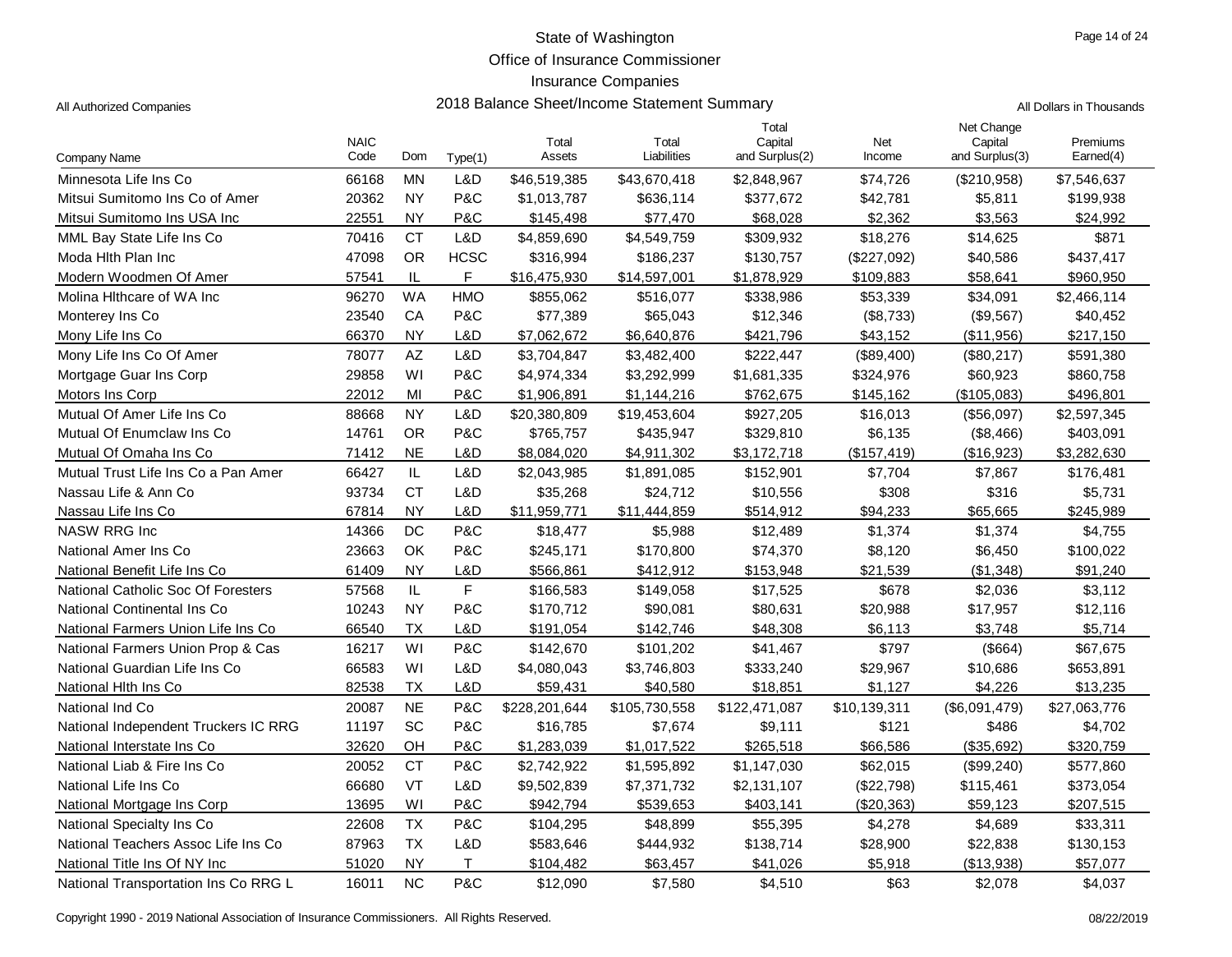Office of Insurance Commissioner

Insurance Companies

| All Authorized Companies | 2018 Balance Sheet/Income Statement Summary | All Dollars in Thousands |
|--------------------------|---------------------------------------------|--------------------------|
|--------------------------|---------------------------------------------|--------------------------|

|                                     | <b>NAIC</b> |           |             | Total         | Total         | Total<br>Capital | Net         | Net Change<br>Capital | Premiums     |
|-------------------------------------|-------------|-----------|-------------|---------------|---------------|------------------|-------------|-----------------------|--------------|
| <b>Company Name</b>                 | Code        | Dom       | Type(1)     | Assets        | Liabilities   | and Surplus(2)   | Income      | and Surplus(3)        | Earned(4)    |
| National Union Fire Ins Co Of Pitts | 19445       | <b>PA</b> | P&C         | \$24,190,644  | \$18,670,955  | \$5,519,689      | (\$403,754) | (\$911,469)           | \$4,952,688  |
| National Western Life Ins Co        | 66850       | CO        | L&D         | \$10,991,033  | \$9,572,006   | \$1,419,027      | \$31,296    | \$44,473              | \$687,924    |
| Nationwide Life & Ann Ins Co        | 92657       | OH        | L&D         | \$25,929,227  | \$24,461,516  | \$1,467,710      | \$230,005   | \$128,141             | \$6,338,470  |
| Nationwide Life Ins Co              | 66869       | OH        | L&D         | \$139,341,303 | \$132,496,217 | \$6,845,087      | \$711,049   | \$895,763             | \$9,827,966  |
| Nationwide Mut Fire Ins Co          | 23779       | OH        | P&C         | \$8,204,956   | \$5,952,314   | \$2,252,642      | (\$43,720)  | (\$127,639)           | \$4,224,846  |
| Nationwide Mut Ins Co               | 23787       | OH        | P&C         | \$34,671,786  | \$22,612,912  | \$12,058,874     | (\$146,931) | (\$134,459)           | \$13,225,604 |
| Natl Foundation Life Ins Co         | 98205       | <b>TX</b> | L&D         | \$53,806      | \$20,855      | \$32,952         | \$10,733    | \$11,279              | \$78,587     |
| NAU Country Ins Co                  | 25240       | <b>MN</b> | P&C         | \$1,015,391   | \$720,735     | \$294,656        | \$21,234    | \$12,067              | \$521,097    |
| Navigators Ins Co.                  | 42307       | <b>NY</b> | P&C         | \$3,326,511   | \$2,321,430   | \$1,005,081      | \$71,286    | (\$51,479)            | \$987,127    |
| NCMIC Ins Co                        | 15865       | IA        | P&C         | \$818,307     | \$511,832     | \$306,474        | \$19,989    | \$7,017               | \$184,193    |
| New England Life Ins Co             | 91626       | MA        | L&D         | \$8,500,670   | \$8,287,533   | \$213,137        | \$130,264   | (\$269,391)           | \$132,322    |
| New Era Life Ins Co                 | 78743       | <b>TX</b> | L&D         | \$543,063     | \$452,853     | \$90,210         | \$2,804     | \$10,874              | \$152,263    |
| New Home Warranty Ins Co a RRG      | 13792       | DC        | P&C         | \$26,247      | \$19,175      | \$7,071          | \$223       | \$337                 | \$2,810      |
| New York Life Ins & Ann Corp        | 91596       | DE        | L&D         | \$153,457,661 | \$144,871,550 | \$8,586,110      | \$266,790   | (\$600,773)           | \$12,235,244 |
| New York Life Ins Co                | 66915       | <b>NY</b> | L&D         | \$180,036,224 | \$159,029,754 | \$21,006,470     | \$1,210,359 | \$649,520             | \$17,084,341 |
| New York Marine & Gen Ins Co        | 16608       | <b>NY</b> | P&C         | \$1,977,204   | \$1,503,630   | \$473,575        | \$25,255    | \$39,629              | \$587,130    |
| NGM Ins Co                          | 14788       | FL        | P&C         | \$2,524,231   | \$1,968,737   | \$555,494        | (\$356,340) | (\$469,905)           | \$1,273,807  |
| Norcal Mut Ins Co                   | 33200       | CA        | P&C         | \$1,529,139   | \$786,797     | \$742,342        | \$46,662    | \$6,132               | \$326,345    |
| North Amer Co Life & Hith Ins       | 66974       | IA        | L&D         | \$27,330,486  | \$25,899,313  | \$1,431,173      | \$128,480   | \$69,794              | \$2,686,470  |
| North Amer Elite Ins Co             | 29700       | <b>NH</b> | P&C         | \$136,097     | \$94,915      | \$41,182         | \$3,735     | (\$851)               | \$0          |
| North Amer Specialty Ins Co.        | 29874       | <b>NH</b> | P&C         | \$529,896     | \$195,645     | \$334,251        | \$5,658     | \$12,813              | \$56         |
| North Amer Title Ins Co             | 50130       | CA        | $\mathsf T$ | \$95,634      | \$61,057      | \$34,577         | \$11,162    | (\$47,810)            | \$249,541    |
| North River Ins Co.                 | 21105       | <b>NJ</b> | P&C         | \$1,046,058   | \$763,791     | \$282,267        | \$16,206    | (\$11,120)            | \$431,394    |
| Northland Ins Co                    | 24015       | <b>CT</b> | P&C         | \$1,207,419   | \$703,130     | \$504,289        | \$42,851    | (\$11,822)            | \$287,222    |
| Northwestern Mut Life Ins Co        | 67091       | WI        | L&D         | \$272,167,485 | \$250,033,334 | \$22,134,151     | \$782,962   | \$1,283,922           | \$17,822,949 |
| NYLife Ins Co Of AZ                 | 81353       | AZ        | L&D         | \$176,583     | \$63,154      | \$113,429        | \$2,898     | \$3,126               | \$13,674     |
| Oak River Ins Co                    | 34630       | <b>NE</b> | P&C         | \$863,587     | \$537,115     | \$326,472        | \$33,217    | \$6,144               | \$178,241    |
| Occidental Fire & Cas Co Of NC      | 23248       | NC        | P&C         | \$377,575     | \$204,622     | \$172,953        | \$14,439    | (\$51,028)            | \$81,468     |
| Occidental Life Ins Co Of NC        | 67148       | <b>TX</b> | L&D         | \$253,148     | \$225,443     | \$27,705         | \$4,804     | \$711                 | \$34,353     |
| Ohio Cas Ins Co                     | 24074       | <b>NH</b> | P&C         | \$6,496,561   | \$4,666,155   | \$1,830,407      | \$179,391   | \$136,782             | \$2,486,142  |
| Ohio Farmers Ins Co                 | 24104       | <b>OH</b> | P&C         | \$3,019,493   | \$742,095     | \$2,277,399      | \$98,577    | (\$57,115)            | \$349,447    |
| Ohio Ind Co                         | 26565       | OH        | P&C         | \$167,021     | \$120,319     | \$46,703         | \$11,272    | \$1,240               | \$117,678    |
| Ohio Natl Life Assur Corp           | 89206       | OH        | L&D         | \$4,054,308   | \$3,763,881   | \$290,427        | \$35,857    | \$6,513               | \$152,082    |
| Ohio Natl Life Ins Co               | 67172       | OH        | L&D         | \$29,084,435  | \$28,065,362  | \$1,019,073      | (\$55,420)  | (\$82,477)            | \$1,420,844  |
| Old Amer Ins Co.                    | 67199       | <b>MO</b> | L&D         | \$268,672     | \$247,069     | \$21,604         | \$160       | (\$957)               | \$90,094     |
| Old Republic Gen Ins Corp           | 24139       | IL        | P&C         | \$2,181,858   | \$1,513,390   | \$668,468        | \$73,576    | \$72,167              | \$232,522    |
| Old Republic Ins Co                 | 24147       | PA        | P&C         | \$2,910,392   | \$1,802,488   | \$1,107,904      | \$89,990    | (\$33,263)            | \$435,975    |

Copyright 1990 - 2019 National Association of Insurance Commissioners. All Rights Reserved. 08/22/2019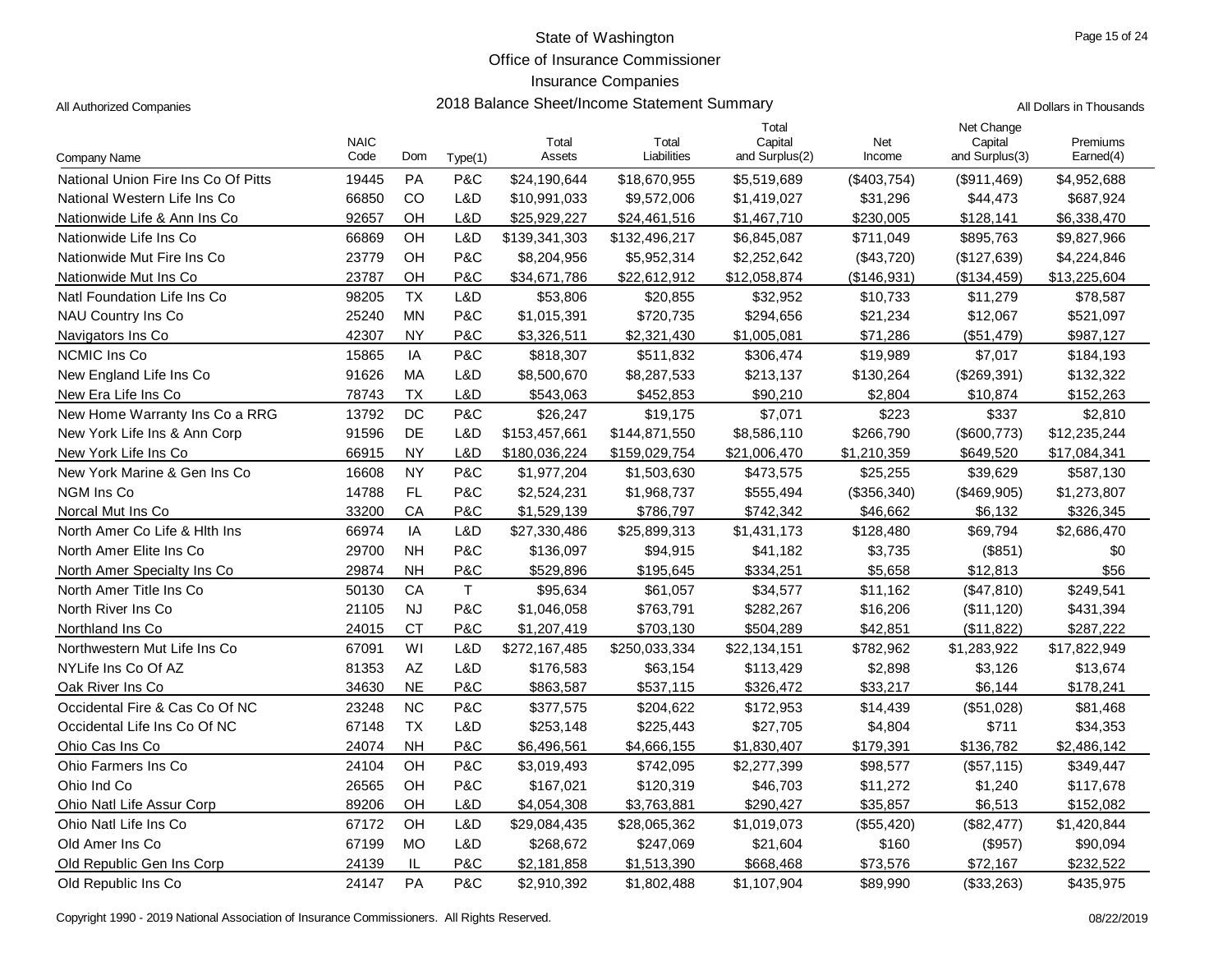Office of Insurance Commissioner

| All Dollars in Thousands |
|--------------------------|
|                          |

| Company Name                         | <b>NAIC</b><br>Code | Dom                               | Type(1)     | Total<br>Assets | Total<br>Liabilities | Total<br>Capital<br>and Surplus(2) | Net<br>Income | Net Change<br>Capital<br>and Surplus(3) | Premiums<br>Earned(4) |
|--------------------------------------|---------------------|-----------------------------------|-------------|-----------------|----------------------|------------------------------------|---------------|-----------------------------------------|-----------------------|
| Old Republic Life Ins Co             | 67261               | $\ensuremath{\mathsf{IL}}\xspace$ | L&D         | \$109,021       | \$75,459             | \$33,562                           | \$786         | (\$1,285)                               | \$14,304              |
| Old Republic Natl Title Ins Co       | 50520               | FL                                | $\top$      | \$1,198,862     | \$725,706            | \$473,156                          | \$105,053     | (\$43,058)                              | \$2,234,711           |
| Old Republic Surety Co               | 40444               | WI                                | P&C         | \$127,482       | \$56,867             | \$70,614                           | \$9,685       | \$136                                   | \$52,391              |
| Omaha Ins Co                         | 13100               | <b>NE</b>                         | L&D         | \$98,912        | \$49,632             | \$49,280                           | (\$6,744)     | \$4,036                                 | \$65,523              |
| Omni Ins Co                          | 39098               | IL                                | P&C         | \$81,245        | \$63,050             | \$18,195                           | \$2,293       | \$704                                   | \$28,454              |
| Oms Natl Ins Co Rrg                  | 44121               | IL                                | P&C         | \$443,452       | \$185,026            | \$258,426                          | \$4,466       | $(\$9,494)$                             | \$59,027              |
| Onyx Ins Co Inc a RRG                | 15208               | <b>TN</b>                         | P&C         | \$33,253        | \$33,284             | (\$31)                             | (\$9,652)     | (\$7,186)                               | \$8,835               |
| Ooida RRG Inc                        | 10353               | VT                                | P&C         | \$100,887       | \$76,953             | \$23,934                           | (\$448)       | (\$789)                                 | \$19,495              |
| Ophthalmic Mut Ins Co RRG            | 44105               | VT                                | P&C         | \$297,971       | \$84,349             | \$213,622                          | \$3,237       | (S247)                                  | \$37,105              |
| Oregon Mut Ins Co                    | 14907               | <b>OR</b>                         | P&C         | \$214,348       | \$142,866            | \$71,483                           | \$1,192       | (\$563)                                 | \$130,993             |
| Oxford Life Ins Co                   | 76112               | AZ                                | L&D         | \$2,213,861     | \$2,010,138          | \$203,723                          | \$11,367      | \$7,792                                 | \$391,734             |
| Pacific Guardian Life Ins Co Ltd     | 64343               | H <sub>II</sub>                   | L&D         | \$556,933       | \$462,905            | \$94,029                           | \$4,803       | (\$8,364)                               | \$77,735              |
| Pacific Ind Co                       | 20346               | WI                                | P&C         | \$11,006,897    | \$7,828,873          | \$3,178,024                        | \$482,851     | \$185,479                               | \$3,382,421           |
| Pacific Life Ins Co                  | 67466               | <b>NE</b>                         | L&D         | \$128,996,849   | \$119,305,414        | \$9,691,434                        | \$868,726     | \$378,552                               | \$12,254,201          |
| Pacific Star Ins Co                  | 29793               | WI                                | P&C         | \$16,809        | \$6,384              | \$10,424                           | \$136         | \$136                                   | \$3,008               |
| Pacificare Life & Hith Ins Co        | 70785               | IN                                | L&D         | \$187,485       | \$5,096              | \$182,390                          | \$4,315       | \$909                                   | \$12,809              |
| Pacificsource Comm Hith Plans        | 12595               | <b>OR</b>                         | <b>HCSC</b> | \$127,915       | \$41,496             | \$86,419                           | (\$2,359)     | \$15,040                                | \$309,168             |
| PACO Assur Co Inc                    | 10222               | IL                                | P&C         | \$60,827        | \$29,495             | \$31,332                           | \$2,729       | (\$81)                                  | \$9,075               |
| Palomar Specialty Ins Co             | 20338               | <b>OR</b>                         | P&C         | \$152,411       | \$88,681             | \$63,731                           | \$9,609       | \$2,358                                 | \$41,486              |
| Pan Amer Assur Co                    | 93459               | LA                                | L&D         | \$25,961        | \$6,518              | \$19,443                           | \$589         | \$608                                   | \$37                  |
| Pan Amer Life Ins Co                 | 67539               | LA                                | L&D         | \$1,205,217     | \$961,653            | \$243,564                          | \$15,506      | \$9,440                                 | \$217,082             |
| Paratransit Ins Co Mut RRG           | 44130               | <b>TN</b>                         | P&C         | \$33,804        | \$20,369             | \$13,434                           | \$932         | (\$1,322)                               | \$6,318               |
| Park Avenue Life Ins Co              | 60003               | DE                                | L&D         | \$233,790       | \$183,360            | \$50,430                           | \$6,365       | \$9,244                                 | \$1,633               |
| Parker Centennial Assur Co           | 71099               | WI                                | L&D         | \$94,890        | \$47,798             | \$47,092                           | \$1,552       | \$257                                   | \$4,817               |
| PartnerRe Amer Ins Co                | 11835               | DE                                | P&C         | \$380,921       | \$272,628            | \$108,293                          | \$404         | (\$1,758)                               | \$272,996             |
| Paul Revere Life Ins Co              | 67598               | МA                                | L&D         | \$3,410,167     | \$3,219,039          | \$191,128                          | \$70,444      | \$13,786                                | \$93,192              |
| Pavonia Life Ins Co of MI            | 93777               | MI                                | L&D         | \$1,101,463     | \$1,027,707          | \$73,756                           | \$94,647      | \$7,118                                 | \$45,264              |
| PCH Mut Ins Co Inc RRG               | 11973               | VT                                | P&C         | \$6,866         | \$5,011              | \$1,856                            | (\$884)       | (\$1,099)                               | \$1,661               |
| Pemco Mut Ins Co                     | 24341               | <b>WA</b>                         | P&C         | \$808,783       | \$508,392            | \$300,391                          | \$21,356      | \$15,523                                | \$467,356             |
| Penn Amer Ins Co                     | 32859               | PA                                | P&C         | \$137,795       | \$72,719             | \$65,075                           | (\$5,559)     | \$2,006                                 | \$33,195              |
| Penn Ins & Ann Co                    | 93262               | DE                                | L&D         | \$6,110,091     | \$5,637,504          | \$472,586                          | \$40,192      | \$41,038                                | \$758,767             |
| Penn Mut Life Ins Co                 | 67644               | PA                                | L&D         | \$21,048,510    | \$19,194,934         | \$1,853,576                        | \$37,515      | \$156,176                               | \$988,771             |
| Pennsylvania Lumbermens Mut Ins      | 14974               | PA                                | P&C         | \$495,746       | \$375,704            | \$120,042                          | \$2,009       | (\$12,768)                              | \$156,903             |
| Pennsylvania Manufacturers Assoc Ins | 12262               | PA                                | P&C         | \$1,068,322     | \$743,087            | \$325,235                          | \$13,954      | (\$18,604)                              | \$187,586             |
| Pennsylvania Manufacturers Ind Co    | 41424               | PA                                | P&C         | \$248,357       | \$166,209            | \$82,148                           | \$2,248       | (\$4,471)                               | \$62,529              |
| Pennsylvania Natl Mut Cas Ins Co     | 14990               | PA                                | P&C         | \$1,258,288     | \$678,128            | \$580,160                          | \$20,167      | \$4,119                                 | \$351,011             |
| Pharmacists Mut Ins Co               | 13714               | IA                                | P&C         | \$333,162       | \$195,654            | \$137,508                          | \$7,931       | \$6,109                                 | \$116,671             |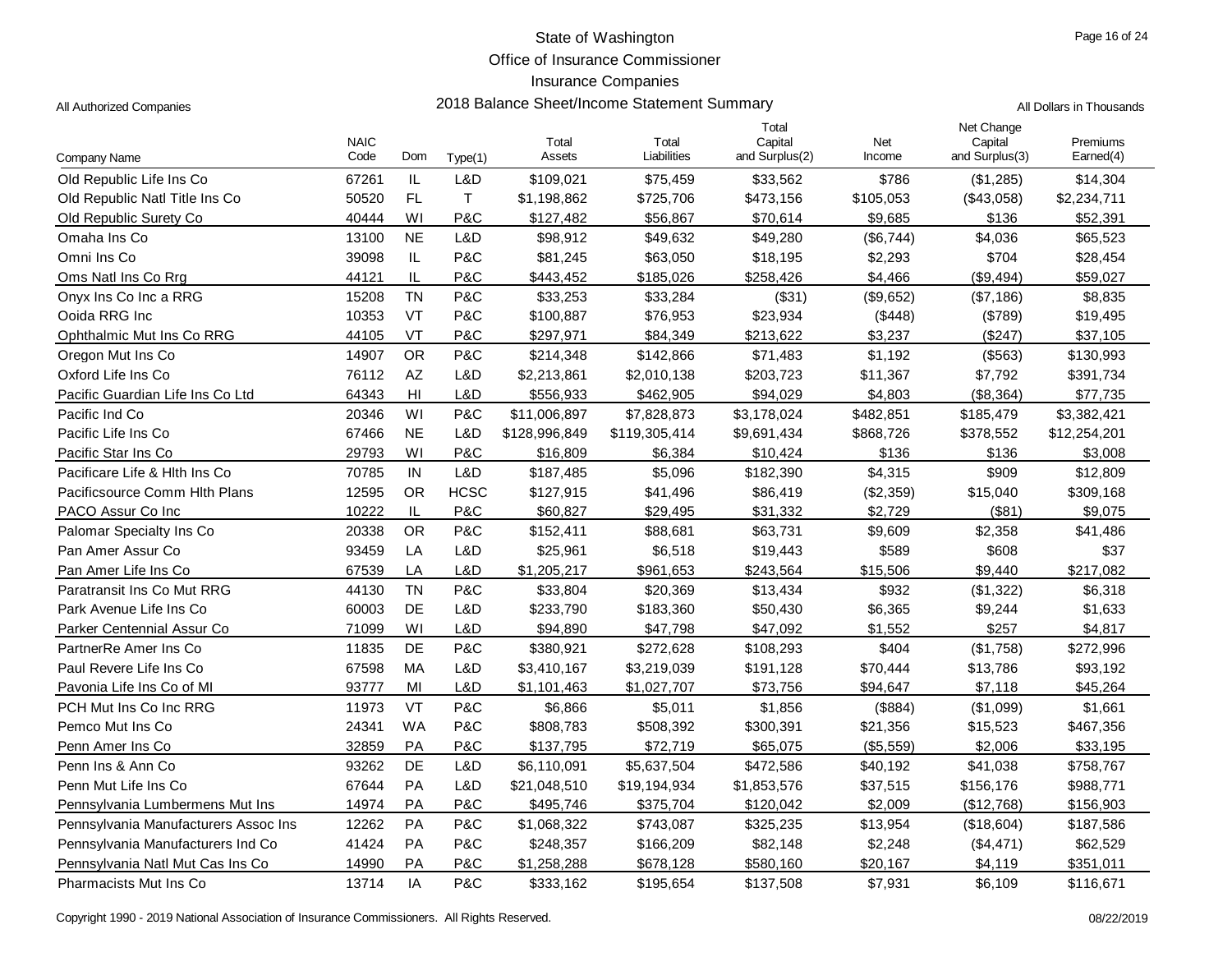Office of Insurance Commissioner

# Insurance Companies

| 2018 Balance Sheet/Income Statement Summary<br>All Authorized Companies | All Dollars in Thousands |  |
|-------------------------------------------------------------------------|--------------------------|--|
|-------------------------------------------------------------------------|--------------------------|--|

| Company Name                         | <b>NAIC</b><br>Code | Dom           | Type(1)     | Total<br>Assets | Total<br>Liabilities | Total<br>Capital<br>and Surplus(2) | Net<br>Income | Net Change<br>Capital<br>and Surplus(3) | Premiums<br>Earned(4) |
|--------------------------------------|---------------------|---------------|-------------|-----------------|----------------------|------------------------------------|---------------|-----------------------------------------|-----------------------|
| Philadelphia Amer Life Ins Co        | 67784               | <b>TX</b>     | L&D         | \$303,305       | \$258,987            | \$44,318                           | \$8,133       | \$8,788                                 | \$190,283             |
| Philadelphia Ind Ins Co.             | 18058               | PA            | P&C         | \$9,058,184     | \$6,688,703          | \$2,369,481                        | \$350,964     | \$53,112                                | \$3,110,131           |
| PHL Variable Ins Co                  | 93548               | <b>CT</b>     | L&D         | \$5,914,125     | \$5,796,299          | \$117,826                          | $(\$101,727)$ | (\$66, 271)                             | \$379,162             |
| Phoenix Ins Co                       | 25623               | <b>CT</b>     | P&C         | \$4,265,124     | \$2,667,485          | \$1,597,639                        | \$146,529     | (\$27,728)                              | \$1,177,840           |
| Physicians Ins A Mut Co.             | 40738               | <b>WA</b>     | P&C         | \$501,872       | \$248,948            | \$252,924                          | \$11,529      | \$2,766                                 | \$93,443              |
| Physicians Life Ins Co               | 72125               | <b>NE</b>     | L&D         | \$1,678,227     | \$1,519,610          | \$158,618                          | \$7,234       | \$7,224                                 | \$268,833             |
| Physicians Mut Ins Co                | 80578               | <b>NE</b>     | L&D         | \$2,356,293     | \$1,362,931          | \$993,362                          | \$52,084      | \$42,191                                | \$463,459             |
| Pioneer Amer Ins Co                  | 67873               | <b>TX</b>     | L&D         | \$85,223        | \$48,895             | \$36,329                           | (\$3,346)     | \$15,062                                | \$18,097              |
| Pioneer Mut Life Ins Co              | 67911               | <b>ND</b>     | L&D         | \$509,566       | \$462,669            | \$46,897                           | \$9,090       | \$9,410                                 | \$14,217              |
| Pioneer Security Life Ins Co         | 67946               | <b>TX</b>     | L&D         | \$95,787        | \$33,319             | \$62,468                           | (\$3,221)     | \$13,499                                | \$12,044              |
| Pioneer Specialty Ins Co.            | 40312               | <b>MN</b>     | P&C         | \$84,206        | \$53,329             | \$30,877                           | \$2,040       | \$2,479                                 | \$28,286              |
| Plateau Cas Ins Co                   | 10817               | <b>TN</b>     | P&C         | \$47,746        | \$23,477             | \$24,269                           | \$1,565       | \$1,893                                 | \$20,648              |
| Plateau Ins Co                       | 97152               | <b>TN</b>     | L&D         | \$27,920        | \$12,542             | \$15,378                           | \$688         | \$1,694                                 | \$16,621              |
| Platte River Ins Co                  | 18619               | <b>NE</b>     | P&C         | \$155,860       | \$106,191            | \$49,668                           | \$2,365       | \$1,394                                 | \$43,478              |
| Podiatry Ins Co Of Amer              | 14460               | IL            | P&C         | \$294,257       | \$189,229            | \$105,028                          | \$7,468       | (\$7,757)                               | \$61,332              |
| Polish Natl Alliance Us Of Na        | 57622               | $\mathsf{IL}$ | F           | \$431,694       | \$409,723            | \$21,971                           | \$1,293       | \$1,201                                 | \$12,455              |
| Praetorian Ins Co                    | 37257               | PA            | P&C         | \$476,779       | \$257,408            | \$219,371                          | \$16,937      | \$7,532                                 | \$162,420             |
| Preferred Contractors Ins Co RRG LLC | 12497               | MT            | P&C         | \$179,670       | \$171,368            | \$8,302                            | (\$8,370)     | $(\$4,756)$                             | (\$42,599)            |
| Preferred Professional Ins Co        | 36234               | <b>NE</b>     | P&C         | \$257,219       | \$149,423            | \$107,797                          | \$24,034      | (\$74,455)                              | \$37,348              |
| <b>Premera Blue Cross</b>            | 47570               | <b>WA</b>     | <b>HCSC</b> | \$3,133,807     | \$940,786            | \$2,193,021                        | \$400,912     | \$261,733                               | \$3,571,051           |
| Primerica Life Ins Co                | 65919               | <b>TN</b>     | L&D         | \$1,595,494     | \$921,329            | \$674,165                          | \$505,882     | \$76,164                                | \$339,104             |
| Principal Life Ins Co                | 61271               | IA            | L&D         | \$184,622,621   | \$179,303,031        | \$5,319,590                        | \$1,017,638   | \$372,815                               | \$9,702,896           |
| Principal Natl Life Ins Co           | 71161               | IA            | L&D         | \$387,199       | \$182,016            | \$205,183                          | (\$3,577)     | \$56,312                                | \$7                   |
| Privilege Underwriters Recp Exch     | 12873               | <b>FL</b>     | P&C         | \$694,418       | \$405,459            | \$288,960                          | \$27,543      | \$61,380                                | \$217,347             |
| ProAssurance Ind Co Inc              | 33391               | <b>AL</b>     | P&C         | \$1,004,607     | \$710,786            | \$293,821                          | \$52,281      | (\$54,988)                              | \$184,519             |
| Professional Ins Co                  | 68047               | <b>TX</b>     | L&D         | \$111,247       | \$61,020             | \$50,226                           | \$5,137       | \$5,268                                 | \$19,172              |
| Professional Solutions Ins Co        | 11127               | IA            | P&C         | \$23,791        | \$15,954             | \$7,837                            | (\$340)       | (\$522)                                 | \$3,369               |
| Progressive Amer Ins Co              | 24252               | OH            | P&C         | \$714,415       | \$402,347            | \$312,068                          | \$30,477      | \$61,718                                | \$303,110             |
| Progressive Cas Ins Co               | 24260               | OH            | P&C         | \$10,149,264    | \$7,738,079          | \$2,411,185                        | \$705,477     | \$286,373                               | \$7,426,203           |
| Progressive Classic Ins Co           | 42994               | WI            | P&C         | \$544,161       | \$388.029            | \$156,132                          | \$45,608      | \$31,222                                | \$454,665             |
| Progressive Direct Ins Co            | 16322               | OH            | P&C         | \$9,188,480     | \$6,359,241          | \$2,829,239                        | \$720,825     | \$476,533                               | \$8,531,704           |
| Progressive Max Ins Co               | 24279               | OH            | P&C         | \$681,065       | \$463,630            | \$217,435                          | \$50,476      | \$39,228                                | \$660,519             |
| Progressive Northern Ins Co          | 38628               | WI            | P&C         | \$2,180,121     | \$1,555,548          | \$624,574                          | \$209,004     | \$93,176                                | \$1,818,662           |
| Progressive Northwestern Ins Co.     | 42919               | OH            | P&C         | \$2,135,113     | \$1,509,210          | \$625,904                          | \$219,652     | \$104,726                               | \$1,818,662           |
| Progressive Preferred Ins Co         | 37834               | OH            | P&C         | \$1,116,238     | \$801,439            | \$314,799                          | \$98,261      | \$60,779                                | \$909,331             |
| Property & Cas Ins Co Of Hartford    | 34690               | IN            | P&C         | \$246,760       | \$137,470            | \$109,291                          | \$13,980      | \$3,118                                 | \$52,245              |
| Protective Ins Co                    | 12416               | IN            | P&C         | \$973,853       | \$579,241            | \$394,612                          | \$29,944      | (\$25,758)                              | \$394,700             |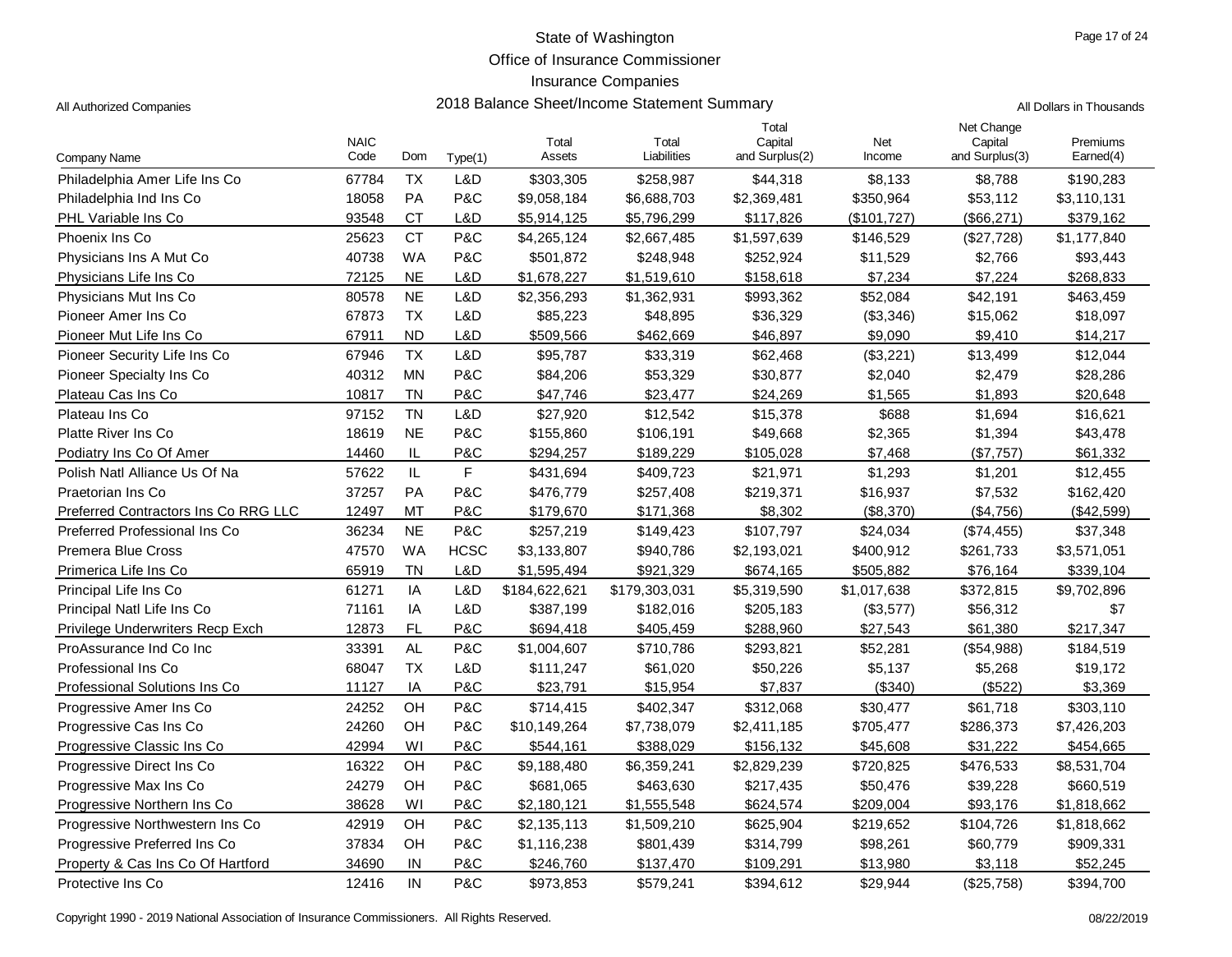Office of Insurance Commissioner

| All Dollars in Thousands |
|--------------------------|
|                          |

| Company Name                         | <b>NAIC</b><br>Code | Dom                    | Type(1)     | Total<br>Assets | Total<br>Liabilities | Total<br>Capital<br>and Surplus(2) | Net<br>Income | Net Change<br>Capital<br>and Surplus(3) | Premiums<br>Earned(4) |
|--------------------------------------|---------------------|------------------------|-------------|-----------------|----------------------|------------------------------------|---------------|-----------------------------------------|-----------------------|
| Protective Life & Annuity Ins Co     | 88536               | AL                     | L&D         | \$5,108,664     | \$4,840,404          | \$268,260                          | (\$118,704)   | \$112,358                               | \$3,190,493           |
| Protective Life Ins Co               | 68136               | <b>TN</b>              | L&D         | \$57,811,786    | \$53,471,513         | \$4,340,273                        | \$321,113     | \$57,996                                | \$12,612,383          |
| Protective Prop & Cas Ins Co         | 35769               | МO                     | P&C         | \$366,705       | \$192,878            | \$173,827                          | \$16,619      | \$3,910                                 | \$54,585              |
| Providence Hith Assur                | 15203               | <b>OR</b>              | <b>HCSC</b> | \$416,679       | \$132,273            | \$284,406                          | \$37,107      | \$34,416                                | \$824,822             |
| Providence Hith Plan                 | 95005               | <b>OR</b>              | HMO         | \$863,933       | \$308,471            | \$555,463                          | \$39,077      | \$56,225                                | \$1,377,587           |
| Provident Life & Accident Ins Co     | 68195               | <b>TN</b>              | L&D         | \$7,993,979     | \$7,386,718          | \$607,261                          | \$204,820     | \$2,228                                 | \$771,018             |
| Provident Life & Cas Ins Co          | 68209               | <b>TN</b>              | L&D         | \$736,034       | \$604,856            | \$131,178                          | \$6,105       | (\$18,988)                              | \$94,826              |
| Pruco Life Ins Co                    | 79227               | $\mathsf{A}\mathsf{Z}$ | L&D         | \$113,272,681   | \$111,811,784        | \$1,460,896                        | \$158,699     | \$96,007                                | \$1,521,842           |
| Prudential Ann Life Assur Corp       | 86630               | <b>AZ</b>              | L&D         | \$54,107,394    | \$47,711,284         | \$6,396,110                        | (\$851,523)   | (\$1,662,817)                           | \$7,075,657           |
| Prudential Ins Co Of Amer            | 68241               | <b>NJ</b>              | L&D         | \$271,164,346   | \$260,469,510        | \$10,694,836                       | \$1,324,465   | \$746,564                               | \$30,479,245          |
| Prudential Retirement Ins & Ann Co.  | 93629               | <b>CT</b>              | L&D         | \$69,883,152    | \$68,800,860         | \$1,082,292                        | \$135,287     | \$25,528                                | \$1,082,422           |
| Puritan Life Ins Co of Amer          | 71390               | ТX                     | L&D         | \$133,200       | \$111,642            | \$21,558                           | \$1,140       | \$3,225                                 | \$25,272              |
| Pyramid Life Ins Co                  | 68284               | KS                     | L&D         | \$74,220        | \$57,268             | \$16,952                           | \$2,036       | \$1,404                                 | \$12,499              |
| QBE Ins Corp                         | 39217               | PA                     | P&C         | \$2,182,107     | \$1,441,456          | \$740,651                          | \$47,205      | \$62,657                                | \$988,053             |
| Radian Guar Inc                      | 33790               | PA                     | P&C         | \$4,059,598     | \$3,245,486          | \$814,112                          | \$501,931     | (\$386, 841)                            | \$885,734             |
| <b>Recreation RRG Inc</b>            | 15905               | <b>VT</b>              | P&C         | \$4,190         | \$1,434              | \$2,755                            | (\$351)       | (\$250)                                 | \$635                 |
| Red Shield Ins Co                    | 41580               | <b>WA</b>              | P&C         | \$41,258        | \$18,381             | \$22,878                           | \$1,097       | \$325                                   | \$14,073              |
| Redwood Fire & Cas Ins Co            | 11673               | <b>NE</b>              | P&C         | \$1,911,866     | \$1,256,699          | \$655,167                          | \$85,675      | (\$104, 372)                            | \$464,547             |
| Regence BCBS of OR                   | 54933               | <b>OR</b>              | <b>HCSC</b> | \$1,255,585     | \$479,016            | \$776,569                          | \$62,224      | \$45,688                                | \$1,965,485           |
| Regence BlueShield                   | 53902               | <b>WA</b>              | <b>HCSC</b> | \$1,634,214     | \$439,057            | \$1,195,158                        | \$75,897      | (\$18,702)                              | \$1,754,990           |
| Regence Blueshield Of ID Inc         | 60131               | ID                     | L&D         | \$356,444       | \$142,076            | \$214,368                          | \$32,986      | \$32,911                                | \$448,168             |
| Reliance Standard Life Ins Co        | 68381               | $\mathsf{IL}$          | L&D         | \$13,875,026    | \$12,596,758         | \$1,278,268                        | \$245,112     | \$126,231                               | \$3,160,471           |
| Reliastar Life Ins Co                | 67105               | <b>MN</b>              | L&D         | \$20,238,547    | \$18,605,611         | \$1,632,936                        | \$100,637     | \$149,860                               | \$1,122,540           |
| Reliastar Life Ins Co Of NY          | 61360               | <b>NY</b>              | L&D         | \$2,815,164     | \$2,536,415          | \$278,749                          | \$17,484      | \$6,062                                 | \$138,317             |
| Renaissance Life & Hith Ins Co of Am | 61700               | IN                     | L&D         | \$95,262        | \$27,421             | \$67,841                           | \$3,218       | \$1,532                                 | \$176,796             |
| Republic Mortgage Ins Co.            | 28452               | <b>NC</b>              | P&C         | \$549,942       | \$497,801            | \$52,141                           | \$37,529      | \$2,185                                 | \$62,237              |
| Repwest Ins Co                       | 31089               | AZ                     | P&C         | \$351,949       | \$135,186            | \$216,763                          | \$23,960      | \$19,388                                | \$49,764              |
| Reserve Natl Ins Co                  | 68462               | OK                     | L&D         | \$136,010       | \$105,106            | \$30,904                           | (\$9,706)     | \$6,091                                 | \$162,642             |
| <b>Restoration RRG Inc.</b>          | 12209               | VT                     | P&C         | \$89,054        | \$45,946             | \$43,107                           | \$6,558       | \$5,382                                 | \$14,224              |
| Retitle Insurance Company            | 50962               | <b>WA</b>              | T.          | \$708           | \$15                 | \$693                              | $($ \$5)      | \$3                                     | \$0                   |
| <b>RGA Reins Co</b>                  | 93572               | <b>MO</b>              | L&D         | \$36,983,455    | \$34,904,800         | \$2,078,654                        | \$659,941     | \$494,647                               | \$4,488,051           |
| RiverSource Life Ins Co              | 65005               | <b>MN</b>              | L&D         | \$98,013,761    | \$94,733,617         | \$3,280,144                        | \$1,627,836   | \$890,112                               | \$5,242,314           |
| <b>RLI Ins Co</b>                    | 13056               | IL                     | P&C         | \$1,845,401     | \$1,015,626          | \$829,775                          | \$124,685     | (\$34,779)                              | \$476,950             |
| Roche Surety & Cas Co Inc            | 42706               | FL.                    | P&C         | \$24,538        | \$14,481             | \$10,058                           | \$161         | \$270                                   | \$2,604               |
| Royal Neighbors Of Amer              | 57657               | IL                     | F           | \$1,067,888     | \$877,946            | \$189,943                          | \$2,374       | (\$3,691)                               | \$128,896             |
| <b>RSUI Ind Co</b>                   | 22314               | <b>NH</b>              | P&C         | \$3,665,979     | \$2,062,160          | \$1,603,818                        | \$151,032     | (\$20,455)                              | \$691,159             |
| RVI Amer Ins Co                      | 23132               | <b>CT</b>              | P&C         | \$111,348       | \$36,139             | \$75,209                           | \$3,246       | \$9,332                                 | \$5,629               |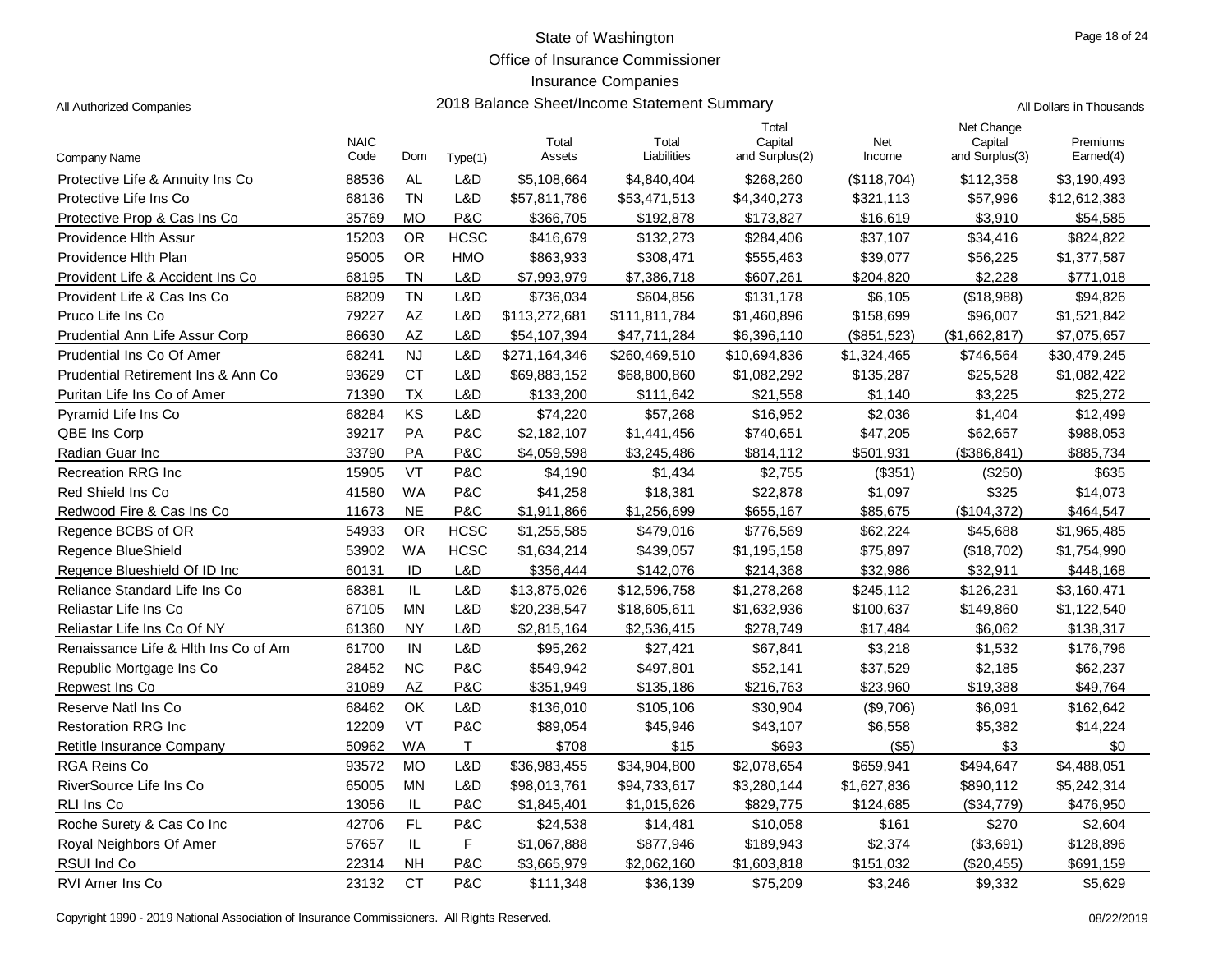Office of Insurance Commissioner

## Insurance Companies

| All Dollars in Thousands |
|--------------------------|
|                          |

| Company Name                     | <b>NAIC</b><br>Code | Dom                    | Type(1)     | Total<br>Assets | Total<br>Liabilities | Total<br>Capital<br>and Surplus(2) | Net<br>Income | Net Change<br>Capital<br>and Surplus(3) | Premiums<br>Earned(4) |
|----------------------------------|---------------------|------------------------|-------------|-----------------|----------------------|------------------------------------|---------------|-----------------------------------------|-----------------------|
| S USA Life Ins Co Inc            | 60183               | $\mathsf{A}\mathsf{Z}$ | L&D         | \$28,708        | \$11,488             | \$17,220                           | (\$6,878)     | \$9,183                                 | \$7,736               |
| Safeco Ins Co Of Amer            | 24740               | <b>NH</b>              | P&C         | \$5,117,281     | \$3,550,810          | \$1,566,471                        | \$121,019     | \$63,179                                | \$1,864,606           |
| Safety Natl Cas Corp             | 15105               | <b>MO</b>              | P&C         | \$8,027,724     | \$5,660,817          | \$2,366,907                        | \$286,982     | \$284,985                               | \$948,747             |
| Sagamore Ins Co                  | 40460               | IN                     | P&C         | \$191,463       | \$55,738             | \$135,725                          | \$5,591       | \$2,690                                 | \$36,256              |
| Sagicor Life Ins Co              | 60445               | <b>TX</b>              | L&D         | \$1,594,488     | \$1,491,986          | \$102,502                          | \$6,673       | \$30,003                                | \$388,825             |
| Samsung Fire & Marine Ins Co Ltd | 38300               | <b>NY</b>              | P&C         | \$105,660       | \$37,368             | \$68,292                           | \$8,089       | \$10,564                                | \$19,056              |
| SBLI USA Life Ins Co Inc         | 60176               | <b>NY</b>              | L&D         | \$1,557,883     | \$1,468,809          | \$89,074                           | \$17,145      | (\$6,358)                               | \$173,595             |
| Securian Cas Co                  | 10054               | ΜN                     | P&C         | \$376,103       | \$243,040            | \$133,062                          | \$13,544      | \$14,646                                | \$254,574             |
| Securian Life Ins Co             | 93742               | MN                     | L&D         | \$1,094,945     | \$734,136            | \$360,809                          | \$9,880       | \$23,062                                | \$445,068             |
| Security Benefit Life Ins Co     | 68675               | KS                     | L&D         | \$33,538,590    | \$31,140,511         | \$2,398,079                        | \$272,198     | \$497,453                               | \$1,985,949           |
| Security Life Of Denver Ins Co   | 68713               | CO                     | L&D         | \$15,351,717    | \$14,386,340         | \$965,377                          | (\$61,824)    | \$14,864                                | \$1,578,406           |
| Security Mut Life Ins Co Of NY   | 68772               | <b>NY</b>              | L&D         | \$2,767,386     | \$2,602,460          | \$164,926                          | \$7,073       | \$9,047                                 | \$205,477             |
| Security Natl Ins Co             | 19879               | DE                     | P&C         | \$1,165,558     | \$1,030,383          | \$135,175                          | \$5,113       | \$26,177                                | \$253,440             |
| Selective Ins Co Of Amer         | 12572               | <b>NJ</b>              | P&C         | \$2,539,671     | \$1,906,868          | \$632,803                          | \$78,026      | \$23,137                                | \$779,593             |
| Senior Hlth Ins Co of PA         | 76325               | PA                     | L&D         | \$2,186,058     | \$2,652,931          | (\$466, 873)                       | (\$499,919)   | (\$479,522)                             | \$1,237,393           |
| Sentinel Ins Co Ltd              | 11000               | <b>CT</b>              | P&C         | \$294,493       | \$82,631             | \$211,862                          | \$15,671      | \$15,754                                | \$31,347              |
| Sentinel Security Life Ins Co    | 68802               | UT                     | L&D         | \$1,255,169     | \$1,215,576          | \$39,592                           | \$1,843       | \$155                                   | \$50,110              |
| Sentry Cas Co                    | 28460               | WI                     | P&C         | \$355,549       | \$284,822            | \$70,727                           | \$4,771       | (\$6)                                   | \$55,659              |
| Sentry Ins A Mut Co              | 24988               | WI                     | P&C         | \$8,669,419     | \$3,252,633          | \$5,416,786                        | \$237,604     | \$275,544                               | \$1,202,229           |
| Sentry Life Ins Co               | 68810               | WI                     | L&D         | \$7,018,893     | \$6,723,072          | \$295,821                          | \$32,329      | \$22,936                                | \$795,701             |
| Sentry Select Ins Co             | 21180               | WI                     | P&C         | \$846,027       | \$620,220            | \$225,807                          | \$11,933      | (\$930)                                 | \$222,635             |
| Settlers Life Ins Co             | 97241               | WI                     | L&D         | \$426,385       | \$379,892            | \$46,493                           | \$3,448       | \$2,182                                 | \$54,147              |
| Shenandoah Life Ins Co           | 68845               | <b>VA</b>              | L&D         | \$994,688       | \$886,061            | \$108,627                          | \$14,963      | \$14,004                                | \$42,809              |
| Sierra Hlth & Life Ins Co Inc    | 71420               | <b>NV</b>              | L&D         | \$4,126,484     | \$2,009,998          | \$2,116,487                        | \$762,826     | \$604,660                               | \$16,213,618          |
| SilverScript Ins Co              | 12575               | <b>TN</b>              | <b>HCSC</b> | \$2,371,801     | \$1,372,957          | \$998,844                          | \$28,263      | \$33,259                                | \$2,720,502           |
| Sirius Amer Ins Co               | 38776               | <b>NY</b>              | P&C         | \$1,228,021     | \$705,824            | \$522,197                          | (\$9,911)     | \$388                                   | \$145,024             |
| Slovene Natl Benefit Society     | 57673               | PA                     | F           | \$212,075       | \$204,621            | \$7,454                            | \$201         | \$404                                   | \$6,738               |
| Sompo Amer Ins Co                | 11126               | <b>NY</b>              | P&C         | \$1,326,319     | \$713,660            | \$612,659                          | \$24,630      | \$40,713                                | \$177,367             |
| Sons Of Norway                   | 57142               | <b>MN</b>              | F           | \$359,983       | \$340,304            | \$19,679                           | \$11,226      | \$6,106                                 | \$15,677              |
| Soundpath Hith                   | 12909               | <b>WA</b>              | <b>HCSC</b> | \$71,505        | \$26,008             | \$45,497                           | \$6,055       | \$7,010                                 | \$188,384             |
| Southern Ins Co                  | 19216               | <b>TX</b>              | P&C         | \$40,159        | \$7,729              | \$32,430                           | \$2,971       | \$2,823                                 | \$1,627               |
| Southwest Marine & Gen Ins Co    | 12294               | $\mathsf{A}\mathsf{Z}$ | P&C         | \$292,645       | \$225,912            | \$66,733                           | \$3,004       | \$3,429                                 | \$36,696              |
| Spirit Mountain Ins Co RRG Inc   | 10754               | DC                     | P&C         | \$6,058         | \$2,771              | \$3,287                            | \$269         | \$200                                   | \$2,361               |
| St Paul Fire & Marine Ins Co     | 24767               | <b>CT</b>              | P&C         | \$19,476,303    | \$13,771,734         | \$5,704,568                        | \$644,507     | \$337,287                               | \$5,924,795           |
| Standard Fire Ins Co             | 19070               | <b>CT</b>              | P&C         | \$3,935,183     | \$2,713,698          | \$1,221,485                        | \$167,204     | \$32,005                                | \$1,139,472           |
| <b>Standard Guar Ins Co</b>      | 42986               | DE                     | P&C         | \$300,584       | \$170,496            | \$130,087                          | \$5,537       | \$324                                   | \$184,368             |
| Standard Ins Co                  | 69019               | <b>OR</b>              | L&D         | \$23,862,642    | \$22,568,661         | \$1,293,981                        | \$201,609     | \$185,611                               | \$4,459,061           |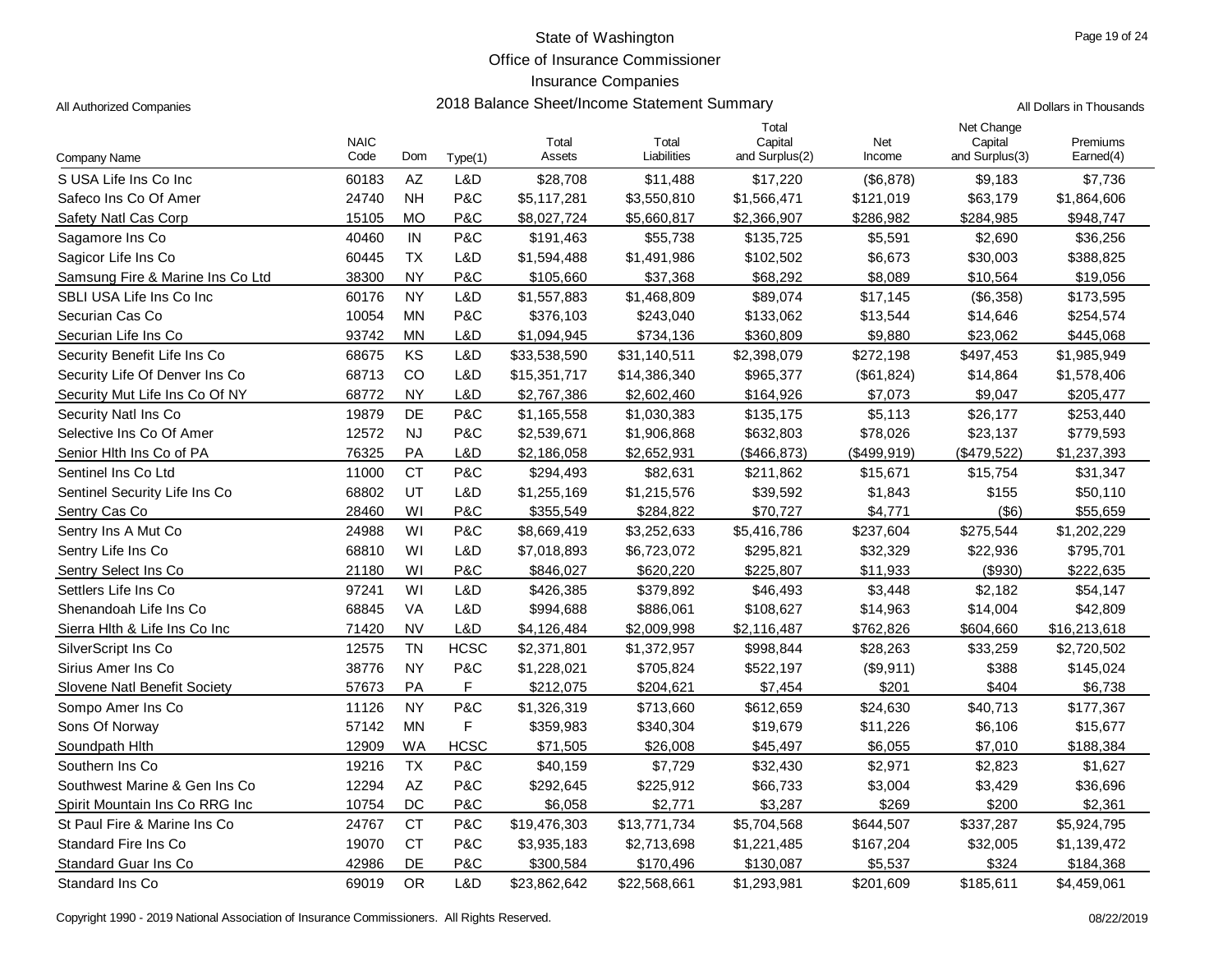Office of Insurance Commissioner

## Insurance Companies

2018 Balance Sheet/Income Statement Summary **Authorized Companies 2018** All Dollars in Thousands

|                                       |                     |           |             |                 |                      | Total                     |               | Net Change                |                       |
|---------------------------------------|---------------------|-----------|-------------|-----------------|----------------------|---------------------------|---------------|---------------------------|-----------------------|
| Company Name                          | <b>NAIC</b><br>Code | Dom       | Type(1)     | Total<br>Assets | Total<br>Liabilities | Capital<br>and Surplus(2) | Net<br>Income | Capital<br>and Surplus(3) | Premiums<br>Earned(4) |
| Standard Life & Accident Ins Co       | 86355               | <b>TX</b> | L&D         | \$516,923       | \$225,033            | \$291,890                 | \$10,947      | \$2,421                   | \$107,555             |
| Standard Security Life Ins Co Of NY   | 69078               | <b>NY</b> | L&D         | \$129,108       | \$58,316             | \$70,792                  | \$8,291       | \$5,193                   | \$89,006              |
| Star Ins Co                           | 18023               | MI        | P&C         | \$1,806,736     | \$1,227,148          | \$579,588                 | \$63,223      | \$15,652                  | \$528,452             |
| Starmount Life Ins Co                 | 68985               | <b>ME</b> | L&D         | \$94,040        | \$48,711             | \$45,330                  | (\$9,498)     | \$7,880                   | \$209,895             |
| Starr Ind & Liab Co                   | 38318               | <b>TX</b> | P&C         | \$5,332,386     | \$3,308,486          | \$2,023,900               | \$27,575      | \$148,610                 | \$1,151,059           |
| Starr Surplus Lines Ins Co            | 13604               | <b>TX</b> | P&C         | \$559.674       | \$409.043            | \$150,631                 | \$24.479      | \$17.027                  | \$41.003              |
| StarStone Natl Ins Co                 | 25496               | DE        | P&C         | \$523,080       | \$411,019            | \$112,061                 | (\$22,022)    | \$677                     | \$145,438             |
| State Farm Fire & Cas Co              | 25143               | IL        | P&C         | \$41,009,728    | \$22,127,207         | \$18,882,521              | \$1,698,694   | \$1,172,333               | \$16,590,584          |
| State Farm Life Ins Co                | 69108               | IL        | L&D         | \$74,990,698    | \$63,466,709         | \$11,523,989              | \$676,696     | \$619,284                 | \$5,118,642           |
| State Farm Mut Auto Ins Co            | 25178               | IL        | P&C         | \$159,865,233   | \$59,111,576         | \$100,753,657             | \$6,349,664   | \$3,748,674               | \$43,426,243          |
| State Life Ins Co                     | 69116               | IN        | L&D         | \$8,490,203     | \$7,994,248          | \$495,956                 | \$48,118      | \$57,145                  | \$705,345             |
| State Mut Ins Co                      | 69132               | GA        | L&D         | \$189,541       | \$163,288            | \$26,253                  | (\$15,371)    | (\$2,801)                 | \$25,489              |
| State Natl Ins Co Inc.                | 12831               | <b>TX</b> | P&C         | \$542,005       | \$147,627            | \$394,378                 | \$6,943       | \$83,002                  | \$58,294              |
| Sterling Investors Life Ins Co        | 89184               | IN        | L&D         | \$78,463        | \$68,261             | \$10,202                  | \$462         | \$449                     | \$29,897              |
| Sterling Life Ins Co                  | 77399               | IL        | L&D         | \$33,531        | \$19,044             | \$14,487                  | \$7,959       | \$78                      | \$61,011              |
| <b>Stewart Title Guar Co</b>          | 50121               | <b>TX</b> | $\mathsf T$ | \$1,122,363     | \$547,526            | \$574,837                 | \$74,168      | \$32,101                  | \$1,347,015           |
| STICO Mut Ins Co RRG                  | 10476               | VT        | P&C         | \$23,573        | \$11,513             | \$12,060                  | \$404         | (\$400)                   | \$3,155               |
| Stillwater Ins Co                     | 25180               | CA        | P&C         | \$402,825       | \$231,732            | \$171,093                 | \$9,186       | (\$6,863)                 | \$259,709             |
| Stillwater Prop & Cas Ins Co          | 16578               | <b>NY</b> | P&C         | \$133,995       | \$14,786             | \$119,210                 | \$10,955      | (\$9,159)                 | \$3,024               |
| Stratford Ins Co                      | 40436               | <b>NH</b> | P&C         | \$485,535       | \$396,730            | \$88,805                  | \$3,136       | \$2,550                   | \$78,231              |
| Sun Life & Hith Ins Co                | 80926               | MI        | L&D         | \$930,626       | \$825,197            | \$105,429                 | \$7,240       | (\$24,465)                | \$116,941             |
| Sun Surety Ins Co                     | 10909               | <b>SD</b> | P&C         | \$22,848        | \$11,356             | \$11,491                  | \$734         | \$772                     | \$3,994               |
| Sunset Life Ins Co Of Amer            | 69272               | <b>MO</b> | L&D         | \$304,737       | \$280,046            | \$24,691                  | \$2,056       | (\$536)                   | \$8,173               |
| Supreme Council The Royal Arcanum     | 58181               | MA        | F.          | \$108,838       | \$97,215             | \$11,622                  | (\$45)        | (\$797)                   | \$6,927               |
| Suretec Ins Co                        | 10916               | <b>TX</b> | P&C         | \$258,256       | \$150,977            | \$107,279                 | \$12,009      | \$5,223                   | \$72,887              |
| Sutter Ins Co                         | 32107               | CA        | P&C         | \$45,080        | \$23,925             | \$21,155                  | \$836         | \$89                      | \$21,309              |
| Symetra Life Ins Co                   | 68608               | IA        | L&D         | \$37,859,874    | \$35,733,308         | \$2,126,566               | (\$118,677)   | (\$92,344)                | \$268,702             |
| Symetra Natl Life Ins Co              | 90581               | IA        | L&D         | \$18,878        | \$7,240              | \$11,639                  | \$541         | \$753                     | \$1,909               |
| Symphonix Hith Ins Inc                | 84549               | IL        | L&D         | \$338,035       | \$233,151            | \$104,884                 | (\$17,743)    | \$37,860                  | \$541,547             |
| THE Ins Co                            | 12866               | LA        | P&C         | \$206,736       | \$139,760            | \$66,976                  | \$6,621       | \$15,222                  | \$45,496              |
| Talcott Resolution Life & Ann Ins Co  | 71153               | <b>CT</b> | L&D         | \$32,808,756    | \$31,647,918         | \$1,160,839               | \$65,046      | \$21,867                  | (\$1,618,470)         |
| <b>Talcott Resolution Life Ins Co</b> | 88072               | <b>CT</b> | L&D         | \$86,253,286    | \$82,540,623         | \$3,712,663               | (\$11, 177)   | \$160,163                 | (\$5,343,534)         |
| TDC Natl Assur Co                     | 41050               | OR        | P&C         | \$351,525       | \$249,041            | \$102,484                 | \$10,931      | \$8,457                   | \$19,757              |
| Teachers Ins & Ann Assoc Of Amer      | 69345               | <b>NY</b> | L&D         | \$303,286,269   | \$265,159,965        | \$38,126,304              | \$1,453,054   | \$1,790,234               | \$15,033,997          |
| Teachers Ins Co                       | 22683               | IL        | P&C         | \$360,967       | \$217,877            | \$143,090                 | (\$8,061)     | (\$5,604)                 | \$216,063             |
| Technology Ins Co Inc                 | 42376               | DE        | P&C         | \$4,199,981     | \$3,158,506          | \$1,041,475               | (\$68,523)    | (\$57,214)                | \$1,396,067           |
| Terra Ins Co RRG                      | 10113               | VT        | P&C         | \$29,357        | \$11,641             | \$17,717                  | \$2,079       | (\$227)                   | \$7,459               |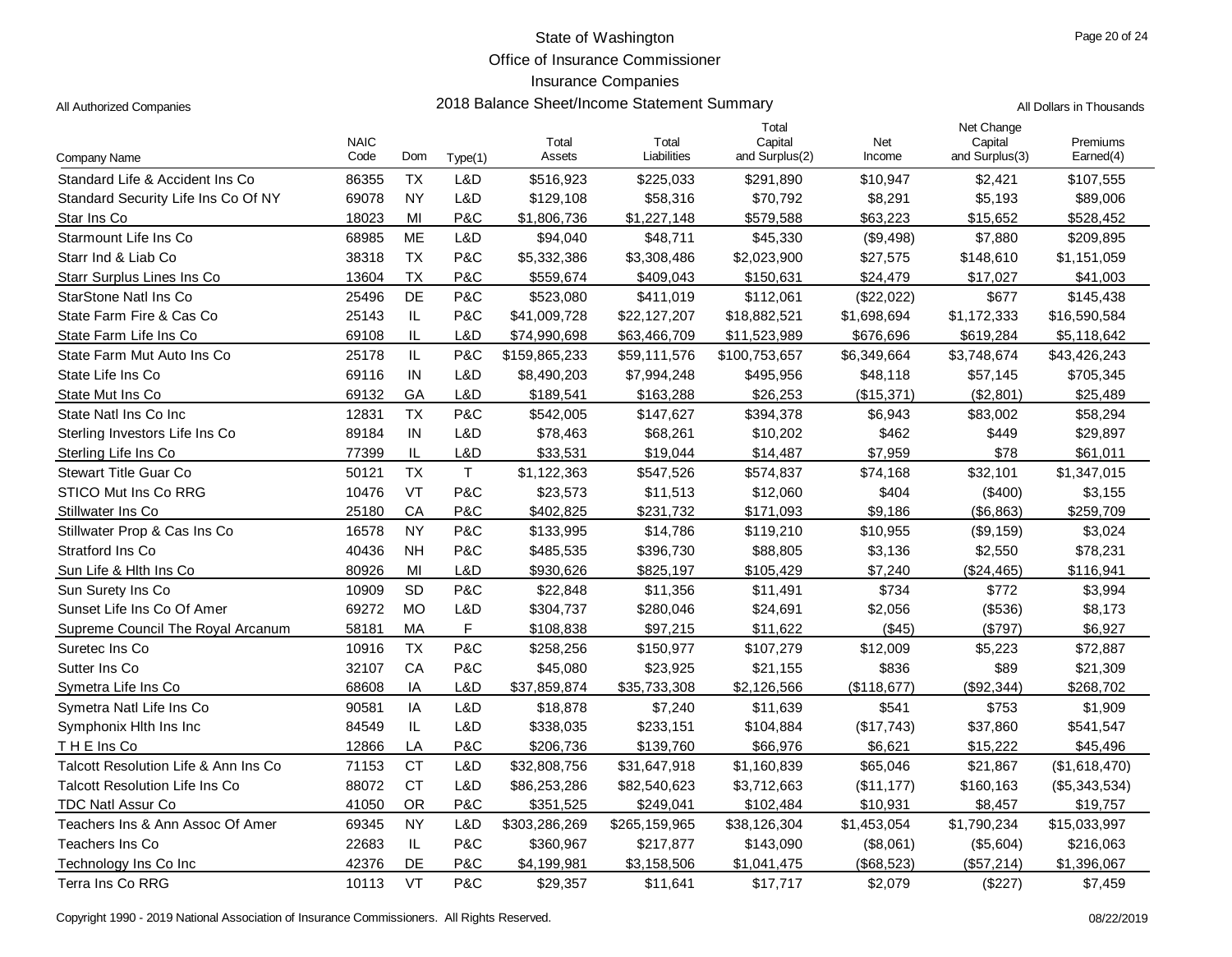Office of Insurance Commissioner

# Insurance Companies

| All Dollars in Thousands |
|--------------------------|
|                          |

| Company Name                               | <b>NAIC</b><br>Code | Dom       | Type(1)      | Total<br>Assets | Total<br>Liabilities | Total<br>Capital<br>and Surplus(2) | Net<br>Income | Net Change<br>Capital<br>and Surplus(3) | Premiums<br>Earned(4) |
|--------------------------------------------|---------------------|-----------|--------------|-----------------|----------------------|------------------------------------|---------------|-----------------------------------------|-----------------------|
| <b>Terrafirma RRG LLC</b>                  | 14395               | VT        | P&C          | \$7,540         | \$2,620              | \$4,920                            | \$212         | \$66                                    | \$1,506               |
| Texas Life Ins Co                          | 69396               | <b>TX</b> | L&D          | \$1,232,237     | \$1,137,250          | \$94,987                           | \$38,777      | \$20,597                                | \$262,995             |
| The Cincinnati Ins Co                      | 10677               | OH        | P&C          | \$13,147,819    | \$8,228,714          | \$4,919,104                        | \$626,068     | (\$174,461)                             | \$4,690,087           |
| The Cincinnati Life Ins Co                 | 76236               | OH        | L&D          | \$4,532,899     | \$4,342,323          | \$190,576                          | (\$13)        | (\$4,562)                               | \$293,314             |
| The Doctors Co RRG a Recip Exch            | 14347               | DC        | P&C          | \$28,873        | \$16,404             | \$12,468                           | (\$2,419)     | (\$2,547)                               | \$1,291               |
| The Mutual RRG Inc                         | 26257               | HI        | P&C          | \$113,117       | \$56,047             | \$57,070                           | \$3,682       | \$4,021                                 | \$24,336              |
| The Savings Bank Mut Life Ins Co of        | 70435               | MA        | L&D          | \$3,066,542     | \$2,864,743          | \$201,799                          | \$39,075      | (\$723)                                 | \$128,144             |
| <b>Thrivent Financial For Lutherans</b>    | 56014               | WI        | F            | \$90,508,934    | \$81,379,334         | \$9,129,599                        | \$1,206,377   | \$860,272                               | \$4,981,307           |
| Thrivent Life Ins Co                       | 97721               | WI        | L&D          | \$3,720,699     | \$3,561,644          | \$159,055                          | \$3,544       | \$2,502                                 | \$135,499             |
| TIAA Cref Life Ins Co                      | 60142               | <b>NY</b> | L&D          | \$13,267,152    | \$12,766,268         | \$500,884                          | (\$14,632)    | \$89,343                                | \$689,021             |
| <b>Timber Products Manufacturers Trust</b> | 12239               | <b>WA</b> | <b>MEWA</b>  | \$17,362        | \$3,381              | \$13,981                           | \$7,656       | \$7,656                                 | \$40,743              |
| Time Ins Co II                             | 69477               | PR        | L&D          | \$19,550        | \$16,992             | \$2,558                            | \$5,669       | (\$41,213)                              | \$409                 |
| Titan Ins Co Inc RRG                       | 11153               | <b>SC</b> | P&C          | \$76,488        | \$18,056             | \$58,432                           | \$4,210       | \$6,352                                 | \$4,119               |
| Title Industry Assur Co RRG                | 10084               | VT        | P&C          | \$7,880         | \$2,227              | \$5,653                            | \$896         | \$819                                   | \$1,123               |
| <b>Title Resources Guar Co</b>             | 50016               | <b>TX</b> | $\mathsf{T}$ | \$103,912       | \$65,360             | \$38,552                           | \$24,004      | \$6,073                                 | \$341,092             |
| Tokio Marine Amer Ins Co                   | 10945               | <b>NY</b> | P&C          | \$1,432,184     | \$921,938            | \$510,246                          | \$23,447      | \$5,520                                 | \$272,727             |
| Topa Ins Co                                | 18031               | CA        | P&C          | \$195,545       | \$125,682            | \$69,862                           | (\$1,218)     | (\$9,105)                               | \$87,368              |
| Toyota Motor Ins Co                        | 37621               | ΙA        | P&C          | \$557,789       | \$321,133            | \$236,656                          | \$1,571       | (\$17,454)                              | \$88,398              |
| Trans Pacific Ins Co                       | 41238               | <b>NY</b> | P&C          | \$67,661        | \$13,104             | \$54,557                           | \$1,131       | \$308                                   | \$1                   |
| <b>Trans World Assur Co</b>                | 69566               | CA        | L&D          | \$343,715       | \$257,459            | \$86,256                           | \$3,249       | (\$73)                                  | \$12,251              |
| Transamerica Advisors Life Ins Co          | 79022               | <b>AR</b> | L&D          | \$7,204,454     | \$6,705,315          | \$499,139                          | (\$70,314)    | (\$231,926)                             | \$5,953               |
| Transamerica Cas Ins Co                    | 10952               | IA        | P&C          | \$158,418       | \$36,586             | \$121,832                          | (\$5,335)     | (\$152,450)                             | \$45,140              |
| Transamerica Financial Life Ins Co         | 70688               | <b>NY</b> | L&D          | \$29,480,572    | \$28,390,062         | \$1,090,510                        | \$200,439     | \$40,124                                | \$5,742,738           |
| Transamerica Life Ins Co                   | 86231               | IA        | L&D          | \$117,015,550   | \$111,237,256        | \$5,778,294                        | (\$1,338,554) | (\$835,066)                             | \$11,321,615          |
| Transamerica Premier Life Ins Co           | 66281               | ΙA        | L&D          | \$47,636,506    | \$45,671,347         | \$1,965,160                        | \$536,391     | \$371,893                               | \$3,512,197           |
| Transguard Ins Co Of Amer Inc              | 28886               | $\sf IL$  | P&C          | \$418,825       | \$225,328            | \$193,498                          | \$7,548       | \$39,063                                | \$189,244             |
| Travelers Cas & Surety Co                  | 19038               | <b>CT</b> | P&C          | \$17,473,912    | \$10,826,065         | \$6,647,847                        | \$929,346     | \$121,762                               | \$4,793,314           |
| Travelers Cas & Surety Co Of Amer          | 31194               | <b>CT</b> | P&C          | \$4,256,347     | \$2,145,120          | \$2,111,227                        | \$523,465     | \$94,591                                | \$1,537,706           |
| Travelers Cas Ins Co Of Amer               | 19046               | <b>CT</b> | P&C          | \$2,027,549     | \$1,474,895          | \$552,654                          | \$57,327      | \$20,565                                | \$642,718             |
| <b>Travelers Commercial Ins Co</b>         | 36137               | <b>CT</b> | P&C          | \$485,154       | \$397,195            | \$87,959                           | \$7,104       | (\$917)                                 | \$110,651             |
| Travelers Home & Marine Ins Co             | 27998               | <b>CT</b> | P&C          | \$372,880       | \$267,778            | \$105,102                          | \$5,786       | (\$490)                                 | \$63,566              |
| <b>Travelers Ind Co</b>                    | 25658               | <b>CT</b> | P&C          | \$21,617,300    | \$14,984,000         | \$6,633,300                        | \$785,502     | (\$186,922)                             | \$5,483,138           |
| Travelers Ind Co Of Amer                   | 25666               | <b>CT</b> | P&C          | \$665,308       | \$482,798            | \$182,511                          | \$17,778      | \$4.447                                 | \$181,279             |
| Travelers Ind Co Of CT                     | 25682               | <b>CT</b> | P&C          | \$1,121,615     | \$788,829            | \$332,787                          | \$28,921      | \$281                                   | \$322,536             |
| Travelers Prop Cas Co Of Amer              | 25674               | <b>CT</b> | P&C          | \$856,750       | \$419,302            | \$437,448                          | \$15,869      | \$2,430                                 | \$84,754              |
| <b>Travelers Protective Assn Of Amer</b>   | 56006               | <b>MO</b> | F            | \$14,171        | \$1,683              | \$12,488                           | (\$324)       | (\$334)                                 | \$548                 |
| Triton Ins Co                              | 41211               | <b>TX</b> | P&C          | \$447,258       | \$334,060            | \$113,198                          | \$17,940      | (\$56,685)                              | \$115,605             |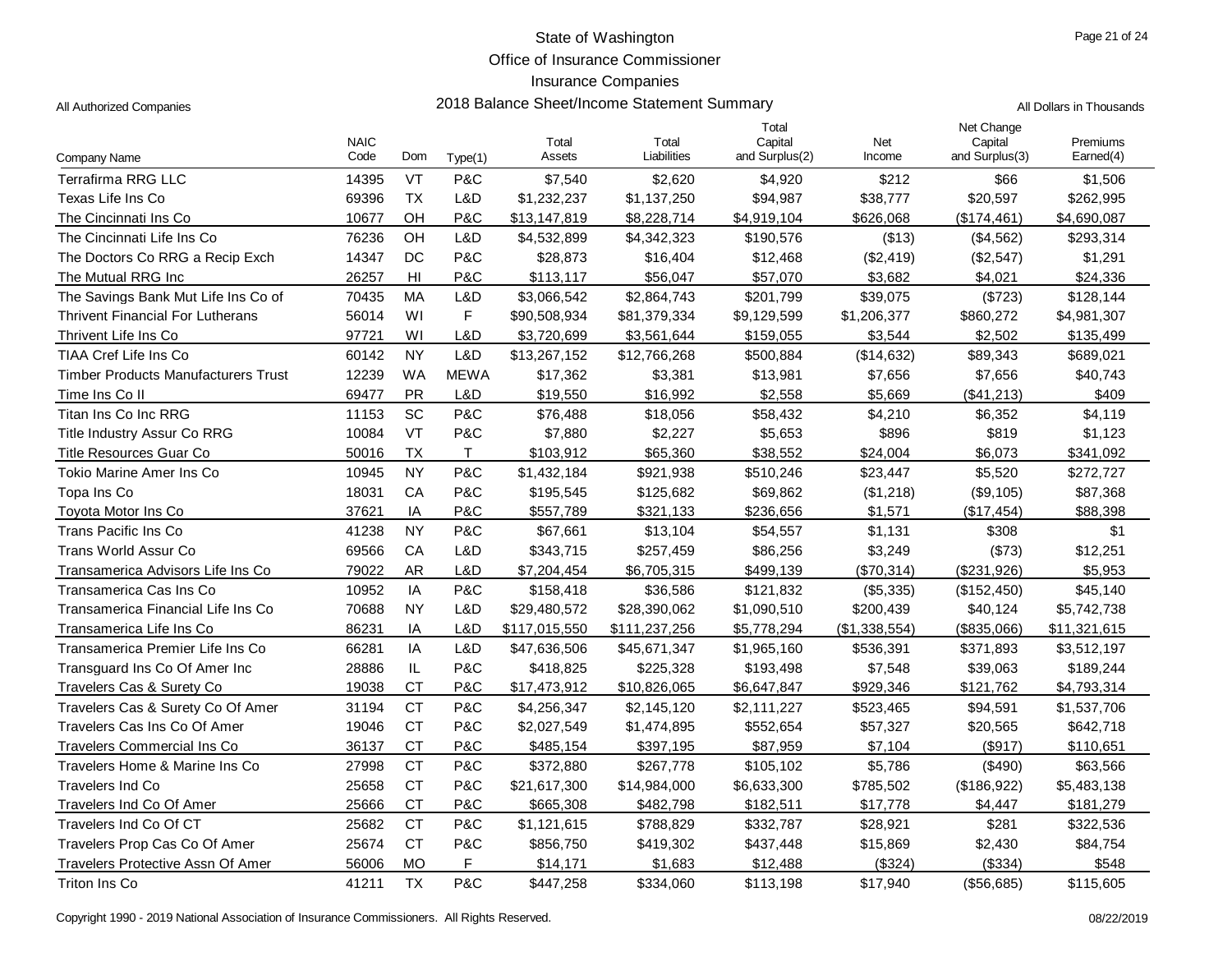Office of Insurance Commissioner

## Insurance Companies

All Authorized Companies **2018 Balance Sheet/Income Statement Summary** All Dollars in Thousands

| Company Name                         | <b>NAIC</b><br>Code | Dom           | Type(1)    | Total<br>Assets | Total<br>Liabilities | Total<br>Capital<br>and Surplus(2) | Net<br>Income | Net Change<br>Capital<br>and Surplus(3) | Premiums<br>Earned(4) |
|--------------------------------------|---------------------|---------------|------------|-----------------|----------------------|------------------------------------|---------------|-----------------------------------------|-----------------------|
| Triumphe Cas Co                      | 41106               | OH            | P&C        | \$61,455        | \$42,771             | \$18,684                           | \$1,496       | (\$404)                                 | \$9,165               |
| <b>Truck Ins Exch</b>                | 21709               | CA            | P&C        | \$2,151,852     | \$1,484,319          | \$667,533                          | \$19,435      | \$26,753                                | \$1,063,726           |
| <b>Trumbull Ins Co</b>               | 27120               | <b>CT</b>     | P&C        | \$253,491       | \$135,699            | \$117,792                          | \$17,902      | \$8,029                                 | \$52,245              |
| <b>Trustmark Ins Co</b>              | 61425               | $\mathsf{IL}$ | L&D        | \$1,585,484     | \$1,250,473          | \$335,011                          | \$13,754      | \$11,201                                | \$366,487             |
| Trustmark Life Ins Co                | 62863               | IL.           | L&D        | \$319,929       | \$144,450            | \$175,479                          | \$25,699      | \$11,108                                | \$124,594             |
| Twin City Fire Ins Co Co             | 29459               | IN            | P&C        | \$698,596       | \$423,050            | \$275,546                          | \$28,767      | \$2,225                                 | \$156,736             |
| UMIA Ins Inc                         | 36676               | <b>OR</b>     | P&C        | \$234,682       | \$135,304            | \$99,378                           | \$3,729       | (\$11,984)                              | \$50,067              |
| Unicare Life & Hith Ins Co           | 80314               | IN            | L&D        | \$310,602       | \$250,055            | \$60,547                           | (\$7,170)     | (\$9,544)                               | \$353,866             |
| Unified Life Ins Co                  | 11121               | <b>TX</b>     | L&D        | \$225,392       | \$201,210            | \$24,182                           | \$102         | (\$801)                                 | \$47,777              |
| Unigard Ins Co                       | 25747               | WI            | P&C        | \$396,522       | \$299,707            | \$96,815                           | \$4,286       | \$319                                   | \$203,025             |
| Unimerica Ins Co                     | 91529               | WI            | L&D        | \$436,717       | \$206,016            | \$230,702                          | \$62,514      | \$44,648                                | \$431,827             |
| Union Fidelity Life Ins Co           | 62596               | KS            | L&D        | \$20,505,165    | \$19,837,363         | \$667,802                          | (\$298,760)   | \$131,245                               | \$253,516             |
| Union Labor Life Ins Co              | 69744               | <b>MD</b>     | L&D        | \$3,892,637     | \$3,783,972          | \$108,665                          | \$13,271      | \$14,436                                | \$150,206             |
| Union Security Ins Co                | 70408               | KS            | L&D        | \$2,448,409     | \$2,322,143          | \$126,266                          | \$90,023      | \$12,380                                | \$3,761               |
| United Amer Ins Co                   | 92916               | <b>NE</b>     | L&D        | \$743,262       | \$584,939            | \$158,323                          | \$30,407      | (\$3,711)                               | \$488,490             |
| United Cas & Surety Ins Co           | 36226               | $N\mathsf{E}$ | P&C        | \$21,537        | \$6,566              | \$14,971                           | (\$1,346)     | \$6,968                                 | \$3,184               |
| United Concordia Ins Co              | 85766               | AZ            | L&D        | \$316,224       | \$94,163             | \$222,061                          | \$35,868      | (\$14,404)                              | \$748,465             |
| United Educators Ins RRG Inc         | 10020               | VT            | P&C        | \$917,638       | \$614,393            | \$303,245                          | \$27,672      | (\$2,715)                               | \$153,855             |
| United Fidelity Life Ins Co          | 87645               | <b>TX</b>     | L&D        | \$755,873       | \$267,593            | \$488,280                          | \$48,694      | (\$31,740)                              | \$6,015               |
| United Financial Cas Co              | 11770               | OH            | P&C        | \$4,113,923     | \$3,186,429          | \$927,493                          | \$272,099     | \$205,950                               | \$2,576,428           |
| United Fire & Cas Co                 | 13021               | IA            | P&C        | \$2,020,197     | \$1,245,940          | \$774,257                          | \$211,201     | \$16,814                                | \$663,969             |
| United Guar Residential Ins Co       | 15873               | <b>NC</b>     | P&C        | \$1,905,922     | \$1,593,674          | \$312,248                          | \$296,978     | $($ \$690,768)                          | \$353,729             |
| United Guar Residential Ins Co of NC | 16667               | <b>NC</b>     | P&C        | \$38,188        | \$16,285             | \$21,903                           | \$19,646      | (\$17,657)                              | \$13,319              |
| United Heritage Life Ins Co          | 63983               | ID            | L&D        | \$603,803       | \$536,535            | \$67,268                           | \$6,279       | \$3,946                                 | \$84,010              |
| United Home Life Ins Co              | 69922               | IN            | L&D        | \$97,561        | \$77,650             | \$19,911                           | (\$127)       | \$451                                   | \$22,013              |
| United Ins Co Of Amer                | 69930               | $\mathsf{IL}$ | L&D        | \$3,906,884     | \$3,455,982          | \$450,903                          | \$140,698     | \$29,099                                | \$361,963             |
| United Of Omaha Life Ins Co          | 69868               | <b>NE</b>     | L&D        | \$23,038,776    | \$21,399,406         | \$1,639,370                        | \$55,374      | \$33,652                                | \$3,263,556           |
| United Security Assur Co Of PA       | 42129               | PA            | L&D        | \$36,893        | \$25,402             | \$11,491                           | (\$219)       | (\$123)                                 | \$7,918               |
| United Serv Automobile Assn          | 25941               | <b>TX</b>     | P&C        | \$36,922,905    | \$9,322,222          | \$27,600,684                       | \$78,824      | \$1,077,533                             | \$7,845,478           |
| United States Fidelity & Guar Co.    | 25887               | <b>CT</b>     | P&C        | \$3,358,470     | \$2,374,263          | \$984,206                          | \$92,226      | (\$1,615)                               | \$1,038,237           |
| United States Fire Ins Co            | 21113               | <b>DE</b>     | P&C        | \$4,085,828     | \$2,768,187          | \$1,317,641                        | \$79,986      | \$15,380                                | \$1,490,270           |
| United States Liab Ins Co            | 25895               | PA            | P&C        | \$1,153,139     | \$430,859            | \$722,280                          | \$20,767      | (\$104,946)                             | \$231,118             |
| United States Life Ins Co in the Cit | 70106               | <b>NY</b>     | L&D        | \$28,200,279    | \$26,922,229         | \$1,278,050                        | (\$214, 812)  | (\$478,350)                             | (\$3,594,161)         |
| United Transportation Union Ins Assn | 56413               | OH            | F          | \$226,556       | \$172,727            | \$53,829                           | \$3,954       | \$3,404                                 | \$13,059              |
| United World Life Ins Co             | 72850               | $N\mathsf{E}$ | L&D        | \$128,506       | \$83,951             | \$44,555                           | \$2,841       | (\$4,168)                               | \$1,184               |
| UnitedHealthcare Ins Co              | 79413               | <b>CT</b>     | L&D        | \$20,752,474    | \$12,624,242         | \$8,128,232                        | \$3,080,481   | \$1,773,021                             | \$54,441,962          |
| UnitedHealthcare of OR Inc           | 95893               | <b>OR</b>     | <b>HMO</b> | \$402,277       | \$199,858            | \$202,418                          | \$56,168      | \$53,220                                | \$1,410,481           |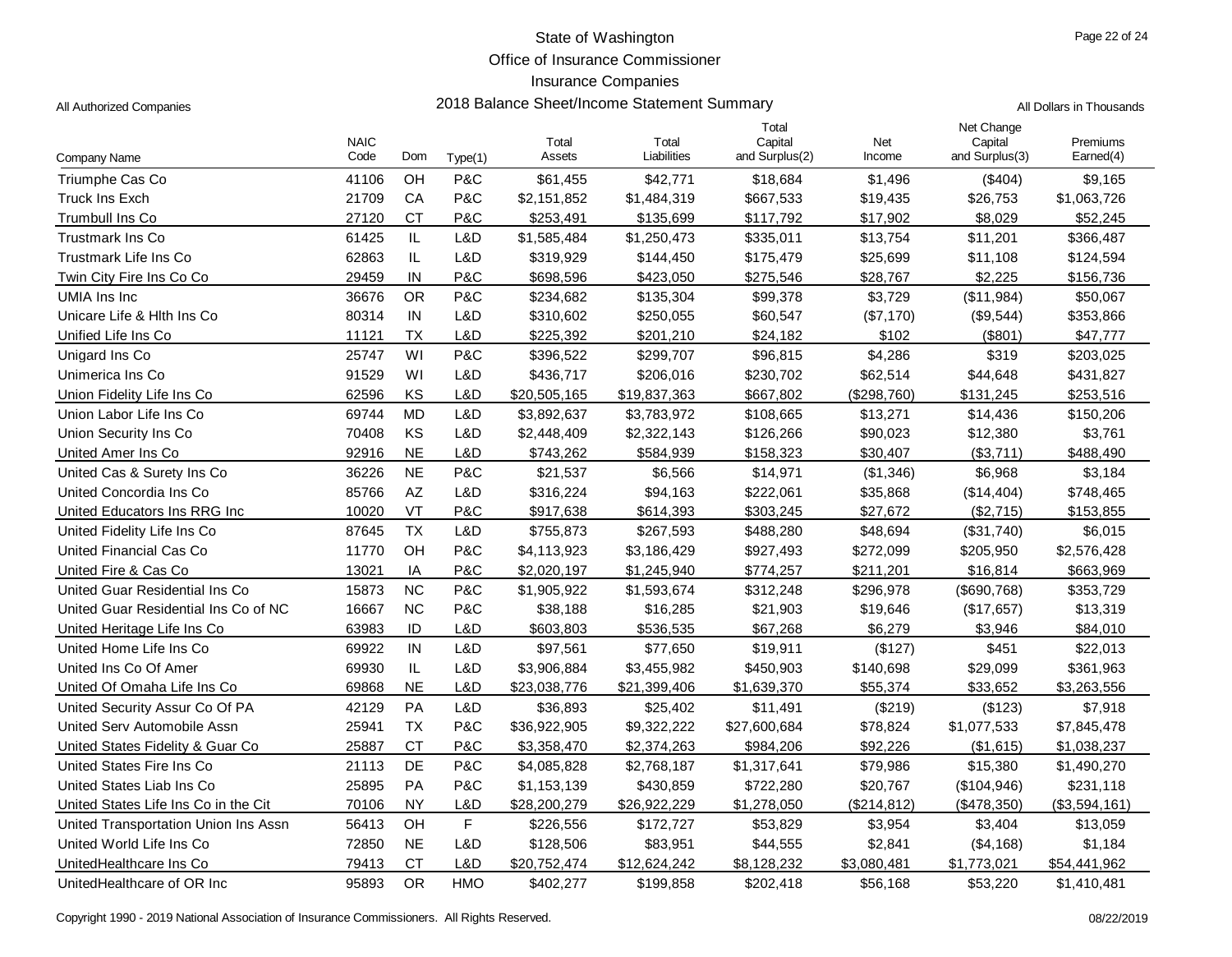Office of Insurance Commissioner

### Insurance Companies

| All Authorized Companies | 2018 Balance Sheet/Income Statement Summary | All Dollars in Thousands |
|--------------------------|---------------------------------------------|--------------------------|
|--------------------------|---------------------------------------------|--------------------------|

|                                      | <b>NAIC</b> |           |                | Total         | Total        | Total<br>Capital | Net         | Net Change<br>Capital | Premiums       |
|--------------------------------------|-------------|-----------|----------------|---------------|--------------|------------------|-------------|-----------------------|----------------|
| Company Name                         | Code        | Dom       | Type(1)        | Assets        | Liabilities  | and Surplus(2)   | Income      | and Surplus(3)        | Earned(4)      |
| UnitedHealthCare of WA Inc           | 48038       | <b>WA</b> | <b>HCSC</b>    | \$287,182     | \$135,051    | \$152,132        | \$17,245    | \$8,043               | \$923,158      |
| Unity Financial Life Ins Co          | 63819       | OH        | L&D            | \$301,724     | \$285,782    | \$15,942         | \$1,454     | \$781                 | \$43,059       |
| Universal Guar Life Ins Co           | 70130       | OH        | L&D            | \$346,199     | \$286,174    | \$60,025         | \$6,166     | \$5,307               | \$5,265        |
| Universal N Amer Ins Co              | 10759       | <b>TX</b> | P&C            | \$189,321     | \$119,166    | \$70,156         | (\$6, 849)  | (\$435)               | \$103,012      |
| Unum Ins Co                          | 67601       | <b>ME</b> | L&D            | \$62,800      | \$15,883     | \$46,917         | \$1,217     | \$824                 | \$4,792        |
| Unum Life Ins Co Of Amer             | 62235       | ME        | L&D            | \$22,022,437  | \$20,188,212 | \$1,834,224      | \$493,235   | \$106,183             | \$3,616,222    |
| Urgent MD RRG Inc                    | 15908       | VT        | <b>P&amp;C</b> | \$14,444      | \$9,138      | \$5,307          | \$2,246     | \$2,246               | \$5,804        |
| US Br Great West Life Assur Co       | 80705       | MI        | L&D            | \$73,126      | \$47,736     | \$25,390         | \$1,446     | \$1,363               | \$2,583        |
| US Br Sun Life Assur Co of Canada    | 80802       | MI        | L&D            | \$18,836,114  | \$17,512,260 | \$1,323,855      | \$581,786   | \$406,933             | \$3,434,046    |
| US Business of Canada Life Assur Co  | 80659       | MI        | L&D            | \$4,538,021   | \$4,350,762  | \$187,260        | \$29,427    | \$40,128              | \$146,119      |
| US Financial Life Ins Co             | 84530       | OH        | L&D            | \$537,939     | \$450,900    | \$87,039         | \$13,535    | \$13,658              | \$32,661       |
| US Specialty Ins Co.                 | 29599       | <b>TX</b> | P&C            | \$2,042,344   | \$1,448,673  | \$593,671        | \$84,018    | \$6,627               | \$588,728      |
| USAA Cas Ins Co                      | 25968       | <b>TX</b> | P&C            | \$11,408,584  | \$6,484,222  | \$4,924,361      | \$315,533   | \$204,784             | \$7,177,340    |
| USAA Gen Ind Co                      | 18600       | <b>TX</b> | P&C            | \$5,236,574   | \$3,434,612  | \$1,801,962      | \$162,131   | \$149,193             | \$3,879,643    |
| USAA Life Ins Co                     | 69663       | <b>TX</b> | L&D            | \$25,393,939  | \$22,856,612 | \$2,537,327      | \$245,516   | \$70,645              | \$1,816,407    |
| <b>USAble Life</b>                   | 94358       | AR        | L&D            | \$514,687     | \$240,892    | \$273,795        | \$142,495   | (\$4,279)             | \$572,569      |
| Utica Mut Ins Co                     | 25976       | <b>NY</b> | P&C            | \$2,622,038   | \$1,664,763  | \$957,276        | \$75,541    | \$27,471              | \$843,988      |
| Vanliner Ins Co                      | 21172       | <b>MO</b> | P&C            | \$478,168     | \$339,668    | \$138,500        | \$17,569    | \$3,683               | \$119,139      |
| Vantis Life Ins Co                   | 68632       | <b>CT</b> | L&D            | \$523,817     | \$460,167    | \$63,651         | (\$6,071)   | \$18,604              | \$120,667      |
| Variable Ann Life Ins Co             | 70238       | <b>TX</b> | L&D            | \$78,453,700  | \$75,764,136 | \$2,689,564      | \$682,130   | (\$110,400)           | \$4,844,381    |
| Viking Ins Co Of WI                  | 13137       | WI        | P&C            | \$508,405     | \$337,138    | \$171,267        | \$5,187     | (\$1,531)             | \$111,318      |
| Virginia Surety Co Inc               | 40827       | IL        | P&C            | \$1,643,310   | \$1,249,868  | \$393,443        | \$25,687    | (\$12,840)            | \$454,569      |
| Voya Ins & Ann Co                    | 80942       | IA        | L&D            | \$50,810,613  | \$48,589,419 | \$2,221,194      | (\$224,972) | \$386,042             | (\$18,517,705) |
| Voya Retirement Ins & Ann Co         | 86509       | <b>CT</b> | L&D            | \$100,327,002 | \$98,326,981 | \$2,000,021      | \$377,033   | \$207,300             | \$12,253,618   |
| <b>VSP Vision Care Inc</b>           | 53031       | VA        | <b>HCSC</b>    | \$49,259      | \$26,587     | \$22,672         | \$11,945    | (\$66,897)            | \$209,615      |
| Washington Intl Ins Co               | 32778       | <b>NH</b> | P&C            | \$101,548     | \$16,156     | \$85,392         | \$2,898     | \$2,953               | \$5            |
| Washington Natl Ins Co               | 70319       | IN        | L&D            | \$5,466,051   | \$5,100,288  | \$365,762        | \$61,246    | (\$7,487)             | \$703,279      |
| Wellcare Prescription Ins Inc        | 10155       | FL        | <b>HCSC</b>    | \$1,136,511   | \$944,866    | \$191,646        | \$91,920    | (\$53,549)            | \$762,405      |
| Wesco Ins Co                         | 25011       | DE        | P&C            | \$1,838,679   | \$1,480,874  | \$357,805        | (\$33,629)  | \$68,148              | \$633,600      |
| West Coast Life Ins Co               | 70335       | <b>NE</b> | L&D            | \$5,336,538   | \$4,924,638  | \$411,900        | \$63,657    | \$10,973              | (\$26,339)     |
| Westcor Land Title Ins Co.           | 50050       | SC        | $\mathsf T$    | \$163,738     | \$98,979     | \$64,759         | \$28,780    | \$24,539              | \$497,381      |
| Western & Southern Life Ins Co       | 70483       | OH        | L&D            | \$10,112,634  | \$5,175,578  | \$4,937,056      | \$415,124   | (\$162,283)           | \$237,054      |
| Western Fraternal Life Assn          | 58017       | IA        | F              | \$301,910     | \$278,249    | \$23,660         | (\$420)     | $($ \$603)            | \$15,506       |
| Western Grocers Employee Benefit Tru | 12339       | <b>OR</b> | <b>MEWA</b>    | \$6,605       | \$3,325      | \$3,279          | (\$199)     | (\$200)               | \$21,182       |
| Western Natl Assur Co                | 24465       | MN        | P&C            | \$73,756      | \$42,177     | \$31,579         | \$2,227     | \$2,581               | \$28,286       |
| Western Natl Mut Ins Co              | 15377       | MN        | P&C            | \$1,135,566   | \$643,548    | \$492,018        | \$28,973    | \$32,042              | \$418,637      |
| Western Pacific Mut Ins Co RRG       | 40940       | CO        | P&C            | \$140.779     | \$23,474     | \$117,305        | \$1.445     | (\$1,886)             | \$3,366        |

Copyright 1990 - 2019 National Association of Insurance Commissioners. All Rights Reserved.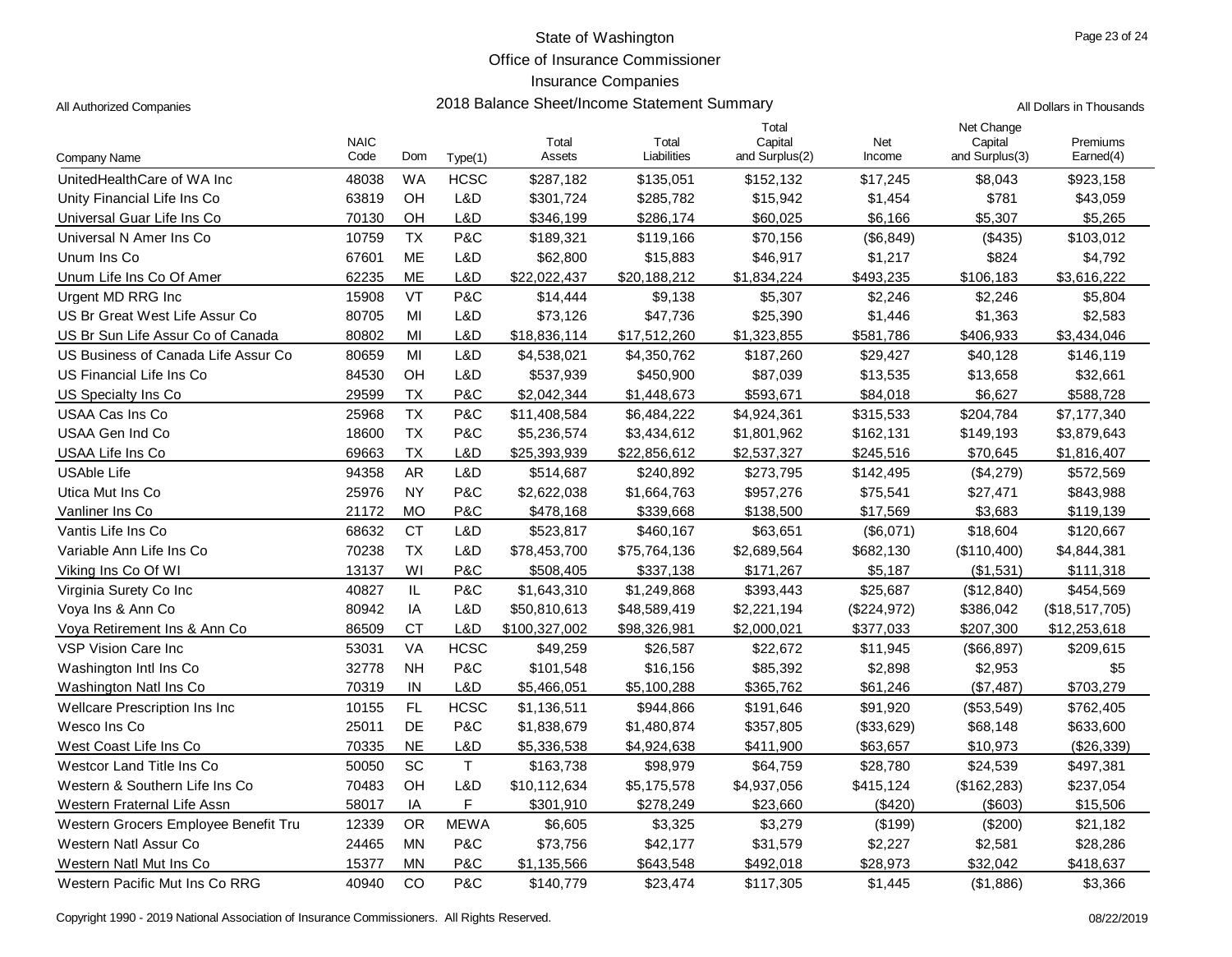Office of Insurance Commissioner

2018 Balance Sheet/Income Statement Summary **Authorized Company** All Dollars in Thousands

#### Insurance Companies

| All Authorized Companies |  |
|--------------------------|--|
|                          |  |

| Company Name                   | <b>NAIC</b><br>Code | Dom       | Type(1)      | Total<br>Assets | Total<br>Liabilities | Total<br>Capital<br>and Surplus(2) | Net<br>Income | Net Change<br>Capital<br>and Surplus(3) | Premiums<br>Earned(4) |
|--------------------------------|---------------------|-----------|--------------|-----------------|----------------------|------------------------------------|---------------|-----------------------------------------|-----------------------|
| Western Professional Ins Co    | 10942               | WA        | P&C          | \$13,672        | \$83                 | \$13,588                           | \$212         | \$33                                    | \$0                   |
| Western Southern Life Assur Co | 92622               | OH        | L&D          | \$13,029,414    | \$12,089,616         | \$939.799                          | \$16,091      | (S40.758)                               | \$1,420,102           |
| Western Surety Co              | 13188               | <b>SD</b> | P&C          | \$2,083,835     | \$542,268            | \$1,541,567                        | \$167,552     | \$14,347                                | \$383,000             |
| Western United Life Assur Co   | 85189               | <b>WA</b> | L&D          | \$1,223,084     | \$1,143,669          | \$79.415                           | \$5.104       | \$1,410                                 | \$157.691             |
| Westfield Ins Co               | 24112               | OH        | P&C          | \$2,902,735     | \$1,747,166          | \$1,155,569                        | \$26,283      | (\$122,864)                             | \$993,166             |
| <b>Westport Ins Corp</b>       | 39845               | <b>MO</b> | P&C          | \$5,450,073     | \$3,815,983          | \$1,634,090                        | (\$245,240)   | \$98,622                                | \$1,661,725           |
| WFG Natl Title Ins Co          | 51152               | SC        | т            | \$143,864       | \$114,949            | \$28,915                           | \$1,200       | $($ \$6)                                | \$354,124             |
| Wilcac Life Ins Co             | 62413               | IL        | L&D          | \$2,289,232     | \$2,168,776          | \$120,455                          | \$13,062      | (\$22,720)                              | (\$5,646)             |
| Wilco Life Ins Co              | 65900               | IN        | L&D          | \$2,794,927     | \$2,633,528          | \$161,399                          | \$40,573      | \$47,571                                | \$100,779             |
| Willamette Dental of WA Inc    | 47050               | WA        | <b>LHCSC</b> | \$15,080        | \$648                | \$14,432                           | \$1,094       | \$764                                   | \$63,648              |
| Wilshire Ins Co                | 13234               | <b>NC</b> | P&C          | \$289.618       | \$182.960            | \$106,659                          | (\$2,071)     | (\$33,557)                              | \$140,024             |
| Wilton Reassur Life Co of NY   | 60704               | <b>NY</b> | L&D          | \$875,350       | \$775,302            | \$100,047                          | \$8,703       | \$7,180                                 | \$12,182              |
| Womans Life Ins Society        | 56170               | MI        | F            | \$204.562       | \$184.589            | \$19.973                           | (\$1,262)     | (\$67)                                  | \$9,970               |
| Woodmen World Life Ins Soc     | 57320               | <b>NE</b> | F            | \$10,949,511    | \$9,517,337          | \$1,432,173                        | \$85,227      | \$38,636                                | \$587,334             |
| Wright Natl Flood Ins Co       | 11523               | <b>TX</b> | P&C          | \$26,969        | \$7,544              | \$19,425                           | \$4,501       | (\$9,299)                               | \$17                  |
| XL Ins Amer Inc                | 24554               | <b>DE</b> | P&C          | \$998.043       | \$749.743            | \$248.299                          | (\$12,330)    | \$29,607                                | \$317.781             |
| XL Specialty Ins Co            | 37885               | DE        | P&C          | \$1,152,034     | \$851,686            | \$300,348                          | $(\$29,030)$  | (\$13,172)                              | \$190,668             |
| Yosemite Ins Co                | 26220               | OK        | P&C          | \$106,289       | \$67,936             | \$38,353                           | \$20,413      | (\$3,664)                               | \$46,561              |
| Zurich Amer Ins Co             | 16535               | <b>NY</b> | P&C          | \$30,948,105    | \$23,772,599         | \$7,175,505                        | \$656,759     | (\$443,531)                             | \$4,399,180           |
| Zurich Amer Life Ins Co        | 90557               | IL        | L&D          | \$14,048,160    | \$13,922,111         | \$126,049                          | (\$55,673)    | \$6,473                                 | (\$88,869)            |
|                                | Totals              |           |              | \$8,257,514,181 | \$7,144,698,079      | \$1,112,816,102                    | \$98,342,727  | \$11,012,717                            | \$1,100,709,765       |

(1)L&D=Life and Disability Ins. Co., P&C=Property and Casualty Ins. Co., HMO=Health Maintenance Organization, HCSC=Health Care Service Contractor, LHCSC=Limited HCSC, T=Title,

F=Fraternal, MEWA=Multiple Employer Welfare Arrangement

(2)Total Capital and Surplus also means Net Worth

(3)Difference between 2018 and 2017

(4)Premiums also means Premiums and Other Considerations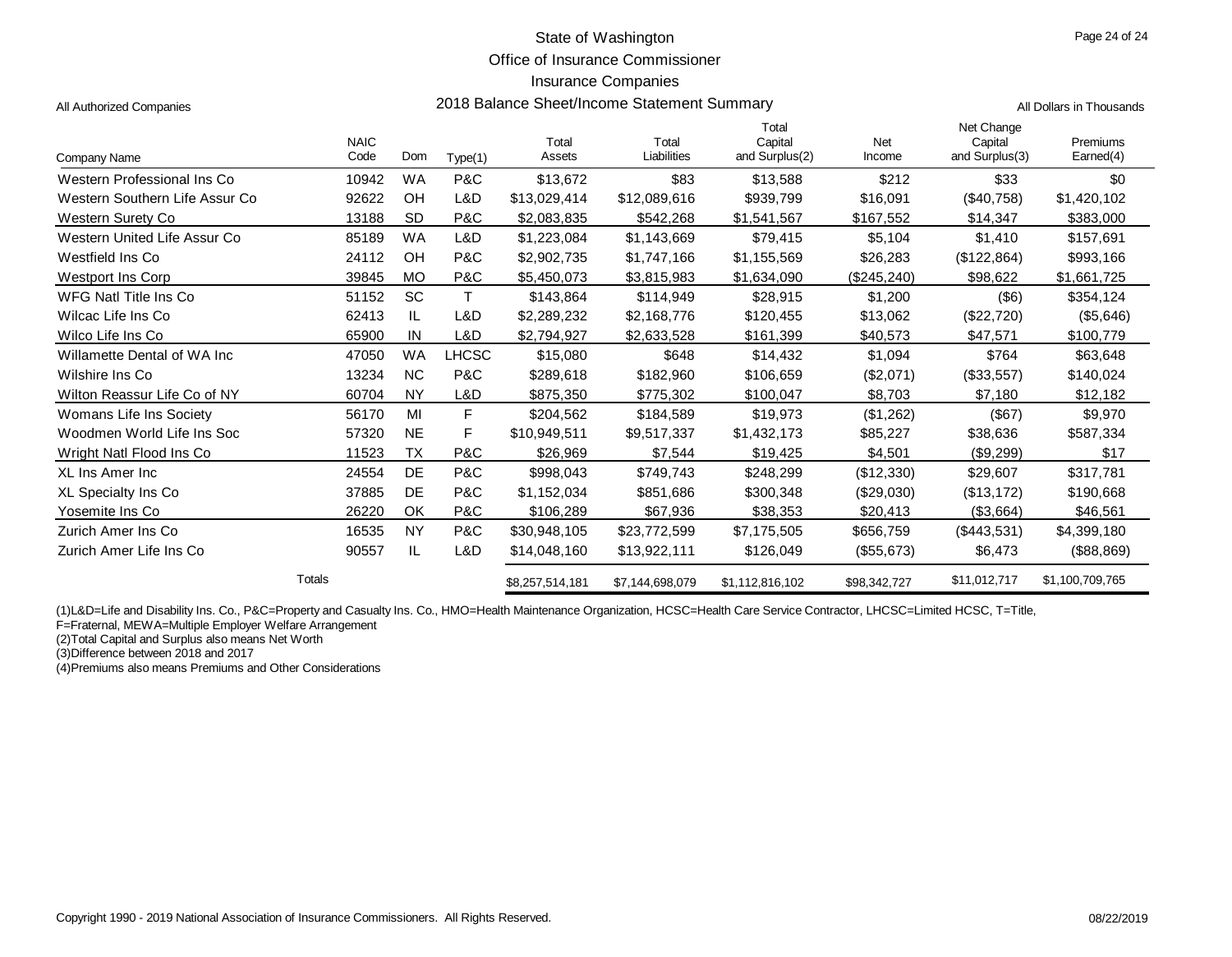Office of Insurance Commissioner

| All Non-Authorized Companies       |                     |                        | 2018 Balance Sheet/Income Statement Summary | All Dollars in Thousands |                      |                                    |               |                                         |                       |
|------------------------------------|---------------------|------------------------|---------------------------------------------|--------------------------|----------------------|------------------------------------|---------------|-----------------------------------------|-----------------------|
| Company Name                       | <b>NAIC</b><br>Code | Dom                    | Type(1)                                     | Total<br>Assets          | Total<br>Liabilities | Total<br>Capital<br>and Surplus(2) | Net<br>Income | Net Change<br>Capital<br>and Surplus(3) | Premiums<br>Earned(4) |
| AAA Life Ins Co of NY              | 15282               | <b>NY</b>              | L&D                                         | \$8,151                  | \$3,181              | \$4,970                            | (\$585)       | (\$638)                                 | \$4,058               |
| Acceptance Cas Ins Co              | 10349               | <b>NE</b>              | P&C                                         | \$153,465                | \$90,848             | \$62,617                           | (\$4,022)     | (\$4,615)                               | \$76,377              |
| Adriatic Ins Co                    | 39381               | <b>ND</b>              | P&C                                         | \$105,167                | \$21,957             | \$83,210                           | \$8,222       | \$7,989                                 | \$28,489              |
| AF&L Ins Co                        | 35963               | PA                     | <b>P&amp;C</b>                              | \$118,789                | \$116,738            | \$2,051                            | \$9,128       | \$9,100                                 | \$14,756              |
| Allianz Life Ins Co Of NY          | 64190               | <b>NY</b>              | L&D                                         | \$3,340,456              | \$3,116,710          | \$223,746                          | \$47,857      | \$50,688                                | \$301,715             |
| Allied World Assur Co US Inc       | 19489               | DE                     | P&C                                         | \$503,885                | \$368,575            | \$135,310                          | (\$8,223)     | (\$5,375)                               | \$97,223              |
| Allied World Surplus Lines Ins Co  | 24319               | AR                     | P&C                                         | \$335,447                | \$243,732            | \$91,715                           | (\$8,374)     | (\$4,769)                               | \$97,223              |
| Allstate Life Ins Co Of NY         | 70874               | <b>NY</b>              | L&D                                         | \$6,116,696              | \$5,472,222          | \$644,474                          | \$67,968      | \$41,416                                | \$196,364             |
| American Benefit Life Ins Co       | 66001               | OK                     | L&D                                         | \$186,957                | \$162,254            | \$24,703                           | \$1,879       | \$2,922                                 | \$27,893              |
| American Continental Ins Co        | 12321               | <b>TN</b>              | L&D                                         | \$285,792                | \$167,493            | \$118,299                          | (\$5,106)     | \$3,058                                 | \$499,398             |
| American Home Life Ins Co          | 60542               | KS                     | L&D                                         | \$264,376                | \$242,537            | \$21,840                           | \$312         | (\$286)                                 | \$25,123              |
| American Life & Security Corp      | 67253               | <b>NE</b>              | L&D                                         | \$22,263                 | \$1,284              | \$20,979                           | (\$4,283)     | \$18,013                                | \$1,519               |
| American Nat Life Ins Co of NY     | 63126               | <b>NY</b>              | L&D                                         | \$2,367,313              | \$2,130,264          | \$237,048                          | (\$1,083)     | (\$13,639)                              | \$262,311             |
| American Natl Lloyds Ins Co        | 10043               | <b>TX</b>              | P&C                                         | \$96,856                 | \$27,069             | \$69,787                           | \$3,072       | \$3,162                                 | \$27,772              |
| American Progressive L&H Ins Of NY | 80624               | <b>NY</b>              | L&D                                         | \$250,813                | \$134,282            | \$116,531                          | \$11,980      | \$14,454                                | \$602,807             |
| American Retirement Life Ins Co    | 88366               | OH                     | L&D                                         | \$123,934                | \$60,859             | \$63,075                           | (\$42,629)    | \$3,403                                 | \$401,235             |
| American Savings Life Ins Co       | 91910               | $\mathsf{A}\mathsf{Z}$ | L&D                                         | \$61,424                 | \$45,557             | \$15,867                           | \$1,693       | \$213                                   | \$2,477               |
| American Western Home Ins Co       | 35912               | OK                     | <b>P&amp;C</b>                              | \$155,872                | \$89,006             | \$66,866                           | (\$3,670)     | (\$4,281)                               | \$53,230              |
| Ameritas Life Ins Corp of NY       | 60033               | <b>NY</b>              | L&D                                         | \$1,648,383              | \$1,555,908          | \$92,475                           | (\$11,762)    | (\$13,928)                              | \$129,178             |
| AmFirst Ins Co                     | 60250               | OK                     | L&D                                         | \$67,498                 | \$11,575             | \$55,923                           | \$6,546       | \$5,103                                 | \$73,138              |
| Arch Specialty Ins Co.             | 21199               | <b>MO</b>              | <b>P&amp;C</b>                              | \$507,672                | \$207,881            | \$299,791                          | \$8,739       | (\$956)                                 | \$0                   |
| Aspen Specialty Ins Co             | 10717               | <b>ND</b>              | P&C                                         | \$492,392                | \$295,649            | \$196,742                          | (\$26, 154)   | \$57,535                                | \$78,582              |
| Atain Specialty Ins Co             | 17159               | MI                     | P&C                                         | \$375,707                | \$185,036            | \$190,671                          | \$9,707       | (\$171)                                 | \$63,897              |
| Athene Life Ins Co of NY           | 63932               | <b>NY</b>              | L&D                                         | \$971,312                | \$901,486            | \$69,826                           | (\$21,522)    | (\$5,711)                               | \$2,002               |
| Atlantic Cas Ins Co                | 42846               | <b>NC</b>              | P&C                                         | \$387,496                | \$209,762            | \$177,735                          | \$19,373      | \$68,910                                | \$110,871             |
| Attorneys Liab Assur Society Ltd   | 15445               | VT                     | P&C                                         | \$2,027,215              | \$1,262,319          | \$764,896                          | \$40,363      | \$5,405                                 | \$197,113             |
| AXIS Surplus Ins Co                | 26620               | IL                     | P&C                                         | \$542,395                | \$381,802            | \$160,593                          | (\$5,484)     | (\$12,856)                              | \$87,836              |
| <b>Baptist Life Assn</b>           | 57223               | <b>NY</b>              | F                                           | \$28,819                 | \$27,254             | \$1,564                            | \$4           | \$2                                     | \$1,037               |
| <b>Blackboard Specialty Ins Co</b> | 13551               | DE                     | P&C                                         | \$104,665                | \$33,957             | \$70,708                           | (\$18,477)    | (\$20,360)                              | \$7,158               |
| Brighthouse Life Ins Co of NY      | 60992               | <b>NY</b>              | L&D                                         | \$7,484,357              | \$7,205,152          | \$279,206                          | \$18,778      | (\$15,093)                              | \$462,480             |
| Burlington Ins Co                  | 23620               | IL                     | P&C                                         | \$358,580                | \$186,623            | \$171,957                          | \$3,116       | (\$6,699)                               | \$46,053              |
| Canopius US Ins                    | 12961               | DE                     | P&C                                         | \$210,609                | \$89,750             | \$120,858                          | (\$3,554)     | (\$1,302)                               | \$46,485              |
| Capitol Specialty Ins Corp         | 10328               | WI                     | P&C                                         | \$159,540                | \$98,792             | \$60,748                           | \$2,176       | \$1,833                                 | \$43,478              |
| <b>Catholic United Financial</b>   | 57053               | <b>MN</b>              | F                                           | \$969,967                | \$929,295            | \$40,671                           | \$603         | \$50                                    | \$43,190              |
| Catlin Specialty Ins Co            | 15989               | DE                     | P&C                                         | \$570,025                | \$337,251            | \$232,774                          | (\$2,890)     | (\$11,212)                              | \$98,046              |
| Centennial Cas Co                  | 34568               | <b>AL</b>              | P&C                                         | \$116,361                | \$39,009             | \$77,352                           | \$4,304       | (\$5,569)                               | \$10,665              |
| Cigna Natl Hith Ins Co             | 61727               | OH                     | L&D                                         | \$15,282                 | \$795                | \$14,487                           | \$642         | \$2,274                                 | \$2,821               |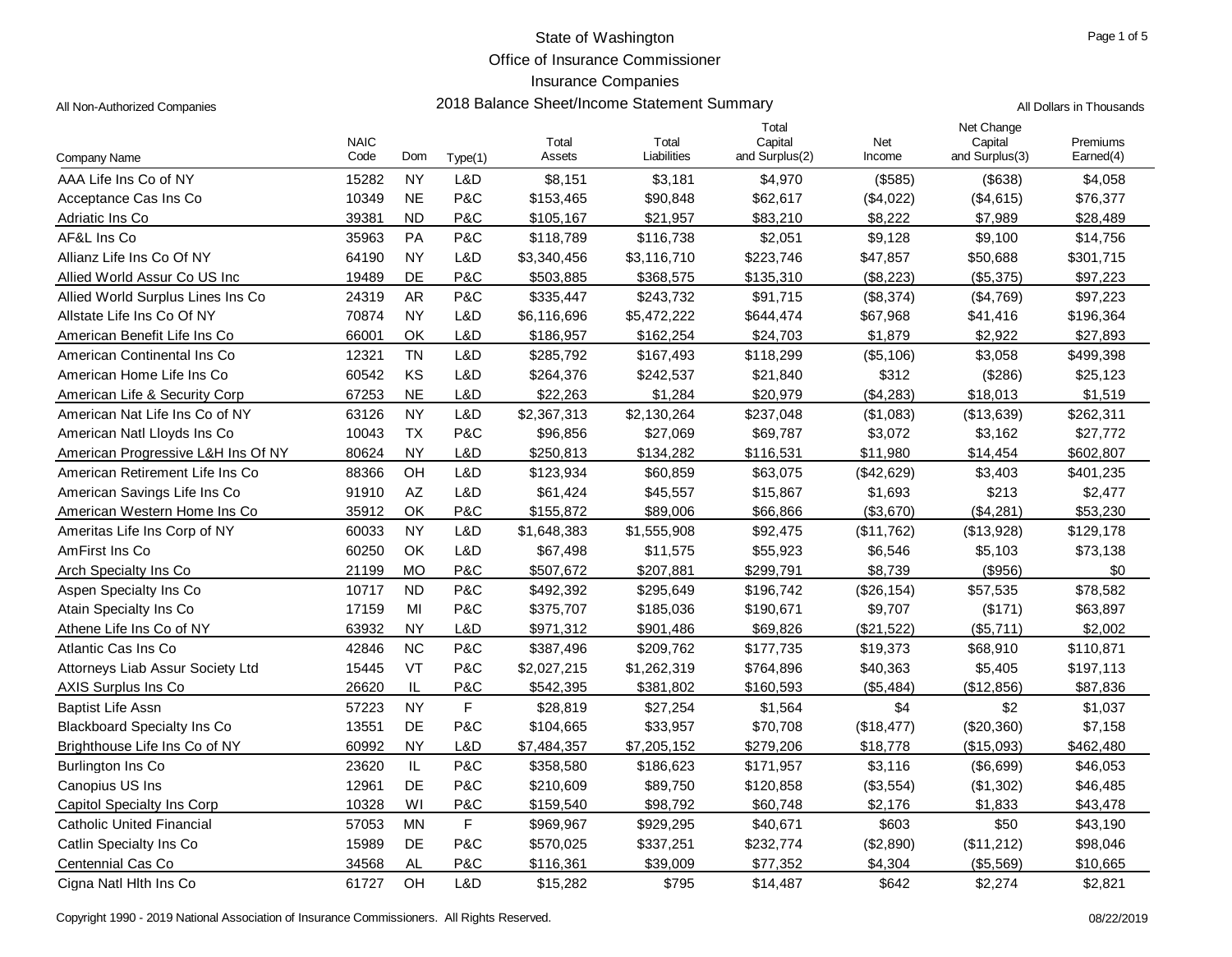Office of Insurance Commissioner

2018 Balance Sheet/Income Statement Summary **All Dollars in Thousands** All Dollars in Thousands

| Company Name                      | <b>NAIC</b><br>Code | Dom                    | Type(1)     | Total<br>Assets | Total<br>Liabilities | Total<br>Capital<br>and Surplus(2) | Net<br>Income | Net Change<br>Capital<br>and Surplus(3) | Premiums<br>Earned(4) |
|-----------------------------------|---------------------|------------------------|-------------|-----------------|----------------------|------------------------------------|---------------|-----------------------------------------|-----------------------|
| Colony Ins Co                     | 39993               | VA                     | P&C         | \$1,779,193     | \$1,334,818          | \$444,375                          | \$50,259      | \$19,895                                | \$444,908             |
| Combined Life Ins Co Of NY        | 78697               | <b>NY</b>              | L&D         | \$472,300       | \$419,560            | \$52,740                           | \$7,796       | \$8,424                                 | \$167,219             |
| Conifer Ins Co                    | 29734               | MI                     | P&C         | \$136,111       | \$88,990             | \$47,121                           | \$1,244       | \$11,274                                | \$63,675              |
| Conseco Life Ins Co of TX         | 11804               | <b>TX</b>              | L&D         | \$1,159,582     | \$39,299             | \$1,120,283                        | \$110,824     | (\$244,169)                             | \$129                 |
| Cotton States Life Ins Co         | 62537               | GA                     | L&D         | \$336,678       | \$262,546            | \$74,132                           | \$3,309       | \$3,124                                 | \$20,800              |
| Covington Specialty Ins Co        | 13027               | <b>NH</b>              | P&C         | \$101,902       | \$52,153             | \$49,748                           | \$2,344       | \$2,453                                 | \$14,011              |
| Delaware Life Ins Co of NY        | 72664               | <b>NY</b>              | L&D         | \$2,264,120     | \$1,897,766          | \$366,354                          | \$15,193      | (\$2,845)                               | \$12,535              |
| Dorchester Ins Co Ltd             | 31461               | VI                     | P&C         | \$37,776        | \$18,227             | \$19,549                           | \$3,455       | \$2,424                                 | \$5,655               |
| Dorinco Reins Co                  | 33499               | MI                     | P&C         | \$1,568,340     | \$964,290            | \$604,050                          | \$48,627      | \$24,357                                | \$213,162             |
| Endurance Amer Specialty Ins Co   | 41718               | DE                     | P&C         | \$647,843       | \$476,395            | \$171,449                          | (\$5,729)     | \$71,475                                | \$233,967             |
| Erie Family Life Ins Co           | 70769               | PA                     | L&D         | \$2,498,593     | \$2,185,178          | \$313,415                          | \$560         | \$9,796                                 | \$184,940             |
| Evanston Ins Co                   | 35378               | IL                     | P&C         | \$4,247,078     | \$3,068,643          | \$1,178,435                        | \$287,502     | (\$197,209)                             | \$1,062,114           |
| Fair American Select Ins Co       | 15201               | <b>DE</b>              | P&C         | \$107,979       | \$4,960              | \$103,019                          | \$327         | \$217                                   | \$2,748               |
| Falls Lake Fire & Cas Co          | 15884               | CA                     | P&C         | \$126,620       | \$76,004             | \$50,616                           | \$683         | \$35,334                                | \$5,502               |
| Family Benefit Life Ins Co        | 70742               | <b>MO</b>              | L&D         | \$165,495       | \$158,095            | \$7,400                            | \$1,002       | ( \$203)                                | \$25,308              |
| First Security Benefit Life & Ann | 60084               | <b>NY</b>              | L&D         | \$533,548       | \$501,475            | \$32,074                           | \$3,054       | \$1,841                                 | \$18,252              |
| First Specialty Ins Corp          | 34916               | <b>MO</b>              | P&C         | \$193,232       | \$112,242            | \$80,990                           | \$8,200       | \$7,666                                 | \$37                  |
| First Unum Life Ins Co            | 64297               | <b>NY</b>              | L&D         | \$3,760,812     | \$3,486,379          | \$274,433                          | (\$13,625)    | (\$24,694)                              | \$453,935             |
| <b>GBU Financial Life</b>         | 56685               | PA                     | $\mathsf F$ | \$2,754,647     | \$2,551,650          | \$202,997                          | \$29,379      | \$19,363                                | \$432,402             |
| General Security Ind Co of AZ     | 20559               | $\mathsf{A}\mathsf{Z}$ | P&C         | \$406,885       | \$357,202            | \$49,683                           | \$1,819       | \$232                                   | \$12,031              |
| General Star Ind Co               | 37362               | DE                     | P&C         | \$917,502       | \$278,958            | \$638,544                          | \$38,721      | (\$38,598)                              | \$98,868              |
| Genworth Life Ins Co of NY        | 72990               | <b>NY</b>              | L&D         | \$7,664,411     | \$7,430,590          | \$233,821                          | (\$55,983)    | (\$54,603)                              | \$251,823             |
| <b>Gleaner Life Ins Society</b>   | 56154               | MI                     | F           | \$1,242,963     | \$1,148,358          | \$94,605                           | \$1,973       | \$734                                   | \$43,182              |
| Golden Bear Ins Co                | 39861               | CA                     | P&C         | \$186,392       | \$130,031            | \$56,361                           | \$4.096       | \$2,562                                 | \$35,418              |
| Gotham Ins Co                     | 25569               | <b>NY</b>              | P&C         | \$364,299       | \$280,435            | \$83,863                           | \$4,889       | \$4,898                                 | \$110,087             |
| Grange Life Ins Co                | 71218               | OH                     | L&D         | \$450,116       | \$412,848            | \$37,268                           | (\$3,915)     | (\$35,279)                              | \$110,062             |
| Great W Life & Ann Ins Co of NY   | 79359               | <b>NY</b>              | L&D         | \$2,199,871     | \$2,118,429          | \$81,442                           | (\$5,624)     | (\$6,072)                               | \$267,967             |
| Greenfields Life Ins Co           | 14908               | IA                     | L&D         | \$9,743         | \$1,066              | \$8,677                            | (\$322)       | (\$329)                                 | (\$3,863)             |
| <b>Hallmark Specialty Ins Co</b>  | 26808               | OK                     | P&C         | \$253,402       | \$192,430            | \$60,972                           | \$8,255       | \$3,564                                 | \$87,149              |
| Harleysville Life Ins Co          | 64327               | OH                     | L&D         | \$400,842       | \$349,788            | \$51,054                           | \$4,828       | \$4,383                                 | \$14,695              |
| <b>HDI Specialty Ins Co</b>       | 16131               | IL                     | P&C         | \$129,433       | \$82,055             | \$47,378                           | (\$5,537)     | (\$27)                                  | \$9,658               |
| Heartland Natl Life Ins Co        | 66214               | IN                     | L&D         | \$10,277        | \$5,283              | \$4,994                            | \$606         | (\$2,666)                               | \$4,934               |
| Housing Specialty Ins Co Inc      | 15381               | VT                     | P&C         | \$23,756        | \$1,292              | \$22,465                           | \$150         | \$6,145                                 | \$1,421               |
| Houston Cas Co                    | 42374               | <b>TX</b>              | P&C         | \$3,437,498     | \$1,422,582          | \$2,014,916                        | \$183,236     | \$149,780                               | \$693,820             |
| Houston Specialty Ins Co          | 12936               | <b>TX</b>              | P&C         | \$496,504       | \$232,215            | \$264,289                          | \$4,860       | \$2,979                                 | \$87,332              |
| Hudson Excess Ins Co              | 14484               | DE                     | P&C         | \$100,265       | \$37,258             | \$63,007                           | \$3,985       | \$3,928                                 | \$9,752               |
| Hudson Specialty Ins Co           | 37079               | <b>NY</b>              | P&C         | \$376,530       | \$175,102            | \$201,427                          | \$1,929       | \$6,061                                 | \$59,786              |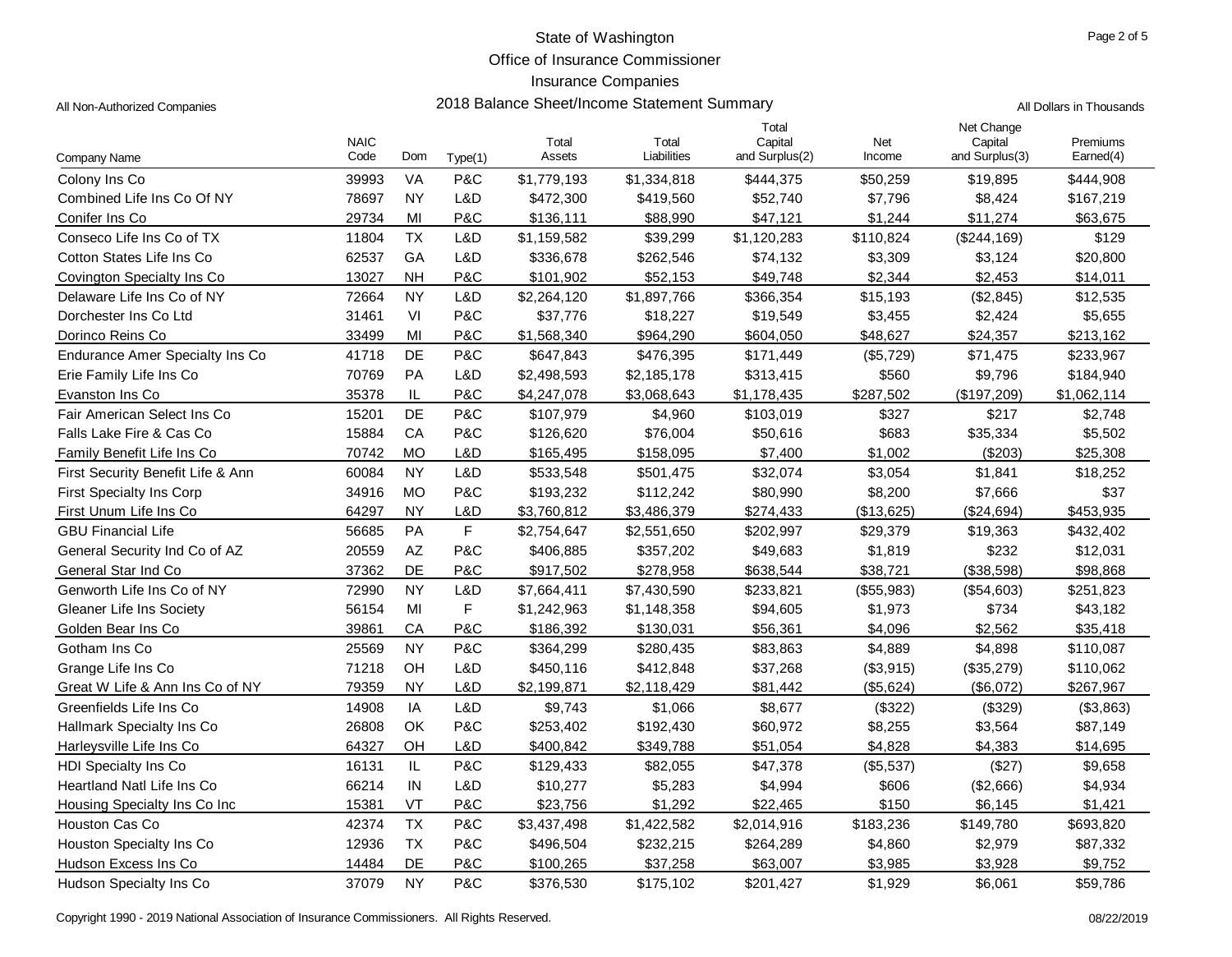Office of Insurance Commissioner

## Insurance Companies

| All Non-Authorized Companies         |                     | 2018 Balance Sheet/Income Statement Summary | All Dollars in Thousands |                 |                      |                                    |               |                                         |                       |
|--------------------------------------|---------------------|---------------------------------------------|--------------------------|-----------------|----------------------|------------------------------------|---------------|-----------------------------------------|-----------------------|
| Company Name                         | <b>NAIC</b><br>Code | Dom                                         | Type(1)                  | Total<br>Assets | Total<br>Liabilities | Total<br>Capital<br>and Surplus(2) | Net<br>Income | Net Change<br>Capital<br>and Surplus(3) | Premiums<br>Earned(4) |
| Illinois Emcasco Ins Co              | 32808               | IA                                          | P&C                      | \$376,416       | \$268,247            | \$108,169                          | \$2,678       | (\$8,033)                               | \$165,149             |
| Independent Specialty Ins Co         | 39640               | DE                                          | P&C                      | \$81,096        | \$28,757             | \$52,339                           | \$3,424       | \$3,892                                 | \$24,983              |
| Indian Harbor Ins Co                 | 36940               | DE                                          | P&C                      | \$300,095       | \$246,836            | \$53,259                           | (\$1,641)     | \$5,723                                 | \$63,556              |
| Intramerica Life Ins Co              | 64831               | <b>NY</b>                                   | L&D                      | \$31,799        | \$21,474             | \$10,325                           | \$209         | \$194                                   | \$8                   |
| Investors Heritage Life Ins Co       | 64904               | KY                                          | L&D                      | \$559,299       | \$518,407            | \$40,892                           | \$7,331       | \$11,446                                | \$97,353              |
| Investors Title Ins Co               | 50369               | <b>NC</b>                                   | T                        | \$179,300       | \$67,616             | \$111,684                          | \$42,547      | \$16,787                                | \$133,913             |
| <b>ISMIE Ind Co</b>                  | 11084               | IL                                          | P&C                      | \$54,413        | \$2,235              | \$52,179                           | (\$224)       | (\$215)                                 | (\$42)                |
| Jackson Natl Life Ins Co Of NY       | 60140               | <b>NY</b>                                   | L&D                      | \$12,307,462    | \$11,724,235         | \$583,227                          | \$31,503      | \$26,167                                | \$140,441             |
| James River Ins Co                   | 12203               | OH                                          | P&C                      | \$758,325       | \$610,689            | \$147,636                          | \$6,050       | (\$13,417)                              | \$148,457             |
| John Hancock Life Ins Co of NY       | 86375               | <b>NY</b>                                   | L&D                      | \$16,452,257    | \$14,789,594         | \$1,662,663                        | \$375,351     | \$180,153                               | \$1,051,510           |
| Kinsale Ins Co                       | 38920               | <b>AR</b>                                   | P&C                      | \$667,864       | \$434,364            | \$233,500                          | \$34,206      | \$19,666                                | \$212,687             |
| Knights Of Peter Claver              | 57835               | AL                                          | F                        | \$2,852         | \$974                | \$1,878                            | \$84          | \$103                                   | \$1,270               |
| Lancet Ind RRG Inc                   | 13014               | <b>NV</b>                                   | P&C                      | \$7,187         | \$15,236             | (\$8,049)                          | (\$8,512)     | (\$8,461)                               | \$7,136               |
| Landmark Amer Ins Co                 | 33138               | <b>NH</b>                                   | P&C                      | \$325,535       | \$179,421            | \$146,115                          | \$11,218      | (\$38,466)                              | \$42,779              |
| Landmark Life Ins Co                 | 82252               | <b>TX</b>                                   | L&D                      | \$46,092        | \$40,965             | \$5,128                            | \$325         | \$265                                   | \$7,761               |
| Lexington Ins Co                     | 19437               | DE                                          | P&C                      | \$19,883,589    | \$15,260,198         | \$4,623,391                        | (\$309, 198)  | (\$818,464)                             | \$4,245,161           |
| Life Ins Co Of Boston & NY           | 78140               | <b>NY</b>                                   | L&D                      | \$160,122       | \$127,803            | \$32,319                           | \$2,673       | \$2,199                                 | \$23,525              |
| Locomotive Engineers & Conductors Mu | 87920               | MI                                          | L&D                      | \$73,172        | \$11,306             | \$61,867                           | \$3,410       | \$2,537                                 | \$19,648              |
| Magnolia Guaranty Life Ins Co        | 75208               | <b>MS</b>                                   | L&D                      | \$10,732        | \$8,869              | \$1,862                            | (\$192)       | \$260                                   | \$1,668               |
| Mercer Ins Co                        | 14478               | PA                                          | P&C                      | \$282,710       | \$172,336            | \$110,374                          | \$3,743       | \$3,228                                 | \$93,371              |
| Merchants Natl Ins Co                | 12775               | <b>NH</b>                                   | P&C                      | \$149,483       | \$86,523             | \$62,961                           | \$4,755       | \$7,638                                 | \$47,088              |
| Mesa Underwriters Specialty Ins Co.  | 36838               | <b>NJ</b>                                   | P&C                      | \$368,231       | \$276,688            | \$91,543                           | \$9,410       | \$1,651                                 | \$121,811             |
| Monarch Life Ins Co                  | 66265               | МA                                          | L&D                      | \$622,097       | \$617,819            | \$4,278                            | (\$305)       | (\$64)                                  | \$3,349               |
| Monitor Life Ins Co Of NY            | 81442               | <b>NY</b>                                   | L&D                      | \$20,968        | \$9,138              | \$11,830                           | \$972         | \$116                                   | \$5,649               |
| Motorists Life Ins Co                | 66311               | OH                                          | L&D                      | \$590,381       | \$521,930            | \$68,451                           | \$5,603       | (\$167)                                 | \$154,254             |
| Mount Vernon Fire Ins Co             | 26522               | <b>PA</b>                                   | P&C                      | \$701,435       | \$170,353            | \$531,082                          | \$21,670      | (\$48,281)                              | \$72,673              |
| Mount Vernon Specialty Ins Co.       | 14420               | <b>NE</b>                                   | P&C                      | \$55,625        | \$2,067              | \$53,558                           | (\$2,129)     | (\$7,678)                               | \$506                 |
| MT Hawley Ins Co                     | 37974               | IL                                          | P&C                      | \$1,036,027     | \$566,383            | \$469,645                          | \$31,150      | \$28,417                                | \$243,401             |
| Mutual Savings Life Ins Co           | 66397               | AL.                                         | L&D                      | \$474,391       | \$422,831            | \$51,560                           | \$10,193      | \$9,926                                 | \$37,817              |
| National Fire & Marine Ins Co        | 20079               | <b>NE</b>                                   | P&C                      | \$10,754,021    | \$4,405,855          | \$6,348,165                        | \$253,298     | (\$839,032)                             | \$1,342,146           |
| <b>National Mut Benefit</b>          | 56073               | WI                                          | F                        | \$342,336       | \$307,303            | \$35,033                           | (\$161)       | (\$330)                                 | \$16,918              |
| Noetic Specialty Ins Co              | 17400               | VT                                          | P&C                      | \$111,607       | \$35,990             | \$75,617                           | \$8,683       | (\$5,761)                               | \$12,941              |
| North Amer Capacity Ins Co           | 25038               | <b>NH</b>                                   | P&C                      | \$198,551       | \$149,687            | \$48,864                           | (\$185)       | ( \$3,496)                              | \$0                   |
| North Amer Ins Co                    | 68349               | WI                                          | L&D                      | \$18,389        | \$5,572              | \$12,817                           | \$1,436       | \$144                                   | \$11,747              |
| North Light Specialty Ins Co         | 13167               | IL.                                         | P&C                      | \$89,767        | \$23,148             | \$66,618                           | \$12,186      | \$11,987                                | \$30,716              |
| Northfield Ins Co.                   | 27987               | IA                                          | P&C                      | \$413,781       | \$294,822            | \$118,960                          | \$9,881       | (\$1,256)                               | \$122,422             |
| Old Republic Union Ins Co            | 31143               | IL                                          | P&C                      | \$58,518        | \$7,927              | \$50,591                           | \$520         | (\$2,855)                               | \$9                   |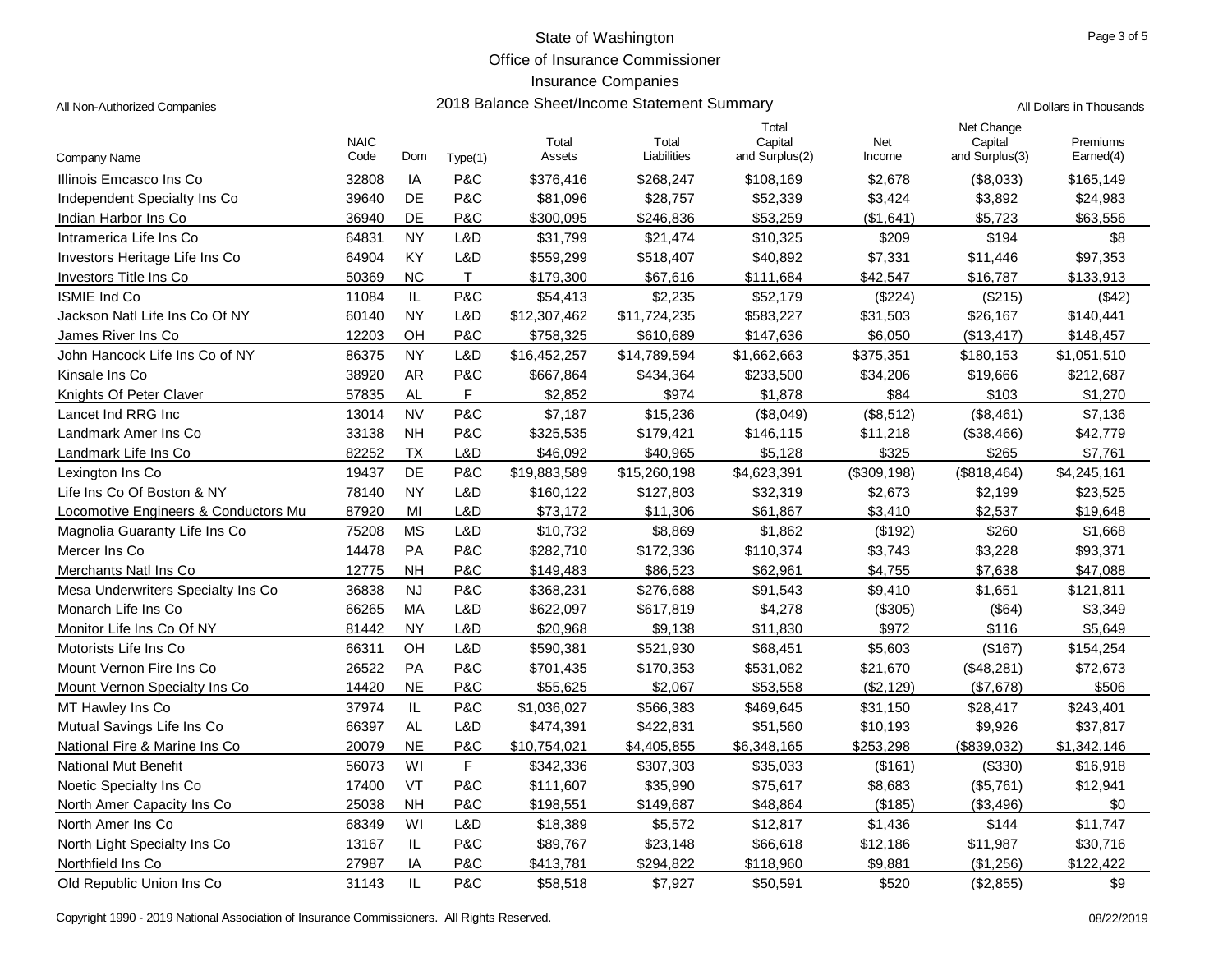Office of Insurance Commissioner

2018 Balance Sheet/Income Statement Summary **All Dollars in Thousands** All Dollars in Thousands

| All Non-Authorized Companies |
|------------------------------|
|------------------------------|

| Company Name                                | <b>NAIC</b><br>Code | Dom           | Type(1) | Total<br>Assets | Total<br>Liabilities | Total<br>Capital<br>and Surplus(2) | Net<br>Income | Net Change<br>Capital<br>and Surplus(3) | Premiums<br>Earned(4) |
|---------------------------------------------|---------------------|---------------|---------|-----------------|----------------------|------------------------------------|---------------|-----------------------------------------|-----------------------|
| <b>Order of United Commercial Travelers</b> | 56383               | OH            | F       | \$15,435        | \$7,181              | \$8,254                            | (\$830)       | (\$959)                                 | \$12,669              |
| Ozark Natl Life Ins Co                      | 67393               | <b>MO</b>     | L&D     | \$838,378       | \$695,627            | \$142,751                          | \$20,418      | \$3,946                                 | \$81,882              |
| Pacific Ins Co Ltd                          | 10046               | <b>CT</b>     | P&C     | \$685,575       | \$444,977            | \$240,599                          | \$26,381      | \$2,563                                 | \$177,635             |
| Patriot Life Ins Co                         | 60099               | MI            | L&D     | \$21,302        | \$4,750              | \$16,553                           | (\$1,184)     | (\$1,246)                               | \$1,496               |
| Pavonia Life Ins Co NY                      | 79340               | <b>NY</b>     | L&D     | \$29,775        | \$20,404             | \$9,371                            | \$608         | \$712                                   | \$3,325               |
| Pekin Life Ins Co                           | 67628               | $\mathsf{IL}$ | L&D     | \$1,503,869     | \$1,374,670          | \$129,198                          | \$3,440       | \$1,573                                 | \$184,499             |
| Penn Star Ins Co                            | 10673               | PA            | P&C     | \$142,346       | \$95,599             | \$46,746                           | (\$8,740)     | \$1,335                                 | \$53,112              |
| PMI Mortgage Ins Co                         | 27251               | AΖ            | P&C     | \$818,686       | \$2,006,318          | (\$1,187,632)                      | \$214,825     | \$180,065                               | \$88,989              |
| Police & Firemens Ins Assn                  | 58009               | IN            | F       | \$194,527       | \$135,873            | \$58,654                           | \$8,237       | \$7,752                                 | \$33,337              |
| Prime Ins Co                                | 12588               | IL            | P&C     | \$181,119       | \$101,555            | \$79,564                           | \$10,397      | \$16,150                                | \$64,864              |
| Provident Amer Life & Hith Ins Co.          | 67903               | OH            | L&D     | \$9,230         | \$1,070              | \$8,160                            | \$1,430       | \$1,616                                 | \$6,265               |
| <b>QBE Specialty Ins Co</b>                 | 11515               | <b>ND</b>     | P&C     | \$397,744       | \$270,882            | \$126,862                          | \$5,313       | \$9,872                                 | \$162,420             |
| Rainier Ins Co                              | 43915               | AZ            | P&C     | \$26,758        | \$4,752              | \$22,006                           | \$999         | \$462                                   | \$3,130               |
| Riversource Life Ins Co Of NY               | 80594               | <b>NY</b>     | L&D     | \$6,405,973     | \$6,141,078          | \$264,895                          | \$31,206      | (\$4,207)                               | \$367,039             |
| Safety Specialty Ins Co                     | 13815               | <b>MO</b>     | P&C     | \$128,203       | \$43,193             | \$85,009                           | \$6,663       | \$11,525                                | \$803                 |
| Scottsdale Ins Co                           | 41297               | OH            | P&C     | \$2,294,860     | \$1,768,618          | \$526,243                          | \$62,409      | (\$211,547)                             | \$734,756             |
| Security Natl Life Ins Co                   | 69485               | UT            | L&D     | \$666,690       | \$619,506            | \$47,184                           | \$17,964      | \$11,537                                | \$85,501              |
| Security Plan Life Ins Co                   | 60076               | LA            | L&D     | \$307,240       | \$290,928            | \$16,312                           | (\$3,139)     | (\$5,858)                               | \$42,405              |
| Sentinel Amer Life Ins Co                   | 77119               | <b>TX</b>     | L&D     | \$26,537        | \$21,015             | \$5,523                            | \$230         | \$264                                   | \$23                  |
| Sentry Life Ins Co Of NY                    | 68829               | <b>NY</b>     | L&D     | \$114,674       | \$104,338            | \$10,336                           | \$514         | \$238                                   | \$16,612              |
| Shelter Life Ins Co                         | 65757               | <b>MO</b>     | L&D     | \$1,273,923     | \$1,042,954          | \$230,968                          | \$18,732      | \$24.466                                | \$136,865             |
| Southland Natl Ins Corp                     | 79057               | <b>NC</b>     | L&D     | \$354,007       | \$332,103            | \$21,904                           | (\$10,382)    | (\$11,897)                              | (\$36,051)            |
| St Paul Surplus Lines Ins Co                | 30481               | DE            | P&C     | \$649,638       | \$466,219            | \$183,419                          | \$16,487      | (\$28)                                  | \$207,176             |
| Standard Life & Cas Ins Co                  | 71706               | UT            | L&D     | \$34,708        | \$28,460             | \$6,249                            | \$1,698       | \$1,376                                 | \$9,846               |
| Standard Life Ins Co Of NY                  | 89009               | <b>NY</b>     | L&D     | \$302,966       | \$203,934            | \$99,032                           | \$1,181       | \$2,863                                 | \$103,977             |
| <b>StarStone Specialty Ins Co</b>           | 44776               | DE            | P&C     | \$348,334       | \$191,371            | \$156,963                          | (\$16,874)    | \$10,241                                | \$54,339              |
| State Farm Life & Accident Asr Co           | 69094               | IL            | L&D     | \$3,035,306     | \$2,495,111          | \$540,195                          | \$29,501      | \$37,010                                | \$245,330             |
| <b>TDC Specialty Ins Co</b>                 | 34487               | DC            | P&C     | \$135,652       | \$52,342             | \$83,310                           | (\$11, 144)   | (\$12,110)                              | \$2,923               |
| The Cincinnati Specialty Underwriter        | 13037               | DE            | P&C     | \$916,163       | \$437,412            | \$478,750                          | \$68,685      | \$42,790                                | \$233,307             |
| Tokio Marine Specialty Ins Co               | 23850               | DE            | P&C     | \$620,989       | \$429,720            | \$191,268                          | \$18,945      | \$726                                   | \$163,691             |
| TPM Life Ins Co                             | 69353               | PA            | L&D     | \$18,603        | \$13,559             | \$5,044                            | \$90          | \$32                                    | \$5,795               |
| Travelers Excess & Surplus Lines Co         | 29696               | <b>CT</b>     | P&C     | \$214,629       | \$152,990            | \$61,639                           | \$5,080       | (\$55)                                  | \$63,566              |
| Trinity Life Ins Co                         | 60227               | OK            | L&D     | \$243,853       | \$231,167            | \$12,687                           | \$2.098       | \$1,438                                 | \$19,459              |
| Trisura Specialty Ins Co                    | 16188               | OK            | P&C     | \$70,324        | \$19,573             | \$50,752                           | \$42          | \$5,743                                 | \$675                 |
| Tudor Ins Co                                | 37982               | <b>NH</b>     | P&C     | \$201,946       | \$78,354             | \$123,592                          | \$1,474       | \$1,329                                 | \$78,231              |
| Ukrainian Natl Assn Inc                     | 57215               | <b>NJ</b>     | F       | \$180,528       | \$169,506            | \$11,021                           | \$329         | \$394                                   | \$4,246               |
| United Farm Family Life Ins Co              | 69892               | IN            | L&D     | \$2,359,320     | \$2,024,090          | \$335,230                          | \$14,263      | \$8,882                                 | \$133,980             |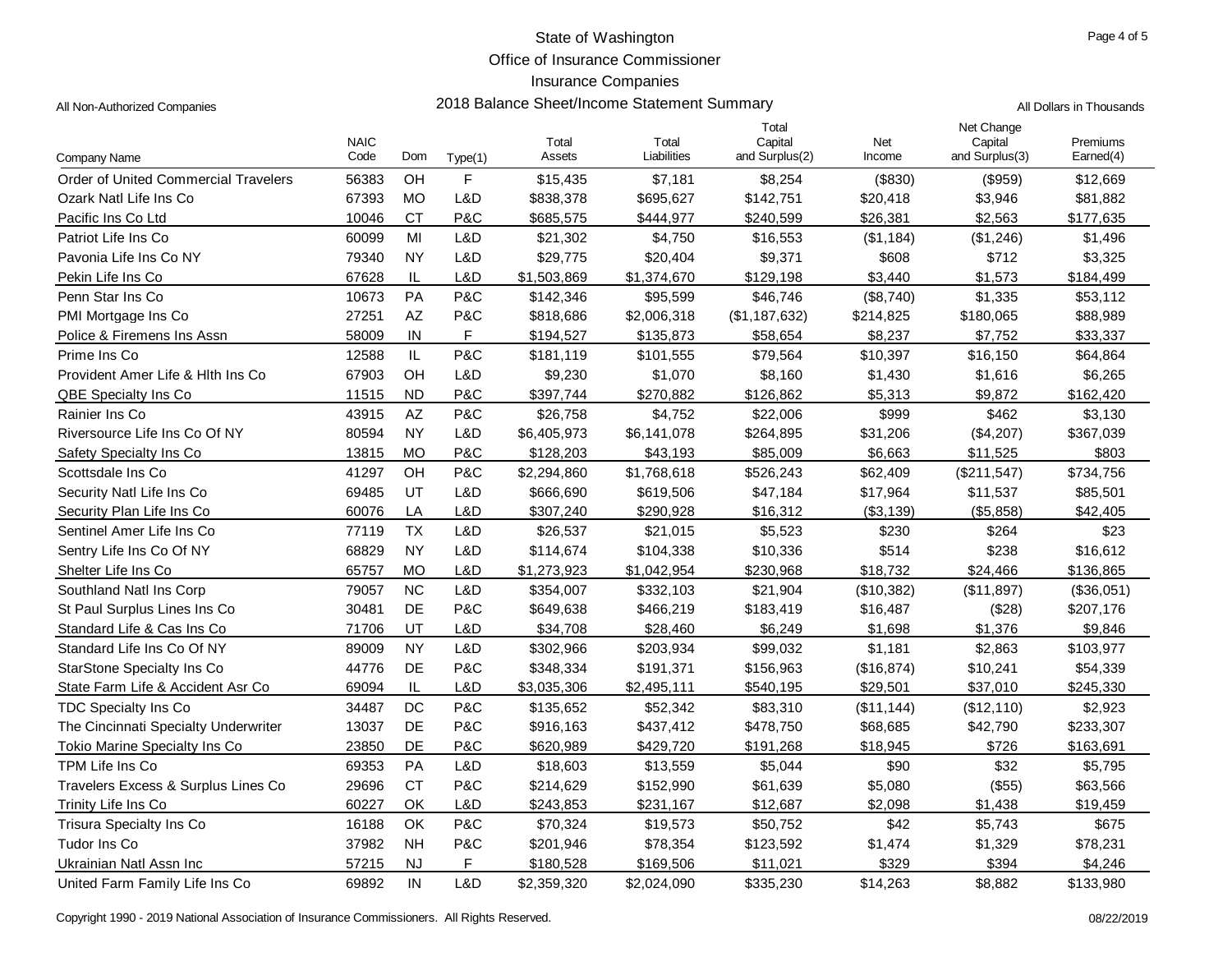Office of Insurance Commissioner

### Insurance Companies

| All Non-Authorized Companies         |                     | 2018 Balance Sheet/Income Statement Summary | All Dollars in Thousands |                 |                      |                                    |               |                                         |                       |
|--------------------------------------|---------------------|---------------------------------------------|--------------------------|-----------------|----------------------|------------------------------------|---------------|-----------------------------------------|-----------------------|
| Company Name                         | <b>NAIC</b><br>Code | Dom                                         | Type(1)                  | Total<br>Assets | Total<br>Liabilities | Total<br>Capital<br>and Surplus(2) | Net<br>Income | Net Change<br>Capital<br>and Surplus(3) | Premiums<br>Earned(4) |
| United Natl Ins Co.                  | 13064               | <b>PA</b>                                   | P&C                      | \$383,507       | \$277,065            | \$106,442                          | (\$12,065)    | (\$41,481)                              | \$99,585              |
| United Natl Life Ins Co Of Amer      | 92703               | IL.                                         | L&D                      | \$33,967        | \$24,678             | \$9,289                            | \$3,122       | \$2,699                                 | \$18,873              |
| United Specialty Ins Co.             | 12537               | DE                                          | P&C                      | \$380,239       | \$220,987            | \$159,252                          | \$5,724       | \$10,262                                | \$41,638              |
| United States Letter Carriers Mut Be | 56456               | TN                                          | F                        | \$254,550       | \$222,228            | \$32,323                           | (\$162)       | ( \$463)                                | \$12,164              |
| US Alliance Life & Security Co MT    | 92428               | MT                                          | L&D                      | \$2,242         | \$521                | \$1,721                            | \$43          | \$40                                    | \$5                   |
| USAA Life Ins Co Of NY               | 60228               | <b>NY</b>                                   | L&D                      | \$780,117       | \$694,521            | \$85,596                           | \$7,728       | \$7,047                                 | \$37,918              |
| Voyager Ind Ins Co                   | 40428               | GA                                          | P&C                      | \$132,053       | \$78,809             | \$53,245                           | \$16,671      | \$3,016                                 | \$96,856              |
| Watford Specialty Ins Co.            | 15824               | <b>NJ</b>                                   | P&C                      | \$74,447        | \$13,482             | \$60,964                           | \$526         | (\$3,556)                               | \$2,826               |
| Western World Ins Co.                | 13196               | <b>NH</b>                                   | P&C                      | \$1,018,609     | \$639,770            | \$378,839                          | (\$4,582)     | \$2,661                                 | \$626,051             |
| William Penn Assn                    | 57010               | <b>PA</b>                                   | F                        | \$467,648       | \$434,401            | \$33,247                           | \$2,864       | \$2,816                                 | \$36,232              |
| William Penn Life Ins Co Of NY       | 66230               | <b>NY</b>                                   | L&D                      | \$1,194,078     | \$1,091,251          | \$102,827                          | (\$216,495)   | (\$7,224)                               | (S316,880)            |
| Wsa Fraternal Life                   | 56480               | CO                                          | F                        | \$52,053        | \$43,794             | \$8,259                            | $($ \$668)    | (\$540)                                 | \$701                 |
| Zurich Amer Life Ins Co of NY        | 14178               | <b>NY</b>                                   | L&D                      | \$77,559        | \$56,712             | \$20,847                           | (\$997)       | (\$973)                                 | \$7,368               |
|                                      | Totals              |                                             |                          | \$172,285,273   | \$137,561,468        | \$34,723,806                       | \$1,752,033   | (\$1,385,895)                           | \$22,394,651          |

(1)L&D=Life and Disability Ins. Co., P&C=Property and Casualty Ins. Co., HMO=Health Maintenance Organization, HCSC=Health Care Service Contractor, LHCSC=Limited HCSC, T=Title,

F=Fraternal, MEWA=Multiple Employer Welfare Arrangement

(2)Total Capital and Surplus also means Net Worth

(3)Difference between 2018 and 2017

(4)Premiums also means Premiums and Other Considerations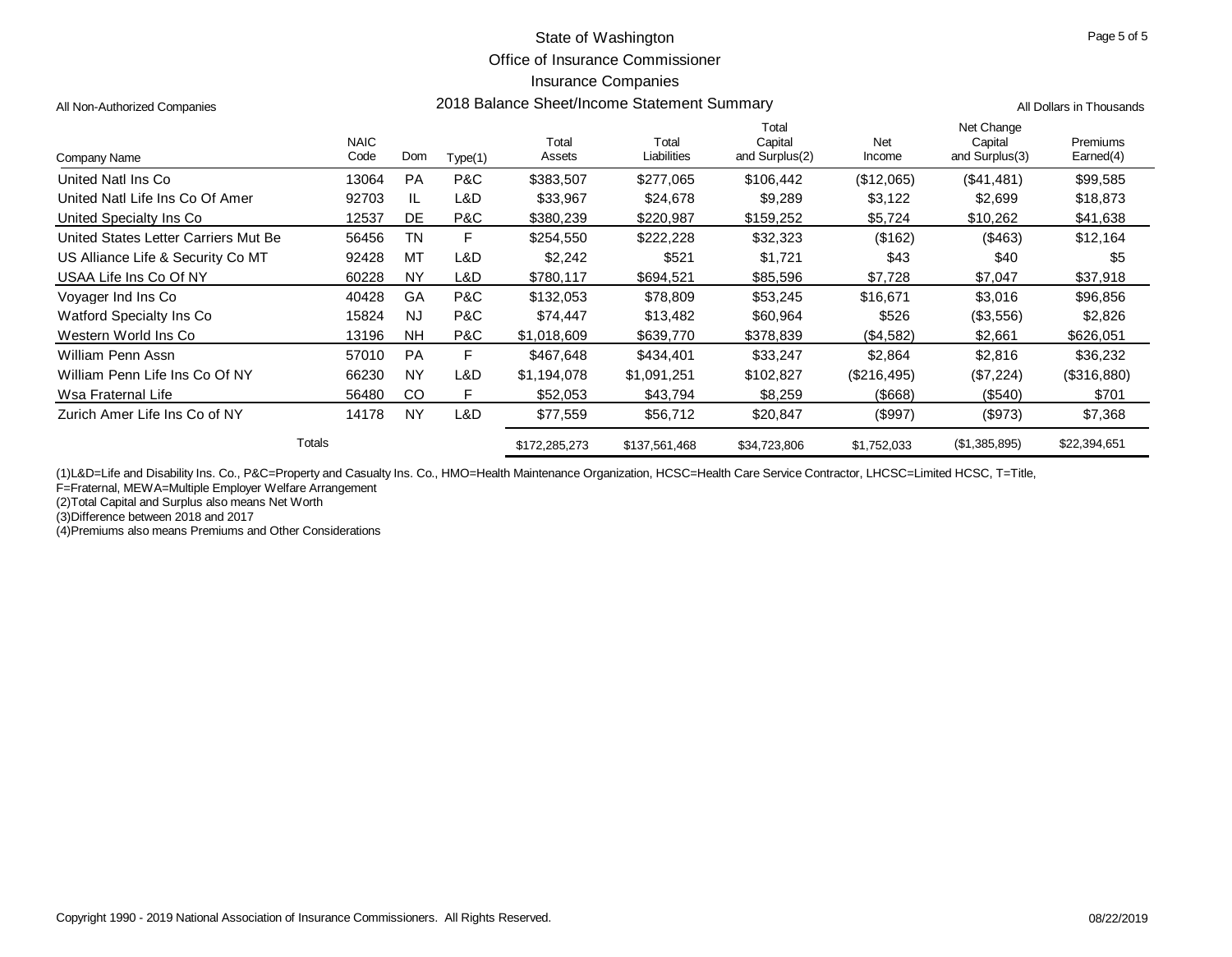Office of Insurance Commissioner

| All Domestic Authorized Companies       |                     |           | All Dollars in Thousands |                 |                      |                                    |               |                                         |                       |
|-----------------------------------------|---------------------|-----------|--------------------------|-----------------|----------------------|------------------------------------|---------------|-----------------------------------------|-----------------------|
| Company Name                            | <b>NAIC</b><br>Code | Dom       | Type(1)                  | Total<br>Assets | Total<br>Liabilities | Total<br>Capital<br>and Surplus(2) | Net<br>Income | Net Change<br>Capital<br>and Surplus(3) | Premiums<br>Earned(4) |
| Academe Inc                             | 65105               | <b>WA</b> | L&D                      | \$5,886         | \$50                 | \$5,836                            | \$76          | \$76                                    | \$0                   |
| Aetna Better Hith of WA Inc             | 16242               | <b>WA</b> | <b>HMO</b>               | \$3,556         | \$9                  | \$3,547                            | \$47          | \$47                                    | \$0                   |
| Amerigroup Washington Inc               | 14073               | <b>WA</b> | <b>HMO</b>               | \$280,493       | \$128,992            | \$151,502                          | \$22,571      | \$4,815                                 | \$491,088             |
| Arcadian Hlth Plan Inc                  | 12151               | <b>WA</b> | <b>HCSC</b>              | \$834,259       | \$322,775            | \$511,485                          | \$59,729      | \$273,957                               | \$3,417,678           |
| Asuris NW Hlth                          | 47350               | <b>WA</b> | <b>HCSC</b>              | \$112,266       | \$30,048             | \$82,218                           | \$10,990      | \$13,674                                | \$168,656             |
| Commencement Bay Risk Mgmt Ins Co       | 78879               | <b>WA</b> | L&D                      | \$32,043        | \$619                | \$31,425                           | \$1,425       | \$3,618                                 | \$1,600               |
| Community Hlth Plan of WA               | 47049               | <b>WA</b> | <b>HCSC</b>              | \$458,483       | \$287,336            | \$171,148                          | \$20,476      | (\$17,623)                              | \$864,026             |
| Coordinated Care of WA Inc              | 15352               | <b>WA</b> | <b>HCSC</b>              | \$229,904       | \$145,445            | \$84,459                           | (\$19,862)    | (\$3,508)                               | \$596,606             |
| Delta Dental of WA                      | 47341               | <b>WA</b> | <b>HCSC</b>              | \$218,135       | \$61,802             | \$156,333                          | \$18,974      | (\$20,139)                              | \$497,653             |
| Dental Hith Serv                        | 47490               | <b>WA</b> | <b>LHCSC</b>             | \$11,144        | \$1,549              | \$9,595                            | (\$667)       | (\$1,503)                               | \$10,748              |
| Farmers Ins Co Of WA                    | 21644               | <b>WA</b> | P&C                      | \$540,423       | \$323,681            | \$216,742                          | \$11,659      | \$10,989                                | \$274,510             |
| Farmers New World Life Ins Co           | 63177               | <b>WA</b> | L&D                      | \$5,046,710     | \$4,598,549          | \$448,161                          | \$159,556     | (\$20,698)                              | \$540,052             |
| <b>Fraternal Beneficial Association</b> | 29360               | <b>WA</b> | <b>P&amp;C</b>           | \$3,106         | \$4                  | \$3,103                            | \$16          | \$113                                   | \$59                  |
| GPM Hith & Life Ins Co                  | 67059               | <b>WA</b> | L&D                      | \$144,455       | \$130,190            | \$14,265                           | \$604         | (\$342)                                 | \$6,892               |
| Grange Ins Assn                         | 22101               | <b>WA</b> | <b>P&amp;C</b>           | \$295,536       | \$171,790            | \$123,746                          | (\$8,717)     | (\$13,079)                              | \$169,218             |
| Granwest Prop & Cas                     | 22128               | <b>WA</b> | <b>P&amp;C</b>           | \$24,668        | \$3,349              | \$21,318                           | \$467         | \$457                                   | \$0                   |
| Health Alliance NW Hlth Plan            | 15082               | <b>WA</b> | <b>HCSC</b>              | \$15,589        | \$4,093              | \$11,496                           | \$764         | \$722                                   | \$64,709              |
| Kaiser Found Hlth Plan of WA Options    | 47055               | <b>WA</b> | <b>HCSC</b>              | \$289,888       | \$170,177            | \$119,711                          | (\$7,320)     | (\$5,707)                               | \$935,569             |
| Kaiser Foundation Hlth Plan of WA       | 95672               | <b>WA</b> | <b>HMO</b>               | \$1,631,026     | \$808,377            | \$822,649                          | (\$24,508)    | \$19,036                                | \$2,924,202           |
| Lifewise Assur Co                       | 94188               | <b>WA</b> | L&D                      | \$194,731       | \$41,145             | \$153,586                          | \$25,434      | \$25,380                                | \$146,327             |
| LifeWise Hlth Plan of WA                | 52633               | <b>WA</b> | <b>HCSC</b>              | \$108,332       | \$25,180             | \$83,152                           | \$13,229      | \$13,198                                | \$139,786             |
| Molina Hithcare of WA Inc               | 96270               | <b>WA</b> | <b>HMO</b>               | \$855,062       | \$516,077            | \$338,986                          | \$53,339      | \$34,091                                | \$2,466,114           |
| Pemco Mut Ins Co                        | 24341               | <b>WA</b> | P&C                      | \$808,783       | \$508,392            | \$300,391                          | \$21,356      | \$15,523                                | \$467,356             |
| Physicians Ins A Mut Co                 | 40738               | <b>WA</b> | P&C                      | \$501,872       | \$248,948            | \$252,924                          | \$11,529      | \$2,766                                 | \$93,443              |
| Premera Blue Cross                      | 47570               | <b>WA</b> | <b>HCSC</b>              | \$3,133,807     | \$940,786            | \$2,193,021                        | \$400,912     | \$261,733                               | \$3,571,051           |
| Red Shield Ins Co                       | 41580               | <b>WA</b> | P&C                      | \$41,258        | \$18,381             | \$22,878                           | \$1,097       | \$325                                   | \$14,073              |
| Regence BlueShield                      | 53902               | <b>WA</b> | <b>HCSC</b>              | \$1,634,214     | \$439,057            | \$1,195,158                        | \$75,897      | (\$18,702)                              | \$1,754,990           |
| Retitle Insurance Company               | 50962               | <b>WA</b> | $\mathsf T$              | \$708           | \$15                 | \$693                              | $($ \$5)      | \$3                                     | \$0                   |
| Soundpath Hith                          | 12909               | <b>WA</b> | <b>HCSC</b>              | \$71,505        | \$26,008             | \$45,497                           | \$6,055       | \$7,010                                 | \$188,384             |
| Timber Products Manufacturers Trust     | 12239               | <b>WA</b> | <b>MEWA</b>              | \$17,362        | \$3,381              | \$13,981                           | \$7,656       | \$7,656                                 | \$40,743              |
| UnitedHealthCare of WA Inc              | 48038               | <b>WA</b> | <b>HCSC</b>              | \$287,182       | \$135,051            | \$152,132                          | \$17,245      | \$8,043                                 | \$923,158             |
| Western Professional Ins Co             | 10942               | <b>WA</b> | P&C                      | \$13,672        | \$83                 | \$13,588                           | \$212         | \$33                                    | \$0                   |
| Western United Life Assur Co            | 85189               | <b>WA</b> | L&D                      | \$1,223,084     | \$1,143,669          | \$79,415                           | \$5,104       | \$1,410                                 | \$157,691             |
| Willamette Dental of WA Inc             | 47050               | <b>WA</b> | <b>LHCSC</b>             | \$15,080        | \$648                | \$14,432                           | \$1,094       | \$764                                   | \$63,648              |